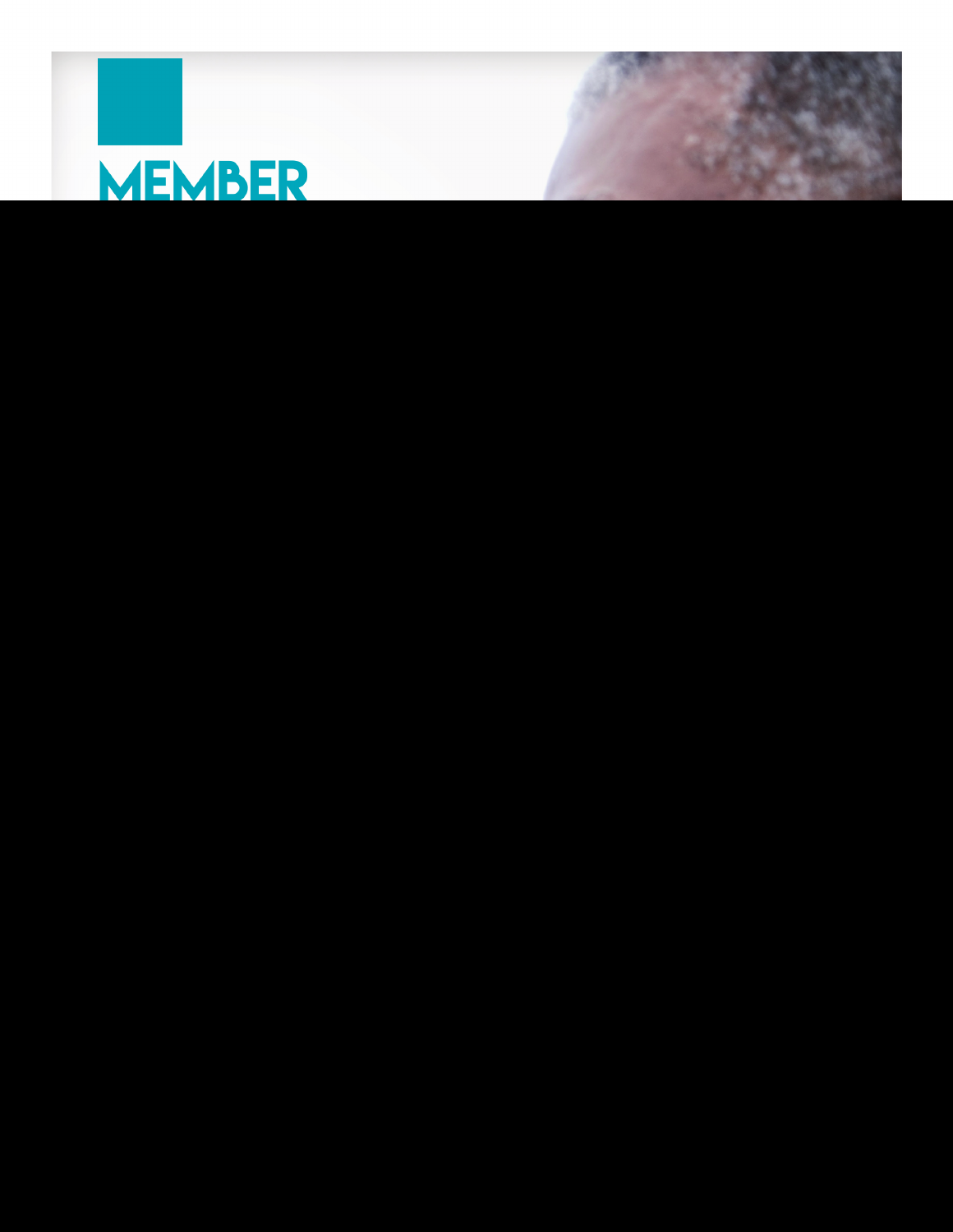

# **MEMBER HANDBOOK**

#### **Table of Contents**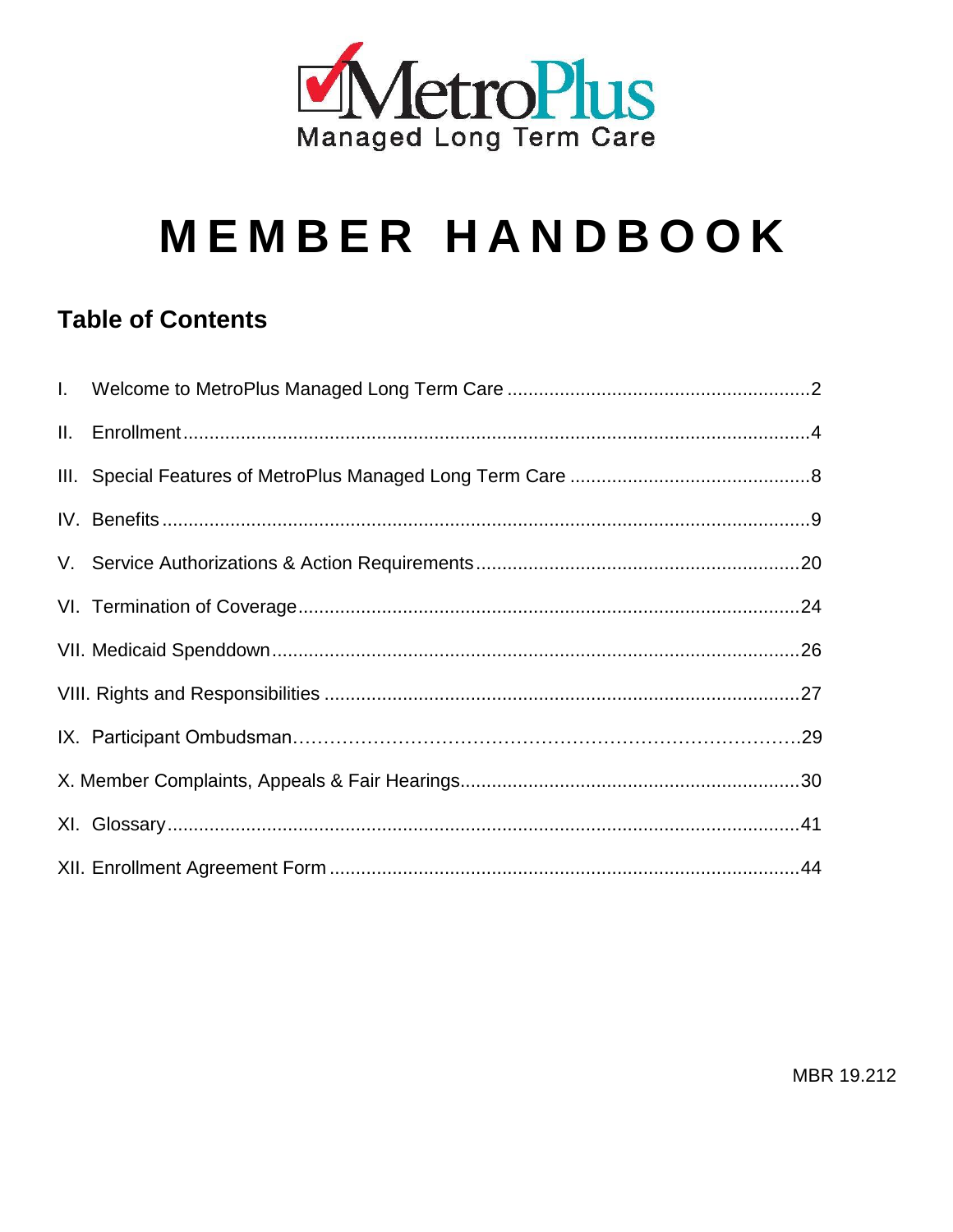# **I. Welcome to MetroPlus Managed Long Term Care**

Dear MetroPlus MLTC Member,

Thank you for choosing MetroPlus Health Plan, Managed Long Term Care (MLTC), a program especially designed to provide people 21 years old and older who need Long Term Care Services and live in Brooklyn, Manhattan, the Bronx, Queens, or Staten Island with the opportunity to live independently at home.

MetroPlus MLTC offers coordinated services, providing health care assistance and facilitating access to the special services and programs you need. Our plan covers a wide range of services and benefits. This handbook will help you understand your coverage, benefits, and how to access the services you need.

We want you to be satisfied with the services we provide you under our MLTC plan. If you have any questions or concerns, please reach out to our dedicated Member Services Department Monday through Saturday, 8 am - 8 pm, by calling 1-855-355-MLTC (6582). After hours and on holidays please call our 24/7 Health Hotline at 1-800-442-2560, a representative will connect you to the MLTC staff member on call. TTY users can call 711. We will be glad to help you with all your needs. You can also visit our website www.metroplus.org.

Thank you for becoming a MetroPlus member.

Wishing you good health,

Talys Sc

Talya Schwartz, MD MetroPlus Health Plan President & Chief Executive Officer

MetroPlus Health Plan 160 Water Street New York, NY 10038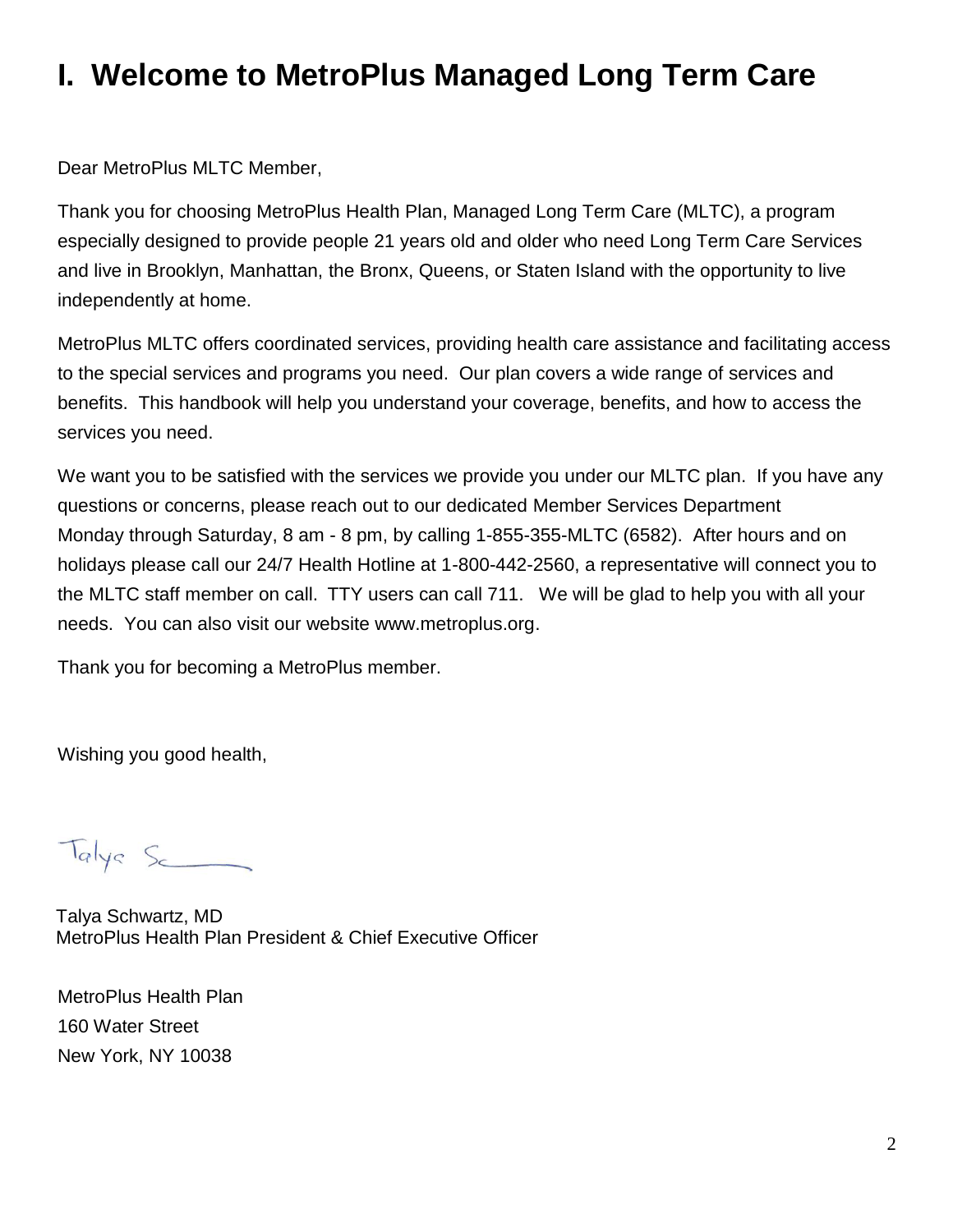MetroPlus Managed Long Term Care Plan is approved by the New York State Department of Health as a managed long-term care program for individuals who need long term care services and other health-related services. By enrolling in our plan, you will receive a coordinated plan of care and will have a Care Manager to help manage your care and services.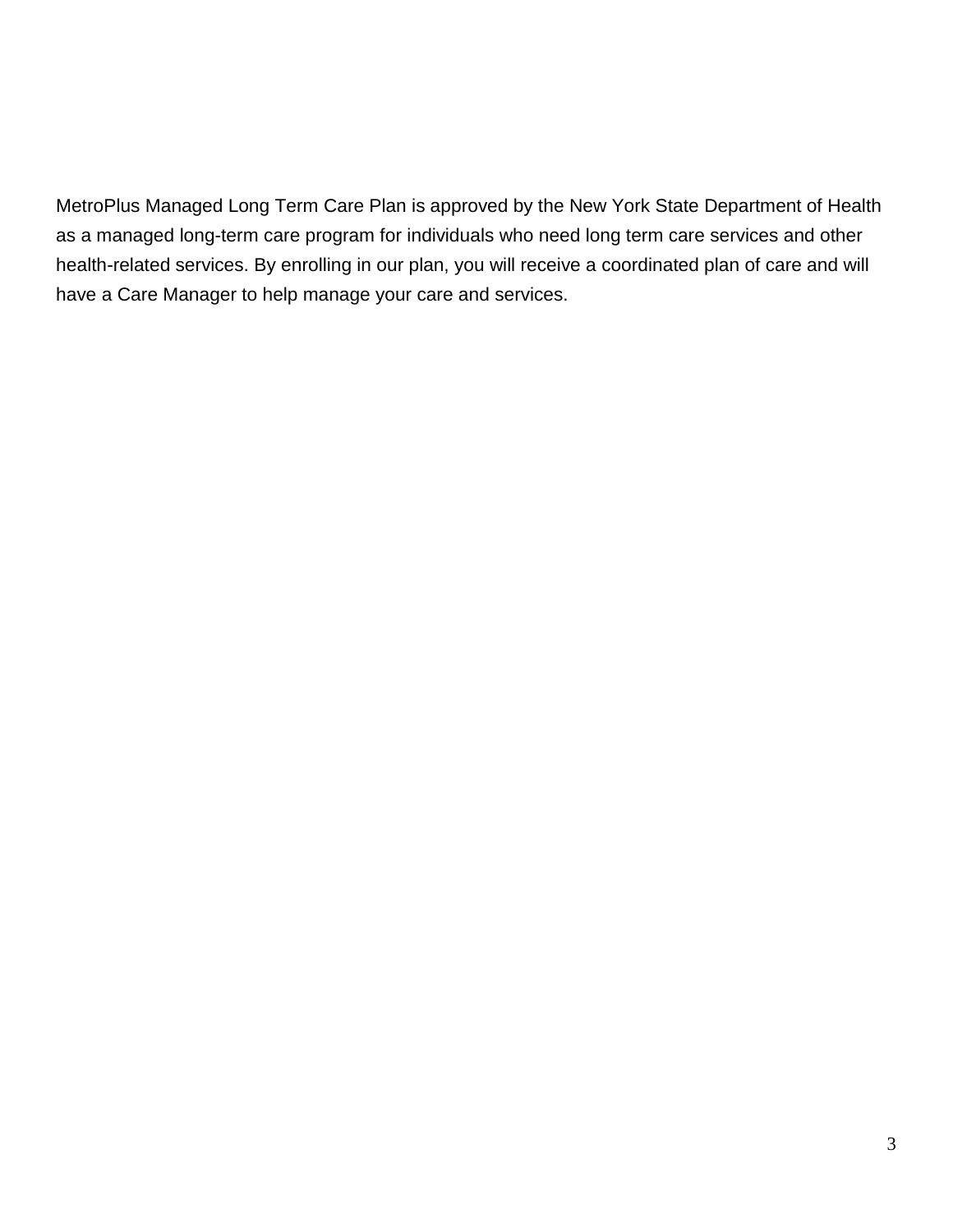# **II. Enrollment**

Enrolling in MetroPlus Managed Long Term Care is voluntary. MetroPlus will comply with the Conflict Free Evaluation and Enrollment Center enrollment protocols and implementation plan as further defined in guidance issued by the Department. As part of the MetroPlus Managed Long Term Care Enrollment Process, a nurse will call and arrange a home visit to discuss MetroPlus Managed Long Term Care face to face with you and your family. The nurse will review the eligibility criteria with you, and help determine if you qualify to be in the program. The nurse will also complete an assessment to evaluate your health and safety.

After the initial home visit assessment, your nurse care manager will begin to develop your individual care plan. Your care manager will contact you and your doctor to discuss your individual needs and coordinate services on your behalf.

If your doctor does not want to work with MetroPlus, we will discuss options with you. If you decide that you would like to change doctors, we can help you choose another doctor in your neighborhood.

When you choose to enroll in MetroPlus Managed Long Term Care, you may withdraw your application or enrollment agreement by noon on the 20<sup>th</sup> day of the month prior to the effective date of enrollment by indicating his/her wishes orally or in writing; we will confirm your withdrawal in writing.

MetroPlus's initial assessment for MLTC eligibility will be conducted within thirty (30) days of first contact by an individual requesting enrollment or of receiving a referral from the Enrollment Broker or other source.

#### **To join MetroPlus Managed Long Term Care (MLTC) you must meet the following MLTC enrollment criteria:**

- Be at least 21 years of age.
- Be a resident of the Bronx, Brooklyn, Manhattan, Queens, or Staten Island.
- Be eligible for Medicaid.
- Be able to stay at home safely without risk or harm to your health and safety.
- Be eligible for nursing home level of care at the time of enrollment, Medicaid only
- Be eligible for Managed Long-Term Care using an eligibility assessment tool (UAS)
- Require at least one of the following Community Based Long-Term care services for more than 120 days from the effective date of enrollment:
	- Nursing services in the home
	- Private Duty Nursing
	- Therapies in the home
	- Home Health Care Services
	- Personal Care Services in the home
	- Adult Day Health care
	- Consumer Directed Personal Assistance Services (CDPAS)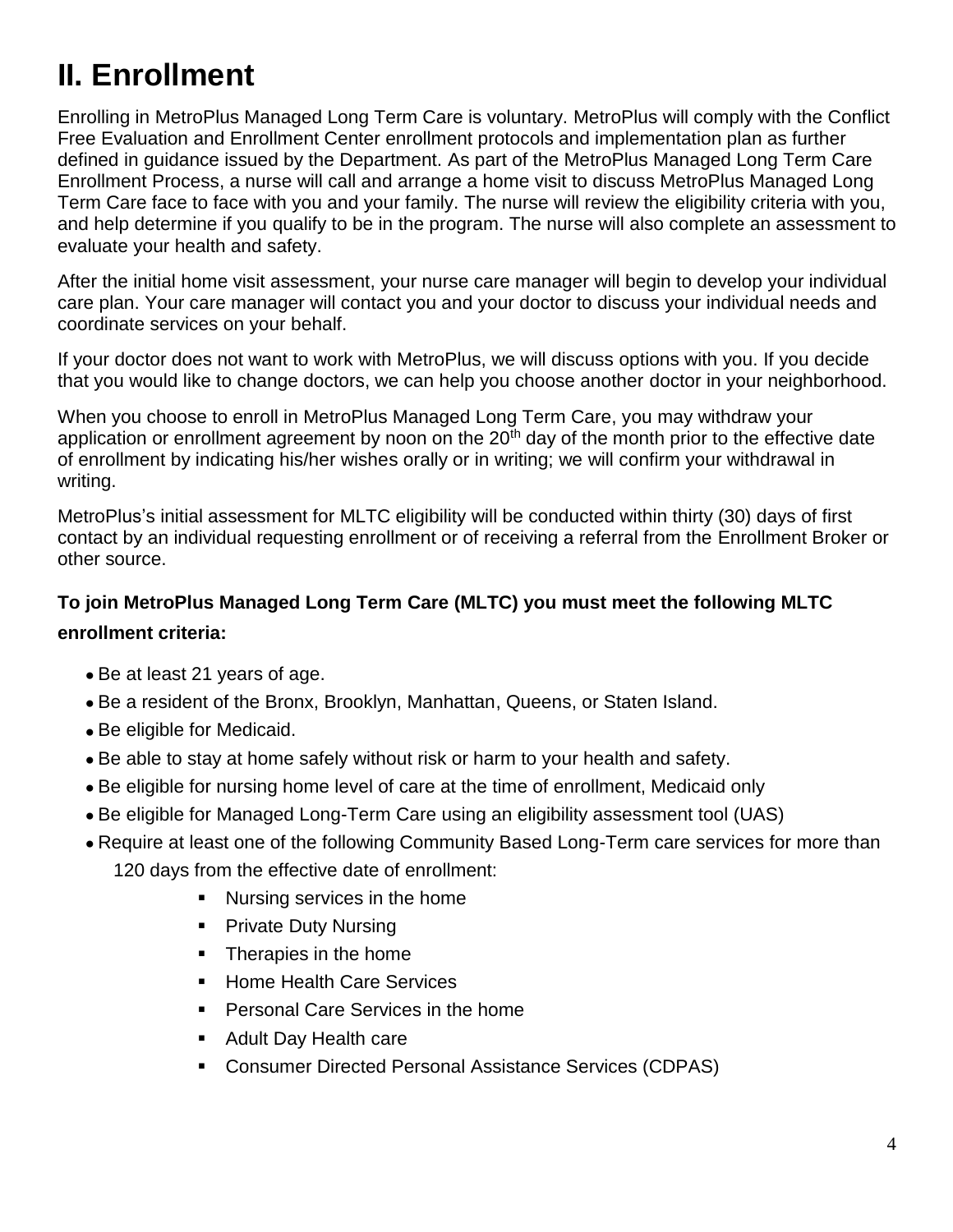#### **Conflict Free Evaluation and Enrollment Center**

All initial eligibility determinations for potential enrollees new to community based long term care services are made by a Conflict-Free Evaluator. New York State's Conflict Free Evaluation and Enrollment Center is run by New York Medicaid CHOICE or Maximus, a state contractor. All persons seeking information about the MetroPlus MLTC plan, or seeking enrollment into such products will be forwarded to Maximus in accordance with Departmental rules and guidance. If Maximus determines persons to be eligible for MLTC, they will be forwarded to the MLTC plan of their choice.

Potential members transferring from another MLTC plan do not need a Conflict Free Evaluation.

Maximus can be reached by telephone:

#### **Phone: 1-855-222-8350**

**Hours of Operation:**

#### **Monday – Friday: 8:30AM to 8:00PM**

**Saturday: 10AM – 6PM**

#### **Transfer from Mainstream Managed Care to Managed Long Term Care**

Medicaid applicants can enroll when there is a need of a service that cannot be provided in the MMCP or if the member has become eligible for Medicare and meets MLTC enrollment criteria.

**Medicaid only** enrollees in a Mainstream Managed Care Plan who wish to enroll in MetroPlus MLTC must meet the need of at least one of the following services:

- · Home Delivered or Congregate Meals
- Social Day Care Services (SDCS)
- · Environmental Modification and Support
- · *In addition, the applicant must meet the MLTC enrollment criteria mentioned above.*

During the transfer process, MetroPlus staff is available to assist applicants if needed and help complete required forms; supporting applicants in the transfer process.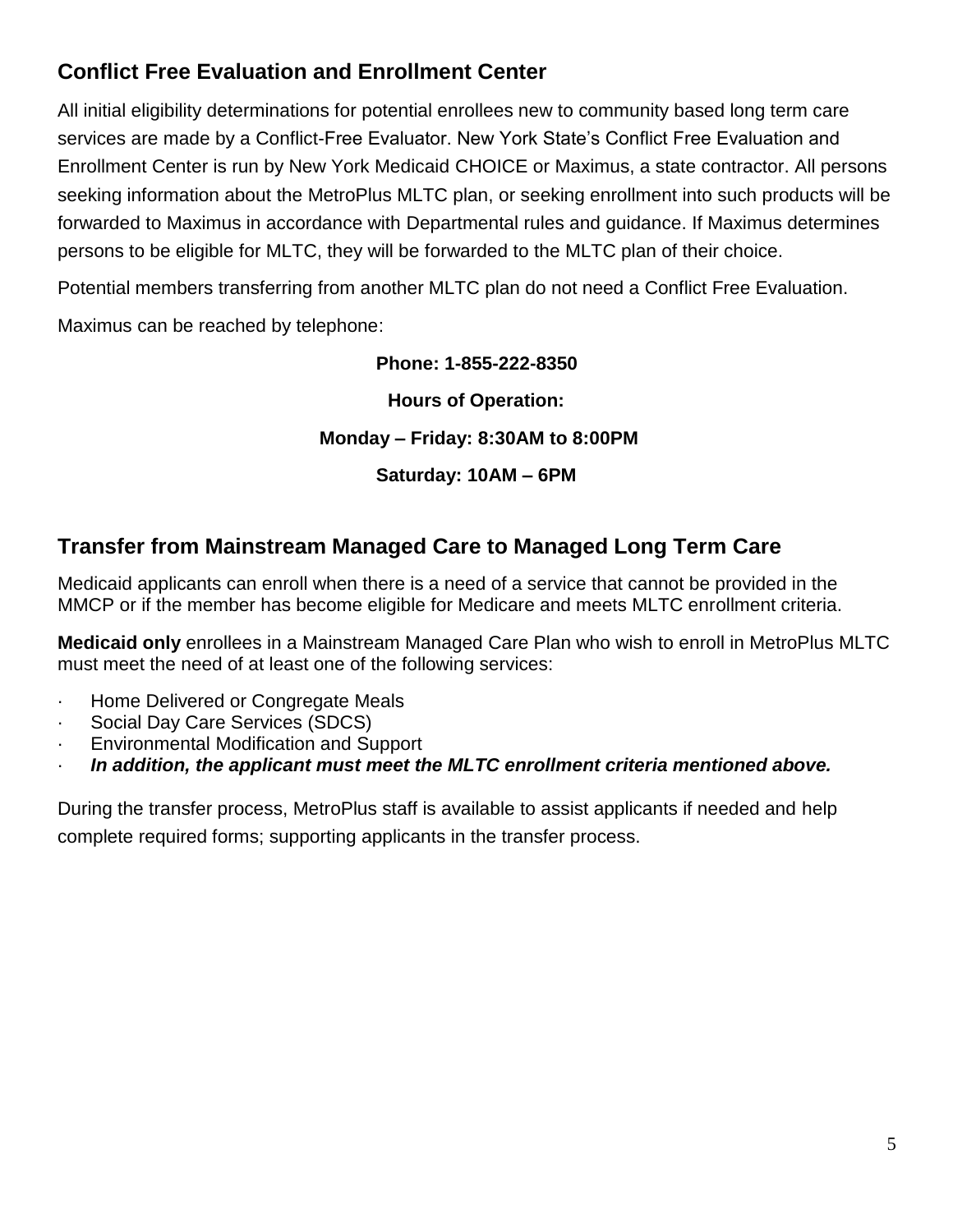#### **Transitional Care**

New members may continue an ongoing course of treatment for a transitional period of up to 60 days from the effective enrollment date with a non-network health care provider. The provider must accept payment at the plan rate, follow MetroPlus Managed Long Term Care's quality assurance and other policies, and tell us about your medical care. This period will apply even if the provider fails to notify the plan and request authorization during the 60-day transitional period.

If your health care provider leaves the network, your treatment may be continued for a transitional period of up to 90 days; if the provider accepts payment at the plan rate, follows MetroPlus Managed Long Term Care's quality assurance and other policies, and tells us about your medical care. Continuity of care applies to all covered services including home health care and private duty nursing services.

Authorization for this transitional period does not apply for non-covered benefits. Coverage during the transitional period will continue at no additional cost.

If you are transitioning from a Medicaid community based long term care program, we will continue to provide services authorized under your preexisting plan for a minimum of ninety (90) days. The plan will also issue a notice of action for any restriction, reduction, suspension or termination of authorized services, for those transitioning from a Medicaid community-based managed long-term care program.

The plan will authorize and cover Community Based Long Term Care Services (CBLTCS) and Institutional Long-Term Services and Supports (ILTSS) at the same level, scope and amount as you received under a Medicaid fee-for service program for 90 days following enrollment or until MetroPlus' PCSP is in place, whichever is later. MetroPlus will not deny payment to providers of transitional care CBLTCS and ILTSS solely on the basis that the provider failed to request prior authorization except where a Participating Provider Agreement describes an alternate arrangement for authorization of transitional care. Finally, MetroPlus shall work a CBLTCS and ILTSS provider to arrange a safe transition for the Enrollee, which may be to a higher level of care, where an existing medical order has or is about to expire, and a new medical order is required for the continued provision of CBLTCS and ILTSS during the transitional period but cannot be obtained after reasonable effort.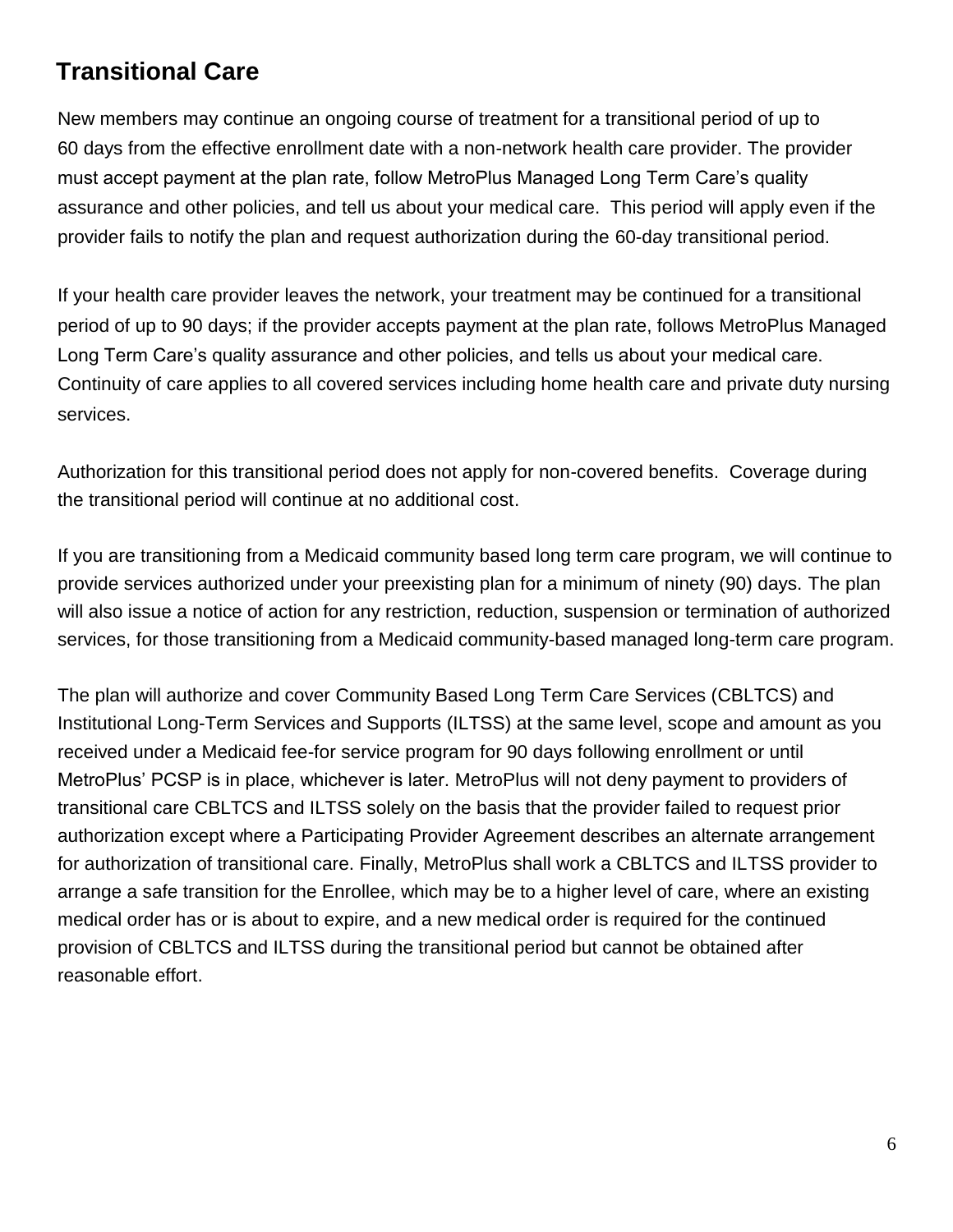#### **How to Contact MetroPlus Managed Long Term Care**

For help with questions or concerns about your claims, billing, ID card or your Care Manager, please call or write to MetroPlus Managed Long Term Care Member Services. We are happy to help you.

| Call:             | 1-855-355-MLTC (6582)<br>Monday through Saturday 8 am - 8 pm<br>After hours and during holidays please call 1-800-442-<br>2560 and you will be connected to an MLTC staff member.<br>Calls to this number are free. Member Services also has<br>free language interpreter services available for non-<br>English speakers. |
|-------------------|----------------------------------------------------------------------------------------------------------------------------------------------------------------------------------------------------------------------------------------------------------------------------------------------------------------------------|
| <b>TTY Users:</b> | 711<br>This number requires special telephone equipment and is<br>only for people who have difficulties with hearing or<br>speaking.<br>Calls to this number are free.                                                                                                                                                     |
| Fax:              | 1-212-908-5282                                                                                                                                                                                                                                                                                                             |
| Write:            | <b>MetroPlus Health Plan MLTC</b><br>160 Water Street, 3rd Floor<br>New York, NY 10038                                                                                                                                                                                                                                     |
| Website:          | www.metroplus.org                                                                                                                                                                                                                                                                                                          |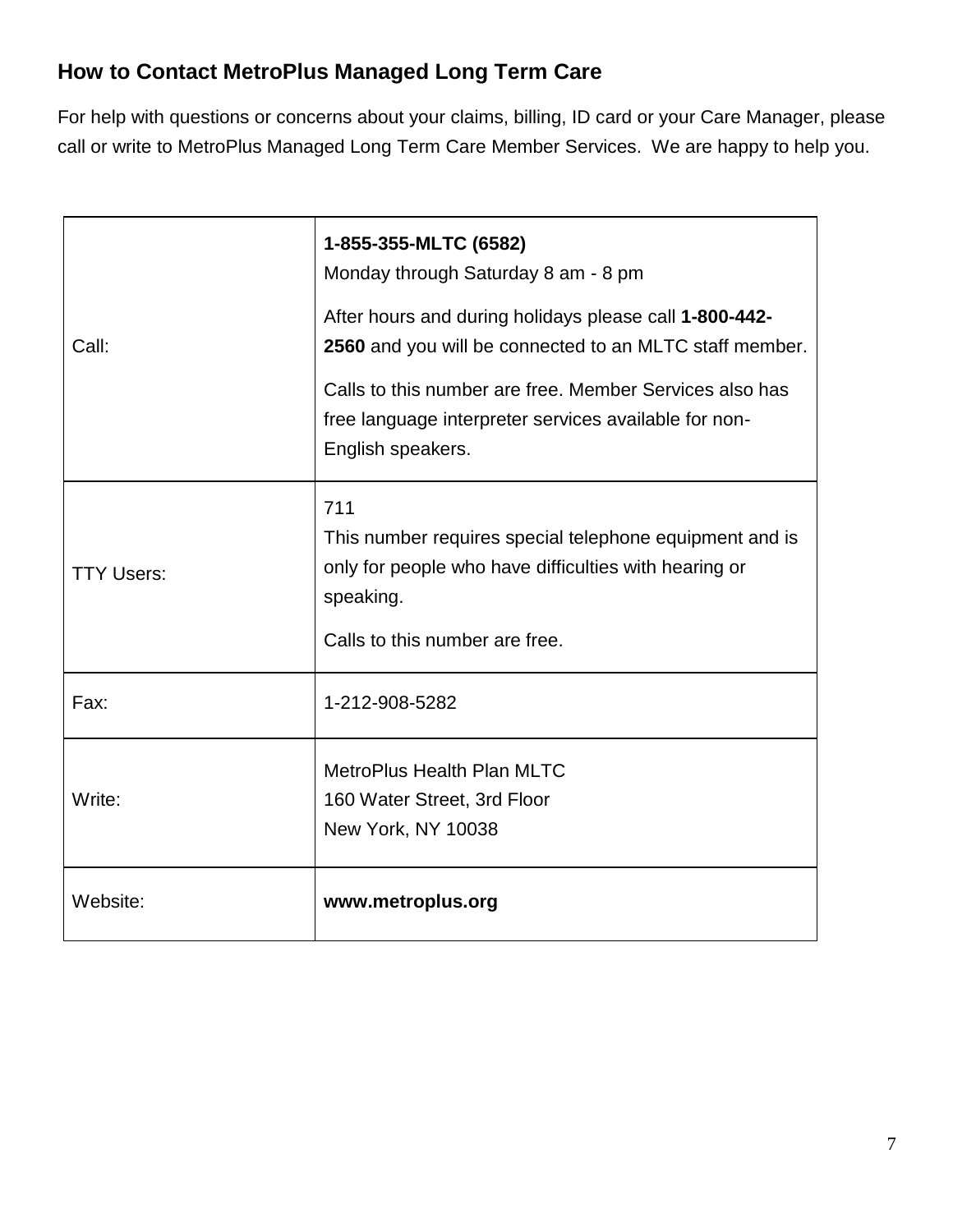# **III. Special Features of MetroPlus Managed Long Term Care**

## **Care Management**

As a member of MetroPlus Managed Long Term Care, you have a single number to access all medically necessary services. This number is **1-855-355-MLTC (6582)**. TTY User number is 711.

When you join MetroPlus Managed Long Term Care, you will be assigned a Care Manager and others to help support and manage your care needs. The team consists of your Care Manager, a Care Management Associate, and a Social Worker. Your Care Manager with the rest of your care team, will work with you, your family, your primary care physician (PCP) or others that you choose to work on your behalf.

Your Care team members are available to assist you with any issues. They are there to help you decide what services are most important to help you remain at home. The Care Management Team will develop a Person-Centered Service Plan (PCSP), in collaboration with you or anyone that you assigned to speak on your behalf and your doctor, designed to meet your health care needs. The PCSP will include your goals, objectives and special needs. This plan will change as your needs and condition change and will be re-evaluated at least every six (6) months. The Care Management team will monitor this plan to ensure that it continually meets your needs.

To monitor your needs, it is important for your Care Management Team to talk to you and for you to communicate with the team. They need to know what you need. Be sure to have a list of things prepared to discuss whenever you talk to members of your Care Management Team.

Your Care Management Team (Care manager and Care Management Associate) will work to coordinate services that you need to meet your care needs. The team will also communicate with your doctor on an ongoing basis and as needed. The Care Management Team will arrange appointments for you, assist with accessing transportation to and from appointments, and communicate with other care providers, for services covered by MetroPlus Health Plan, as well as for those services not covered by MetroPlus.

The goal of the Care Management Team working so closely with you, your family or friends and your doctors is to ensure that your needs are met, problem are identified and addressed early, you are safe in your home and we avoid unnecessary hospitalizations.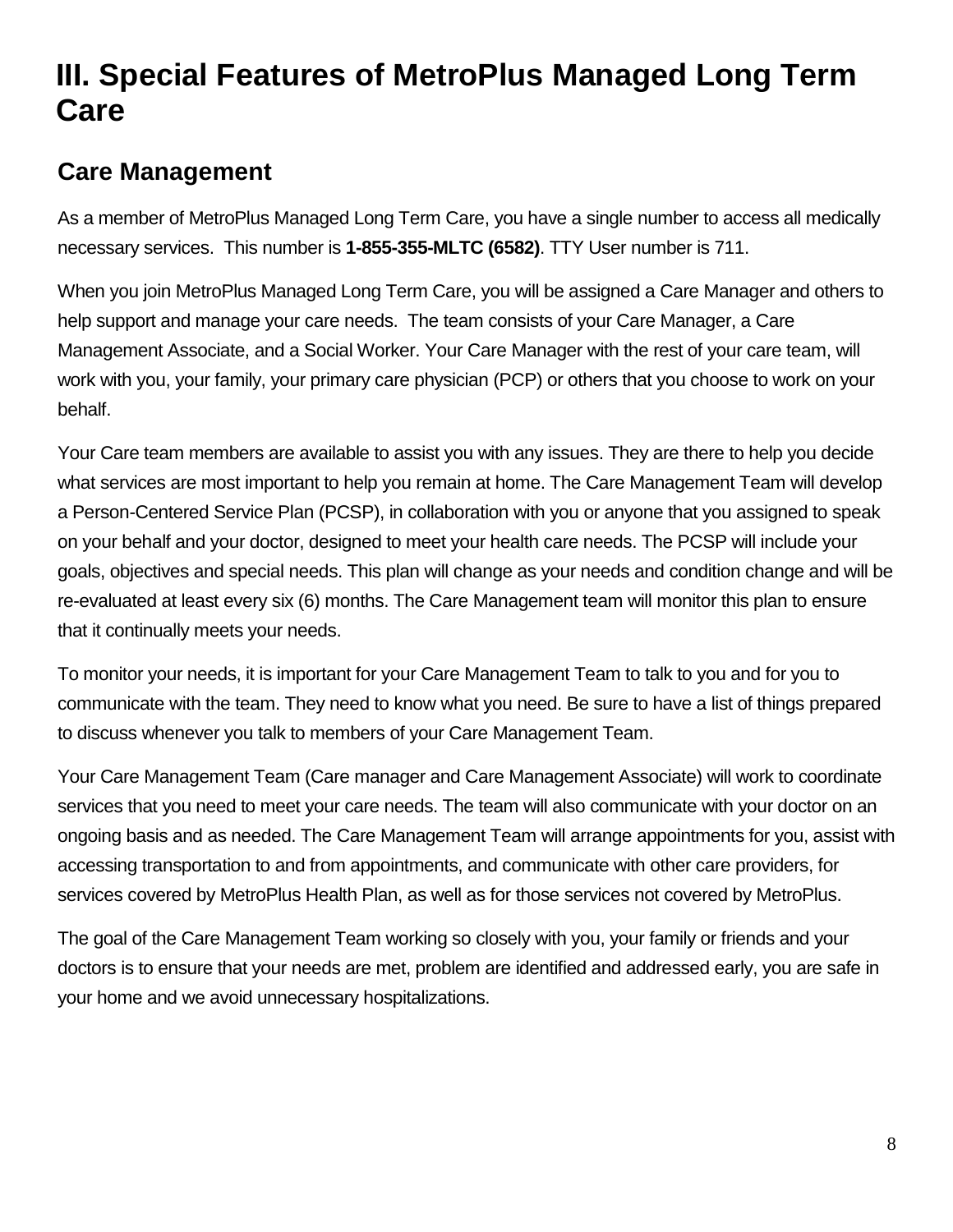# **IV. Benefits**

## **Covered Services**

MetroPlus is responsible for coordinating, arranging, and authorizing payment to providers for these services. Covered services are provided to you through our network of participating providers.

#### **Covered Services Include:**

| <b>Covered Services</b>                                                                                                                                            | <b>Definition</b>                                                                                                                                                                                                                                                                                                                                                                 |
|--------------------------------------------------------------------------------------------------------------------------------------------------------------------|-----------------------------------------------------------------------------------------------------------------------------------------------------------------------------------------------------------------------------------------------------------------------------------------------------------------------------------------------------------------------------------|
| <b>Care Management</b>                                                                                                                                             | Care Management is a process that ensures consistent<br>oversight, coordination and support to you and your<br>family in accessing MLTCP- covered services as well as<br>non-covered services.<br>To meet the needs that are outlined in your PCSP,<br>care management teams refer and coordinate<br>medical, social, educational, psychosocial, financial<br>and other services. |
| <b>Nursing Home Care</b><br>(Residential Health Care<br><b>Facility also known as</b><br><b>Institutional Long-Term</b><br><b>Services and Supports</b><br>(ITLSS) | Short or long-term care provided in a NYS licensed<br>skilled care residential facility. Care is provided to you<br>through MetroPlus network facilities.                                                                                                                                                                                                                         |
| <b>Home Care - Nursing</b>                                                                                                                                         | Intermittent, part-time nursing services. Nursing services<br>must be provided by RNs and LPNs. Nursing services<br>include care rendered directly to the individual and<br>instructions to caregiver in the procedures necessary for<br>your treatment or maintenance.                                                                                                           |
| <b>Home Health Aide</b>                                                                                                                                            | Home Health Aide services in addition to Vital Signs,<br>administrating pre-drawn insulin, passive range of<br>motion exercises, and housekeeping services.                                                                                                                                                                                                                       |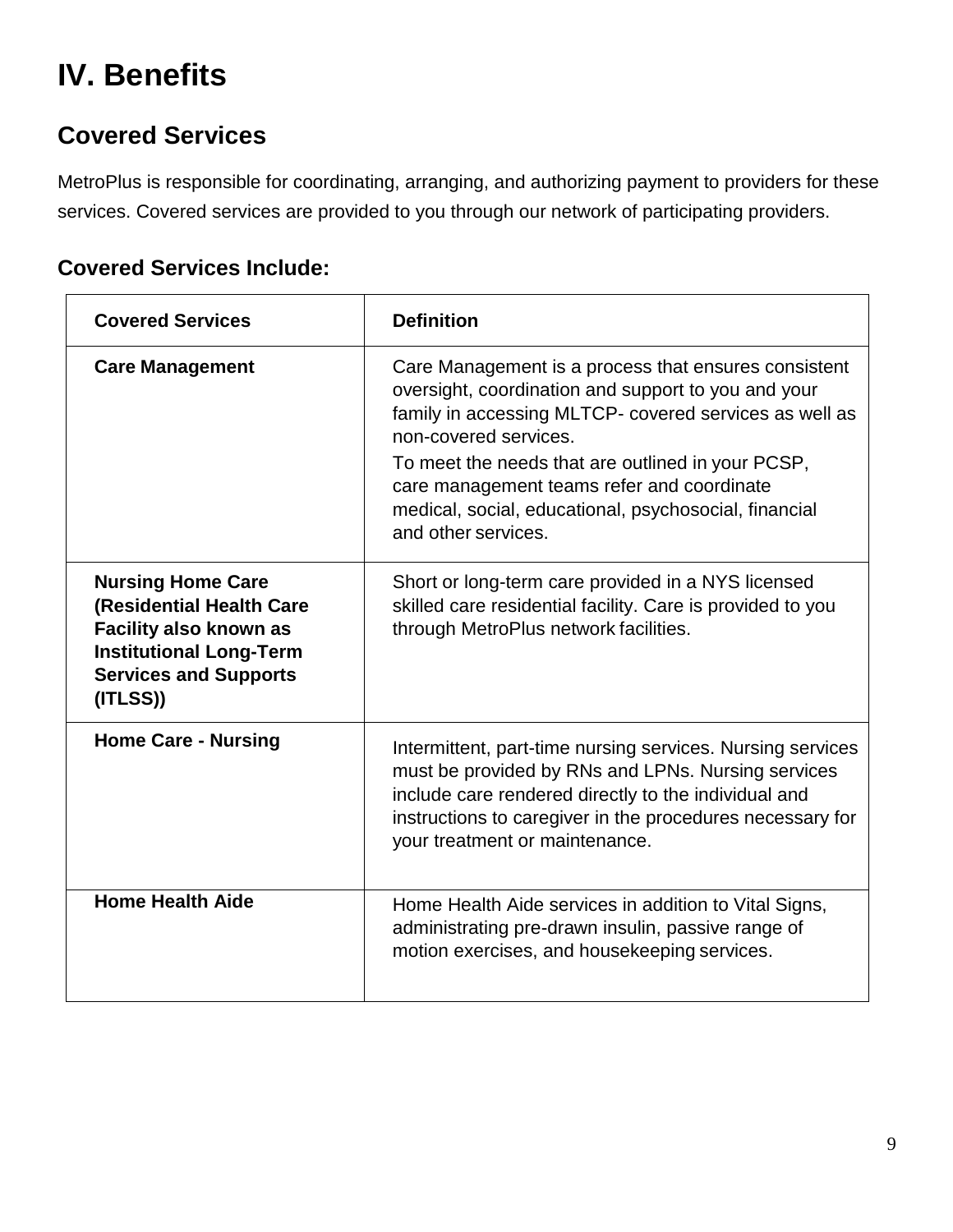| <b>Private Duty Nursing</b>                                     | Private duty nursing services are medically necessary<br>services provided to you at your permanent or<br>temporary place of residence, by properly licensed<br>registered professional or licensed practical nurses<br>(RNs or LPNs), in accordance with physician orders.<br>Such services may be continuous and may go beyond<br>the scope of care available from certified home health<br>care agencies (CHHAs).                                                                                                               |
|-----------------------------------------------------------------|------------------------------------------------------------------------------------------------------------------------------------------------------------------------------------------------------------------------------------------------------------------------------------------------------------------------------------------------------------------------------------------------------------------------------------------------------------------------------------------------------------------------------------|
| <b>Physical Therapy (PT)</b>                                    | Exercise and physical activities used to condition<br>muscles and improve levels of activity. PT must be<br>provided by a licensed physical therapist in accordance<br>with your plan of care. Coverage of physical therapy<br>provided in a setting other than a home is limited to 40<br>visits per calendar year. However, a member will be<br>approved based on need and as required by the plan of<br>care.                                                                                                                   |
| <b>Occupational Therapy (OT)</b>                                | Therapy using meaningful activities of daily living to<br>assist people who have difficulty acquiring or performing<br>meaningful work due to impairment or limitation of<br>physical or mental function. OT must be performed by a<br>licensed occupational therapist in accordance with your<br>plan of care. Coverage of occupational therapy provided<br>in a setting other than a home is limited to 20 visits per<br>calendar year. However, a member will be approved<br>based on need and as required by the plan of care. |
| <b>Speech Therapy (ST)/ Speech</b><br><b>Language Pathology</b> | A licensed and registered speech-language pathologist<br>provides rehabilitation services for maximum reduction<br>of physical or mental disability and restoration of the<br>Enrollee to his or her best functional level. Coverage of<br>speech therapy provided in a setting other than a home<br>is limited to 20 visits per calendar year. However, a<br>member will be approved based on need and as<br>required by the plan of care.                                                                                        |
| <b>Adult Day Health Care</b><br>(ADHC)                          | Care and services provided in a health care facility<br>which includes: medical, nursing, nutrition, social<br>services, rehabilitation therapy, leisure time activities,<br>dental, or other services.                                                                                                                                                                                                                                                                                                                            |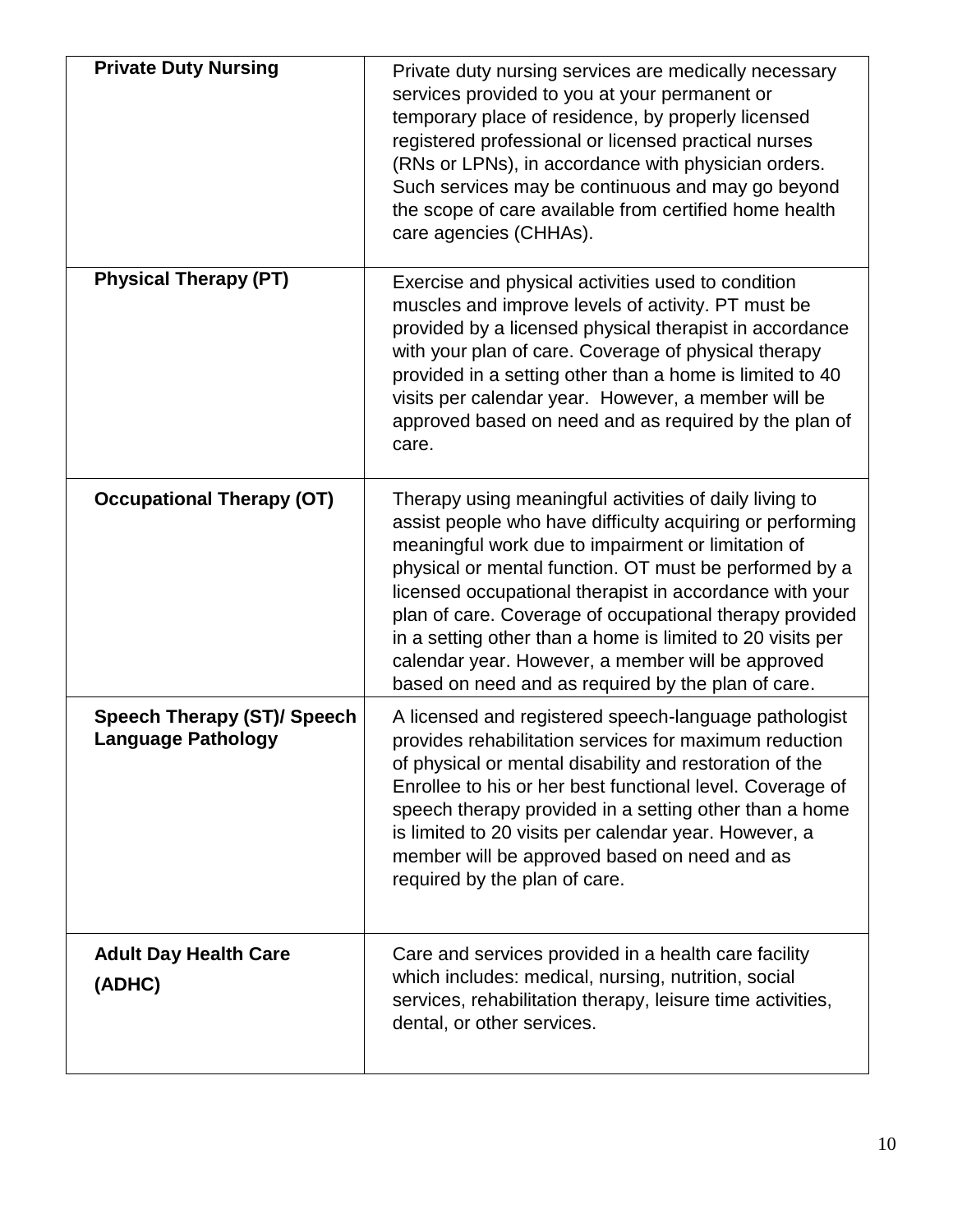| <b>Social Day Care (SADC)</b>                                          | Social day care is a structured program which provides<br>functionally impaired individuals with socialization;<br>supervision and monitoring; and nutrition in a protective<br>setting during any part of the day, but for less than a 24-<br>hour period. Additional services may include but are not<br>limited to personal care maintenance and enhancement<br>of daily living skills, transportation, caregiver assistance,<br>and case coordination and assistance. |
|------------------------------------------------------------------------|---------------------------------------------------------------------------------------------------------------------------------------------------------------------------------------------------------------------------------------------------------------------------------------------------------------------------------------------------------------------------------------------------------------------------------------------------------------------------|
| <b>Social and Environmental</b><br><b>Supports</b>                     | Services and items include, but are not limited to, home<br>maintenance tasks, homemaker/care services, housing<br>improvement, and respite care.                                                                                                                                                                                                                                                                                                                         |
| <b>Personal Care Services (PCS)</b>                                    | Assistance with one or more activities of daily living<br>(ADLS), such as walking, cooking, cleaning, bathing,<br>using the bathroom, personal hygiene, dressing,<br>feeding, nutritional and environment support function<br>tasks.                                                                                                                                                                                                                                      |
| <b>Consumer Directed Personal</b><br><b>Assistance Service (CDPAS)</b> | Allows you or the person acting on your behalf to<br>assume full responsibility for hiring, training,<br>supervising, arranging back-up coverage when<br>necessary, keeping payroll records, and if necessary<br>terminating the employment of person providing<br>personal care services. This service allows you to have<br>someone in your home that you are familiar with taking<br>care of you.                                                                      |
| <b>Personal Emergency</b><br><b>Response System</b>                    | An electronic device which enables you to secure help<br>in the event of a physical, emotional or environmental<br>emergency.                                                                                                                                                                                                                                                                                                                                             |
| <b>Podiatry</b>                                                        | Services by a podiatrist which may include routine foot<br>care when they are performed as a necessary and<br>integral part of medical care such as the diagnosis and<br>treatment of diabetes, ulcers, and infections.                                                                                                                                                                                                                                                   |
| <b>Non-Emergency</b><br><b>Transportation</b>                          | Transportation to and from your medical appointments<br>via the necessary mode of transportation which could<br>include Ambulance (must meet the necessary criteria),<br>Ambulette/Van or car service.                                                                                                                                                                                                                                                                    |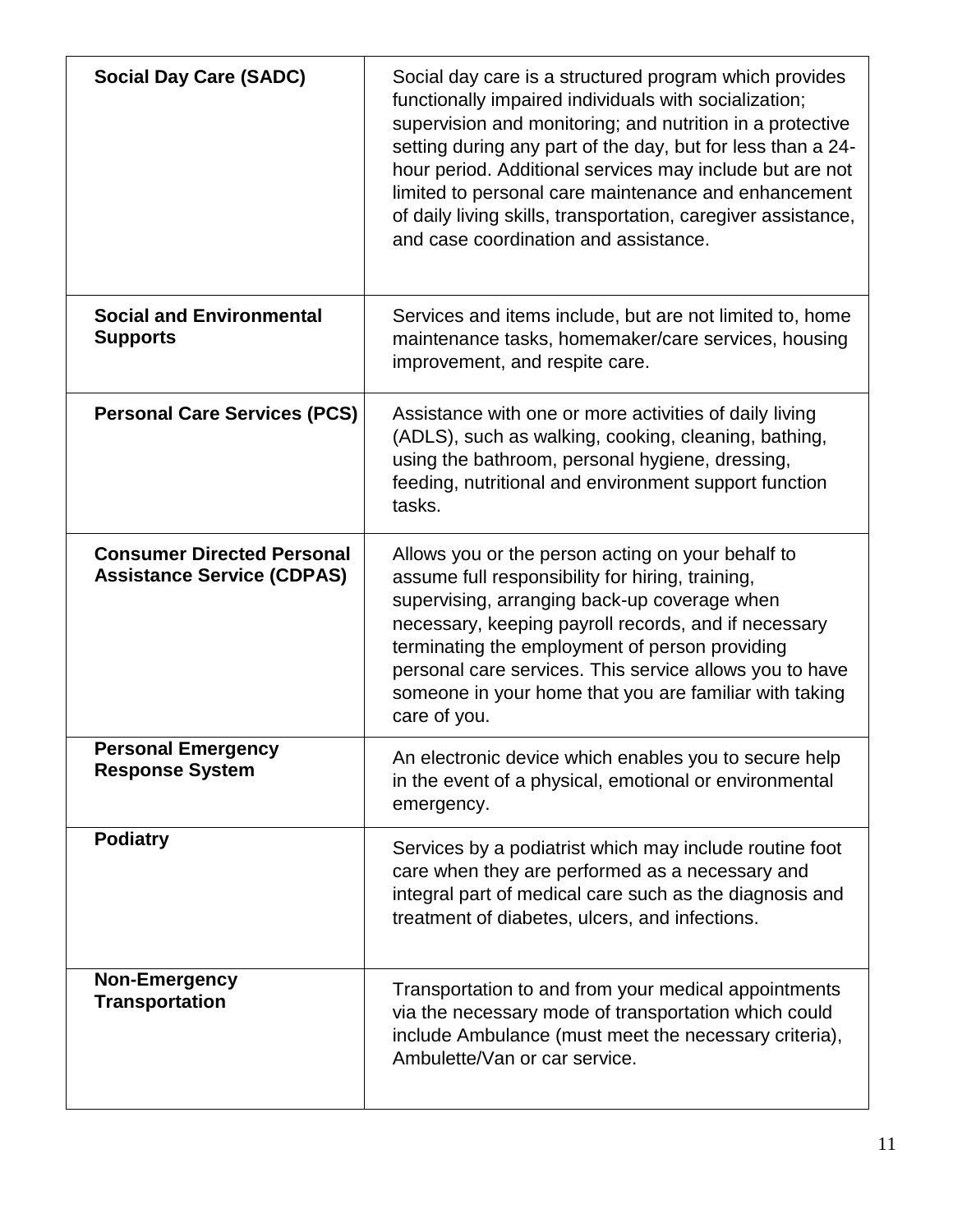| <b>Optometry/Eyeglasses</b>                         | Includes the services of an optometrist and an<br>ophthalmic dispenser, eyeglasses, medically necessary<br>contact lenses and other low vision aids. The optometrist<br>may perform an eye exam to detect visual defects and<br>eye disease as necessary or as required by your<br>condition.                                                                                                                           |
|-----------------------------------------------------|-------------------------------------------------------------------------------------------------------------------------------------------------------------------------------------------------------------------------------------------------------------------------------------------------------------------------------------------------------------------------------------------------------------------------|
| <b>Audiology</b>                                    | Audiology services include examination, testing,<br>hearing aid evaluation, and prescription.                                                                                                                                                                                                                                                                                                                           |
| <b>Hearing aids and batteries</b>                   | Hearing aid services include selecting, fitting, repairs,<br>replacement replacements, special fittings and batteries.                                                                                                                                                                                                                                                                                                  |
| <b>Dentistry</b>                                    | Includes but is not limited to routine exams, preventive<br>and therapeutic dental care, dental implants, dentures<br>and supplies.                                                                                                                                                                                                                                                                                     |
| <b>Respiratory Therapy</b>                          | The provision of preventive, maintenance and<br>rehabilitative airway-related techniques and procedures<br>including oxygen and other inhalation therapies<br>prescribed by a physician and provided by a qualified<br>respiratory therapist.                                                                                                                                                                           |
| <b>Nutrition</b>                                    | Nutritional services are available through a certified<br>dietician or your care manager to assist you and make<br>specific recommendations based on your needs.                                                                                                                                                                                                                                                        |
| <b>Telehealth Services</b>                          | Telehealth services use electronic information and<br>communication technologies to deliver health care<br>services like assessment, diagnosis, consultation,<br>treatment, education, care management and/or self-<br>management.                                                                                                                                                                                      |
| <b>Home Delivered or</b><br><b>Congregate Meals</b> | Meals delivered to you if you lack cooking facilities or<br>have other special circumstances.                                                                                                                                                                                                                                                                                                                           |
| <b>Durable Medical Equipment</b><br>(DME)           | Includes medical/surgical supplies, prosthetics and<br>orthotics, orthopedic footwear, enteral and parenteral<br>formula, and hearing aid batteries. Durable medical<br>equipment includes devices and equipment, other than<br>prosthetic or orthotic appliances and devices, that must<br>have been ordered by a practitioner for use in the home<br>and are for in the treatment of a specific medical<br>condition. |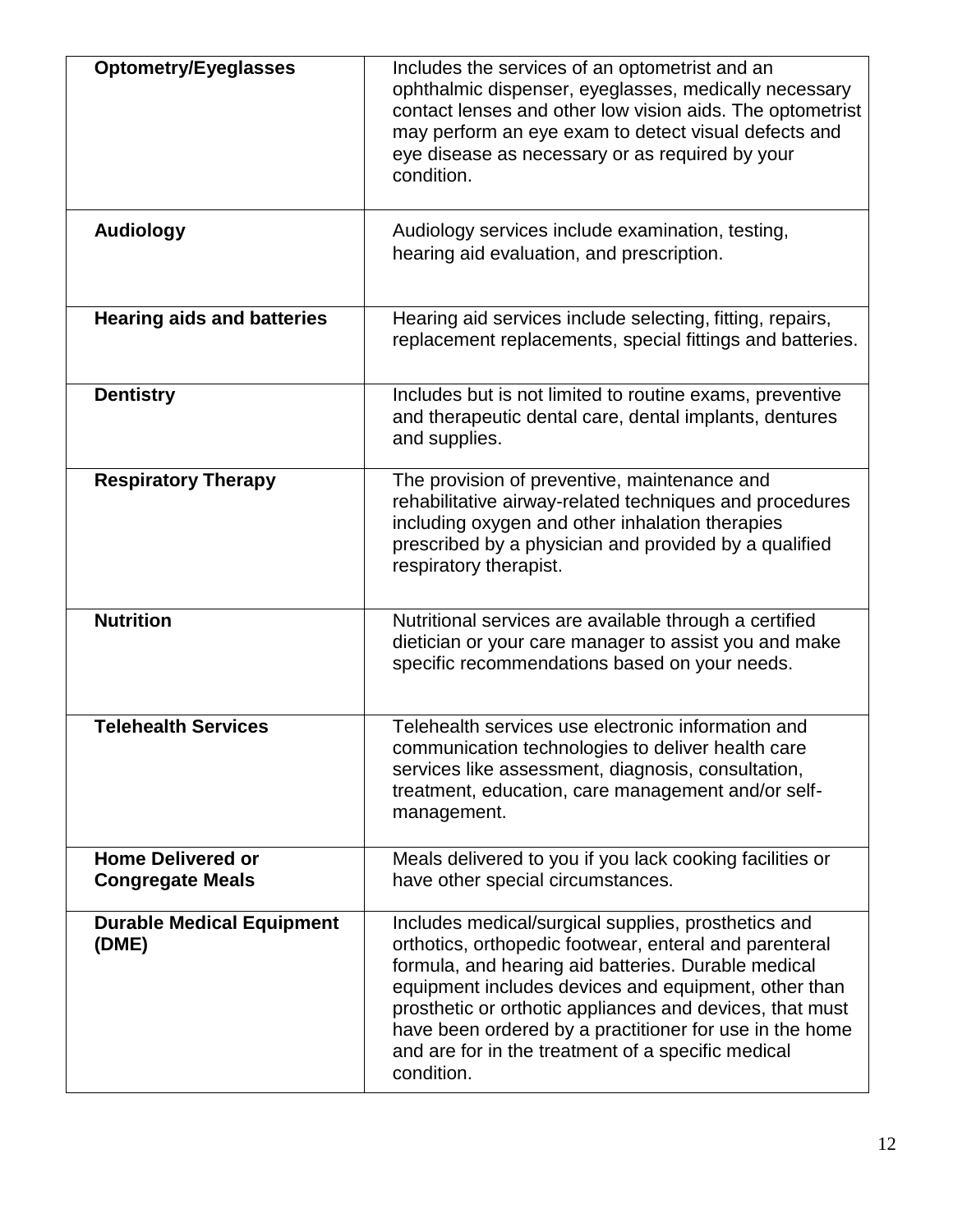| <b>Medical/Surgical Supplies</b>                                  | Items for medical use other than drugs, which<br>treat a specific medical condition such as<br>diabetes, wound dressings and other prescribed<br>therapeutic supplies.                                                                                                                                                    |
|-------------------------------------------------------------------|---------------------------------------------------------------------------------------------------------------------------------------------------------------------------------------------------------------------------------------------------------------------------------------------------------------------------|
| <b>Medical Equipment</b>                                          | Adaptive devices and equipment prescribed by<br>a medical provider.                                                                                                                                                                                                                                                       |
| <b>Orthotics</b>                                                  | Appliances and devices used to support or<br>correct the function of a movable part of the<br>body.                                                                                                                                                                                                                       |
| <b>Orthopedic Footwear</b>                                        | Shoes, shoe modifications or shoe additions which are<br>used to correct, accommodate or prevent a physical<br>deformity or range of motion malfunction in a diseased or<br>injured part of the ankle or foot; to support a weak or<br>deformed structure of the ankle or foot or to form an<br>integral part of a brace. |
| <b>Prosthetics</b>                                                | Artificial substitute or replacement of a limb.                                                                                                                                                                                                                                                                           |
| <b>Nutritional supplements -</b><br><b>Enteral and parenteral</b> | Liquid nutritional supplements that is prescribed by your<br>physician based on medical necessity.                                                                                                                                                                                                                        |

#### **Non-Covered Services**

You can still receive the following services listed below. Medicare and/or Medicaid may cover these services on a fee-for-service basis from a provider who accepts Medicare and/or Medicaid.

#### **These Are Some Examples of Non-Covered Services:**

| <b>Non-Covered Services</b>                 | <b>Definition</b>                                                                                                      |
|---------------------------------------------|------------------------------------------------------------------------------------------------------------------------|
| <b>Chronic Renal Dialysis</b>               | Method used to treat advanced and permanent kidney<br>failure, provided by a renal dialysis center.                    |
| <b>Emergency transportation</b>             | Transportation by ambulance because of an emergency<br>condition.                                                      |
| <b>Inpatient hospital care</b><br>services  | A hospital or other institutional bed for receiving care,<br>including room, board and general nursing.                |
| <b>Outpatient hospital care</b><br>services | Care received in a clinic, medical office or other site<br>affiliated with a hospital without staying in the hospital. |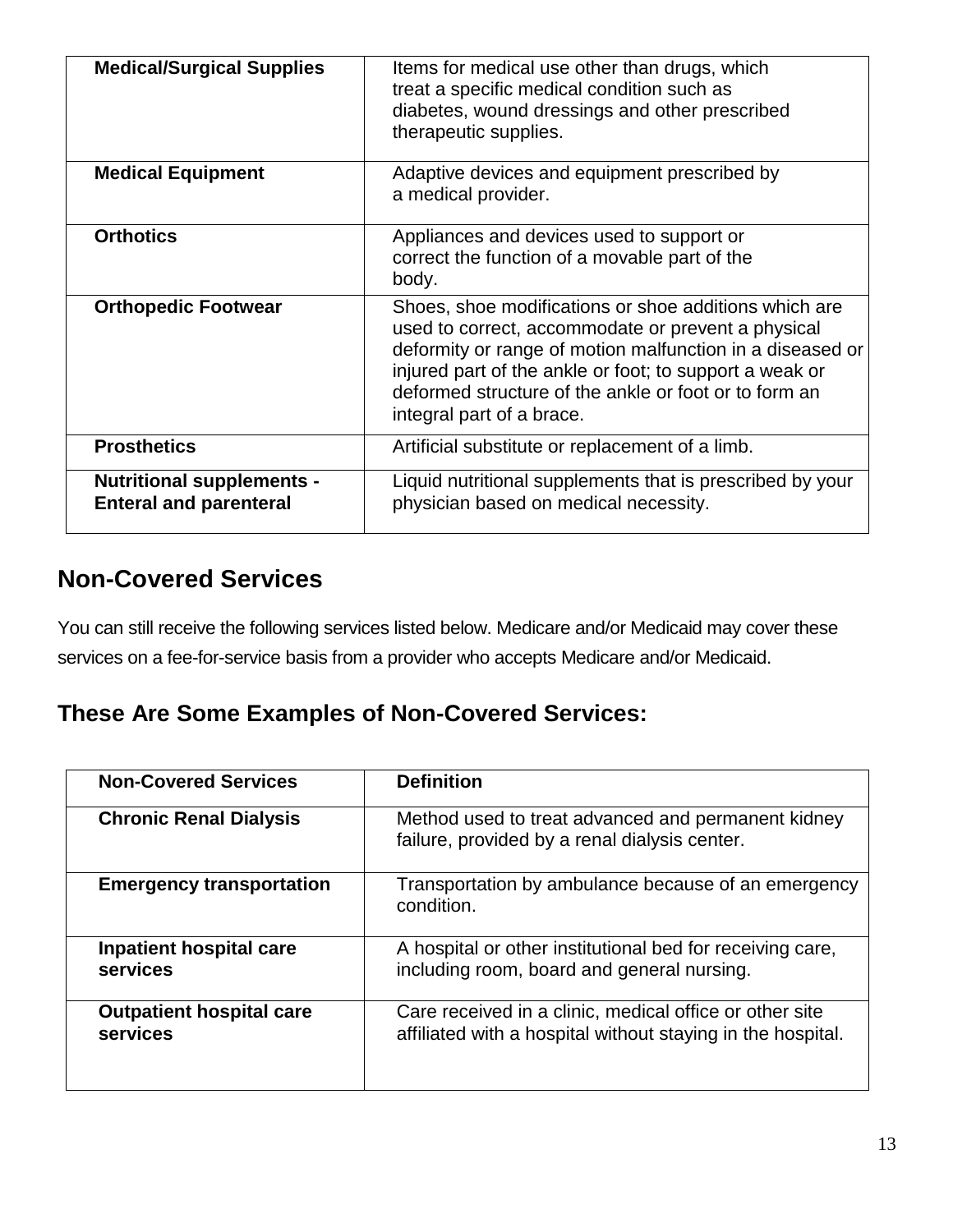| <b>Laboratory and Radioisotope</b><br><b>Services</b>                                         | Tests and procedures ordered by a qualified medical<br>professional.                                                                                                                                                                                                                                                                                                                                                                                                                                                                                                                                                    |
|-----------------------------------------------------------------------------------------------|-------------------------------------------------------------------------------------------------------------------------------------------------------------------------------------------------------------------------------------------------------------------------------------------------------------------------------------------------------------------------------------------------------------------------------------------------------------------------------------------------------------------------------------------------------------------------------------------------------------------------|
| <b>Rural Health Clinic Services</b>                                                           | <b>Federally Qualified Health Centers (FQHCs) providing</b><br>affordable, quality primary care services.                                                                                                                                                                                                                                                                                                                                                                                                                                                                                                               |
| <b>Mental Health Services</b>                                                                 | Medical specialty concerned with the prevention,<br>diagnosis, and treatment of mental illness.                                                                                                                                                                                                                                                                                                                                                                                                                                                                                                                         |
| <b>Primary Care Physician and</b><br><b>Specialty Doctor Services</b>                         | Preventive care, primary medical care and specialty<br>services that fall within a physician's scope of practice.<br>This includes nurse practitioners and physician<br>assistants.<br>Physician services can include services provided in an<br>office setting, a clinic, a facility, or in the home.<br>MetroPlus will not cover a home visiting doctor.                                                                                                                                                                                                                                                              |
| <b>Alcohol and Substance</b><br><b>Abuse Services</b>                                         | Services includes both inpatient and outpatient care.<br>Inpatient services include but are not limited to:<br>assessment, management of detoxification and<br>withdrawal conditions, group, individual or family<br>counseling, alcohol and substance abuse education,<br>treatment planning, preventive counseling, discharge<br>planning, and services to significant others provided in-<br>home, office or the community. The following care is also<br>provided: outpatient alcoholism rehabilitation services<br>through programs certified by the Office of Alcoholism<br>and Substance Abuse Services (OASAS). |
| <b>OPWDD (Office for People</b><br>with Developmental<br><b>Disabilities) Services</b>        | Include: long term therapy services provided by clinic<br>treatment facilities, certified by OPWDD, day treatment<br>services, comprehensive Medicaid Case Management<br>services; and home and community-based waiver<br>program services for the developmentally disabled.                                                                                                                                                                                                                                                                                                                                            |
| <b>Family Planning Services</b>                                                               | Include services for family planning such as fertility<br>testing.                                                                                                                                                                                                                                                                                                                                                                                                                                                                                                                                                      |
| <b>Prescription and Non-</b><br><b>Prescription Drugs,</b><br><b>Compounded Prescriptions</b> | include drugs on the "New York State List of Medicaid<br>Reimbursable Drugs: Non-Prescription Drugs and<br>Prescription Drugs" (inclusive of those agents such as<br>blood products) as well as supplies which appear on the<br>list of "Allowable Medical and Surgical Supplies" which<br>are ordered by a qualified practitioner.                                                                                                                                                                                                                                                                                     |
| <b>Chiropractic Services</b>                                                                  |                                                                                                                                                                                                                                                                                                                                                                                                                                                                                                                                                                                                                         |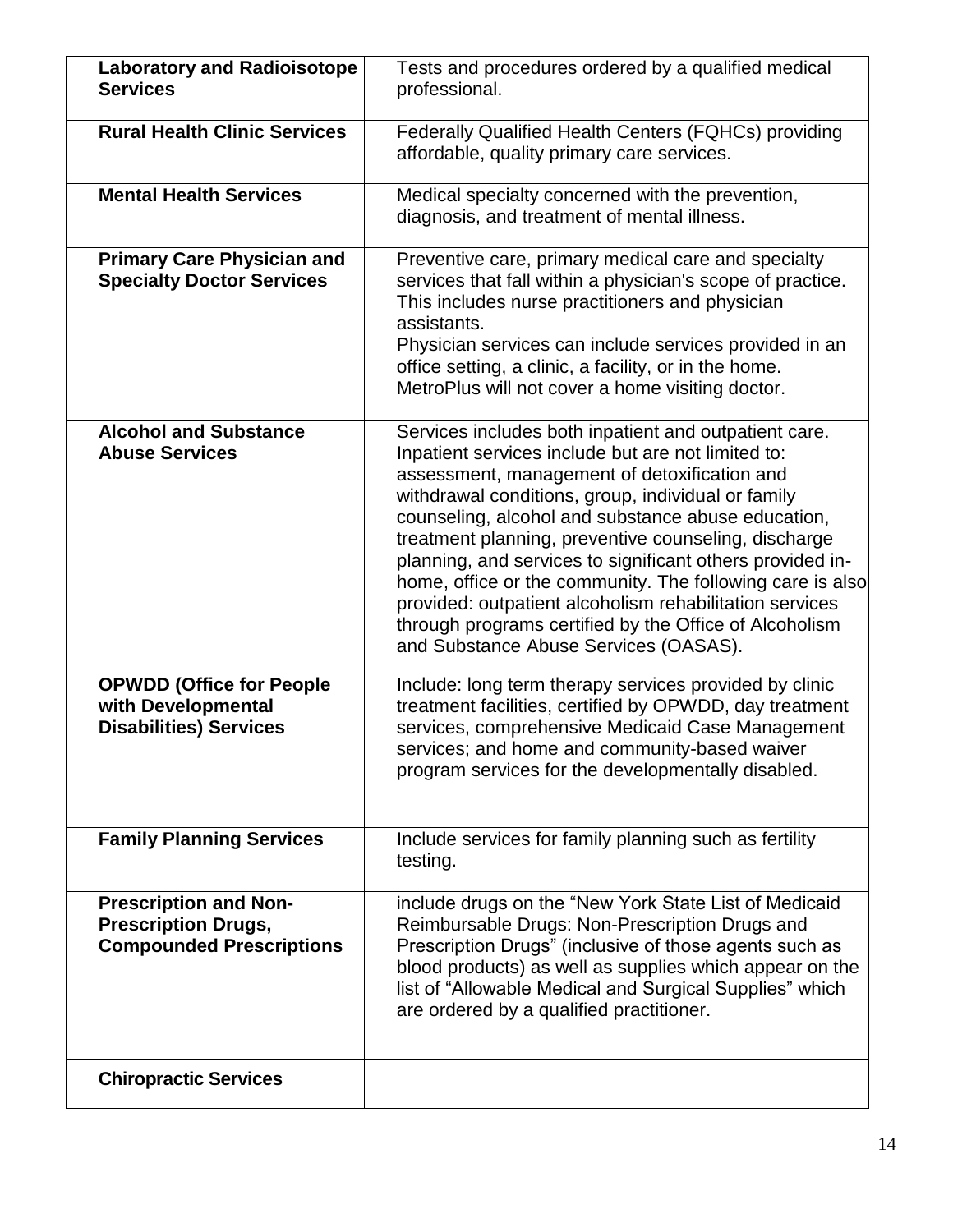#### **Health Education**

Health education is provided to Enrollees on an on-going basis through methods such as posting information on the Contractor's web site, distribution (electronic or otherwise) of Enrollee newsletters, health education classes or individual counseling on preventive health and public health topics, such as:

- •Injury prevention;
- •Domestic violence;
- •HIV/AIDS, including availability of HIV testing and sterile needles and syringes;
- •STDs, including how to access confidential STD services;
- •Smoking cessation;
- •Asthma;
- •Immunization;
- •Mental health services;
- •Diabetes;
- •Screening for cancer;
- •Chemical dependence;
- •Physical fitness and nutrition;
- •Cardiovascular disease and hypertension;
- •Dental care, including importance of preventive services such as dental sealants; and
- •Screening for Hepatitis C for individuals born between 1945 and 1965.

#### **Hospice**

As a Member of MetroPlus MLTC, if you require and meet the eligibility requirements for hospice services, you may elect the hospice benefit without disenrolling from MetroPlus. These services may be provided in your home or in a residential setting. These services will be covered and billed directly to Medicare and Medicaid as appropriate. MetroPlus will coordinate with your hospice to provide any care that is unrelated to your terminal illness in order to support your needs.

#### **Nursing Home**

Nursing Home care is care is care provided to Enrollees by a licensed facility. There may come a time when your doctor, your Primary Care Management Team, and you and your family decide that the best short or long-term care for you is placement in a nursing home. This is because your home is no longer the best place for you to be taken care of safely and comfortably. Your care with MetroPlus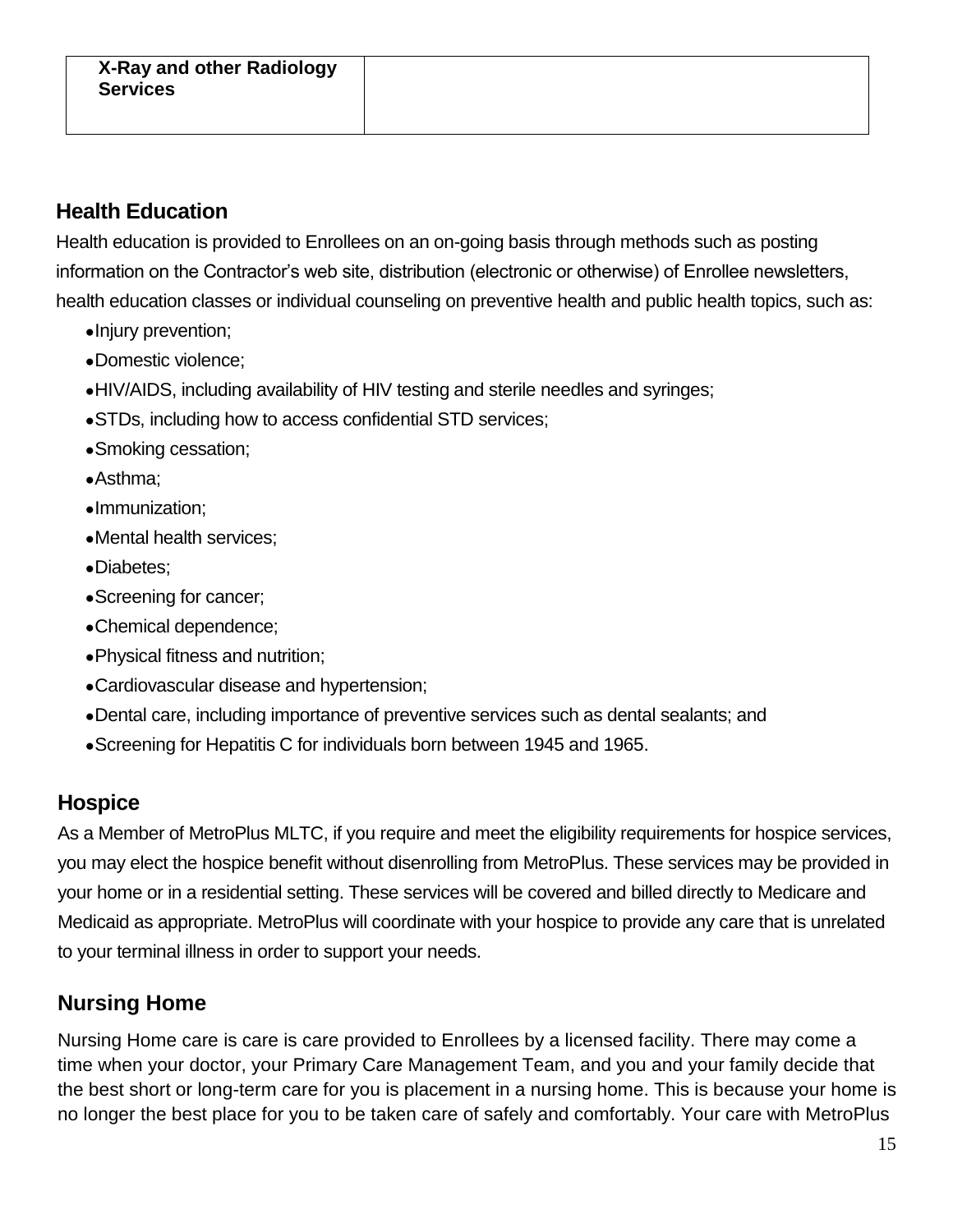will not end if that time comes. You MetroPlus Care Team will carefully supervise this placement and you will continue to receive care through the plan.

When nursing home care is required, a semi-private room will be provided in a network facility. If your doctor determines it to be medically necessary, a private room will be covered.

Please note, if you have community Medicaid and are ineligible for institutional coverage (as determined by the NYC Human Resources Administration (HRA) or Local Department of Social Services (LDSS)) and you need care in a nursing home, we will have to disenroll you from the plan.

## **Limitations**

- Outpatient OT and ST are limited to 20 visits per year, per therapy and PT is limited to 40 visits per year. (Limitation does not apply to individuals with developmental disabilities.)
- Enteral formula and nutritional supplements are limited to individuals who cannot obtain nutrition through any other means, and to the following conditions: 1) tube-fed individuals who cannot chew or swallow food and must obtain nutrition through formula via tube; and 2) individuals with rare inborn metabolic disorders requiring specific medical formulas to provide essential nutrients not available through any other means. Coverage of certain inherited diseases of amino acid and organic acid metabolism shall include modified solid food products that are low-protein or which contain modified protein.
- Nursing Home Care is covered for individuals who are considered a permanent placement, provided you are eligible for institutional Medicaid coverage.
- If you are a veteran, you have the right to receive long term placement at a Veterans' home. If MetroPlus does not have a Veterans' home in our network, you will be allowed to change enrollment into a Managed Long-Term Care Plan that has a Veterans' home in network. MetroPlus will allow you to access the Veterans' home until you have changed MLTC plans.
- If you already have Medicare and/or Medicare supplemental coverage and benefits, they will not change. Medical benefits, for instance your doctor's visits, emergency room care, and hospitalization, are not covered by MetroPlus Managed Long Term Care, but may be covered by other sources.
- Health care services delivered by telehealth are covered by the MetroPlus. Telehealth delivered services use electronic information and communication technologies by telehealth providers to deliver health care services, which include the assessment, diagnosis, consultation, treatment, education, care management and/or self-management of an Enrollee. Telehealth provider means: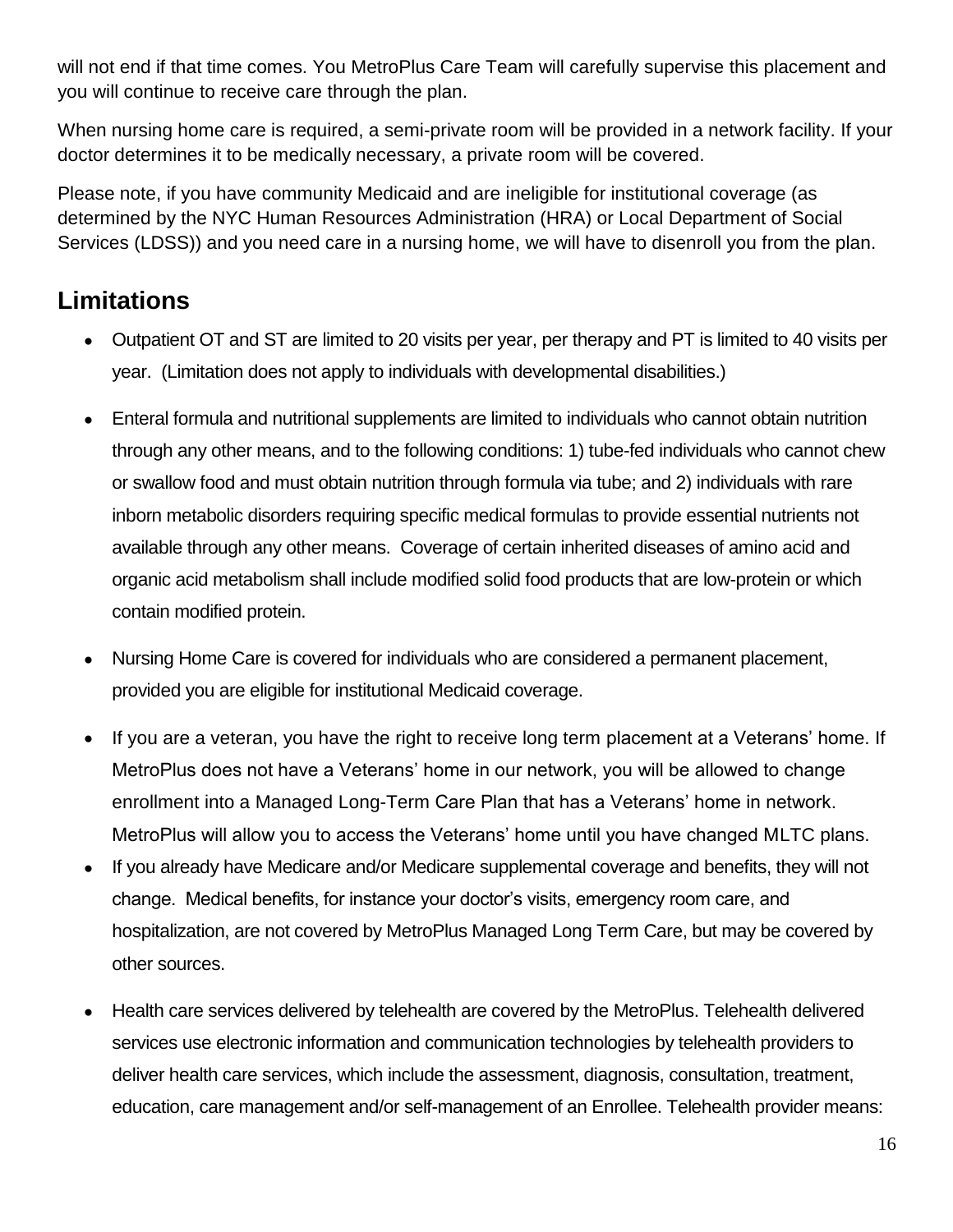physician, physician assistant, dentist, nurse practitioner, registered professional nurse (only when such nurse is receiving patient-specific health information or medical data at a distant site by means of remote patient monitoring), podiatrist, optometrist, psychologist, social worker, speech language pathologist, audiologist, midwife, certified diabetes educator, certified asthma educator, certified genetic counselor, hospital, home care agency, hospice, or any other provider determined by the Commissioner of Health pursuant to regulation.

#### **Emergency and Urgent Care Services**

An emergency can be any medical or behavioral condition that would lead you to believe that the condition, sickness, or injury is of such a nature that failure to obtain immediate medical care could result in placing your health in serious jeopardy.

You are not required to get prior approval from MetroPlus Managed Long Term Care to be treated for emergency medical conditions. **If you need Emergency Services, call 911 right away or visit the nearest hospital or emergency room.** Wherever you have an emergency or urgent situation, get the care first, and then contact your Care Manager as soon as you can.

It's important that you, a family member or a friend call your Care Manager as soon as possible at 1- 855-355-MLTC (6582) after an emergency or urgent care service. TTY users can call 711 Your Care Manager can reschedule any planned services you might miss during that time, and start to make any needed changes to your Care Plan. He or she will help you avoid any unnecessary gaps in the services you might need. If you have Medicare and/or Medicare supplemental coverage and benefits and/or Medicaid, your emergency care will be covered by them and by your MLTC plan.

#### **Our Network Providers**

Members are required to use our Network Providers for all covered services. Your Care Manager will also coordinate any services you may require that are not covered by MetroPlus Managed Long Term Care. Your Care Manager will work with your doctor and other providers involved in your care to make this process easier for you.

If you have additional Medicare benefits, you have the freedom to choose providers for covered services paid for by Medicare. MetroPlus Managed Long Term Care pays the Medicare co-pays for covered services if Medicare is the primary payor.

Network providers will be paid in full directly by MetroPlus Managed Long Term Care for each service authorized and provided to you with no co-pay or cost to you. If you receive a bill for covered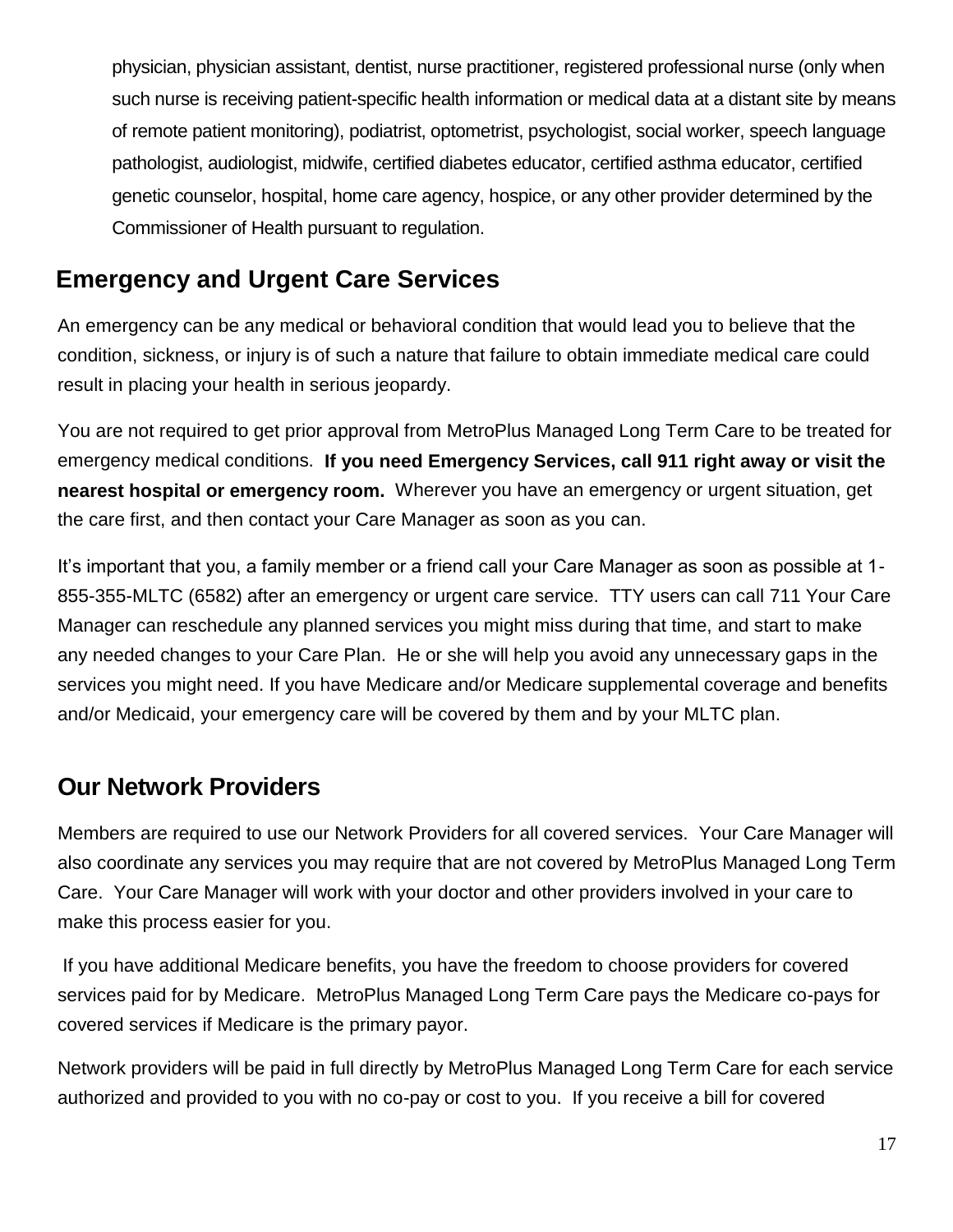services authorized by MetroPlus MLTC, you are not responsible to pay the bill; please contact Member Services at 1-855-355-MLTC (6582) (TTY: 711). You may be responsible for payment of covered services that were not authorized by MetroPlus Managed Long Term Care, or for covered services that are obtained by providers outside of the MetroPlus Managed Long Term Care network.

You must pay for services that are not covered by MetroPlus Managed Long Term Care or by Medicaid if your provider tells you in advance that these services are not covered, AND you agree to pay for them.

## **Your Care Plan:**

Your Care Manager will develop a care plan that is specific to meeting your individual medical, physical, emotional, and social needs, based on the initial comprehensive assessment. Your care plan is based on your comprehensive assessments and identifies your individual needs. Your care plan is reviewed at least every six months but can be reviewed more often if your condition and needs change. You will receive a copy of your care plan.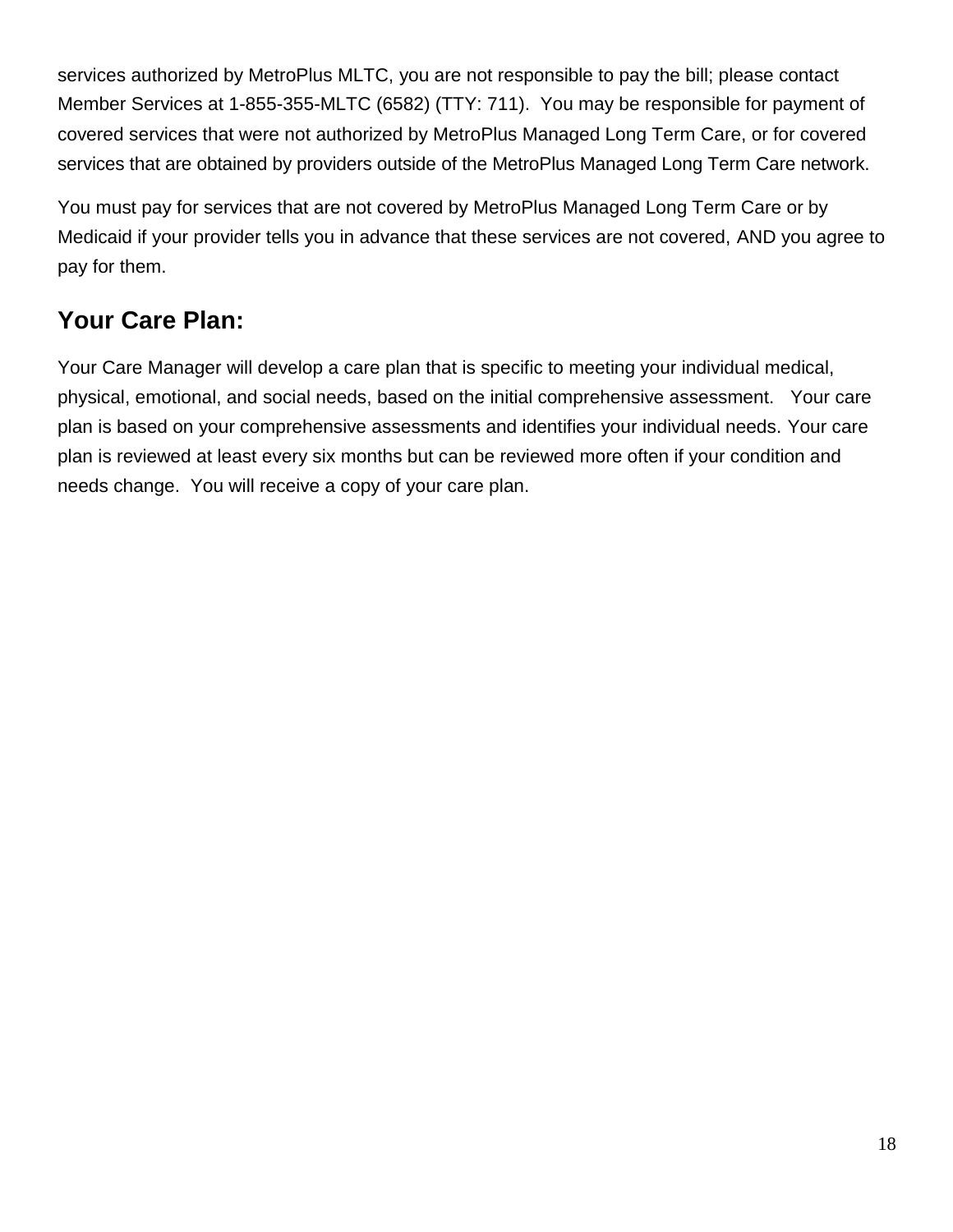## **Your Identification Card**

As soon as you become a member of our plan, you will receive an ID card that will be used to identify who you are and give you access to the benefits you have under MetroPlus Managed Long Term Care. Your ID card will be attached to the Welcome letter you receive in the mail along with your Provider Directory. When you get your ID card, you should make sure that all of the information on it is correct. Here is a sample ID card to show you what yours will look like:



It is important to show your ID card if you are asked to prove that you are a member of MetroPlus Managed Long Term Care. Carry your ID card with you at all times. Your Medicaid card can still be used for any services that are **not** covered by our plan. You **DO NOT** have to show your MetroPlus ID card before you receive emergency care. In case of emergency, call 911 or go to the nearest emergency room.

If you have questions or your ID card is damaged, lost or stolen, call Member Services right away at 1-855-355-MLTC (6582), (TTY users: 711) Monday through Saturday 8 am - 8 pm. We will mail you a new ID card.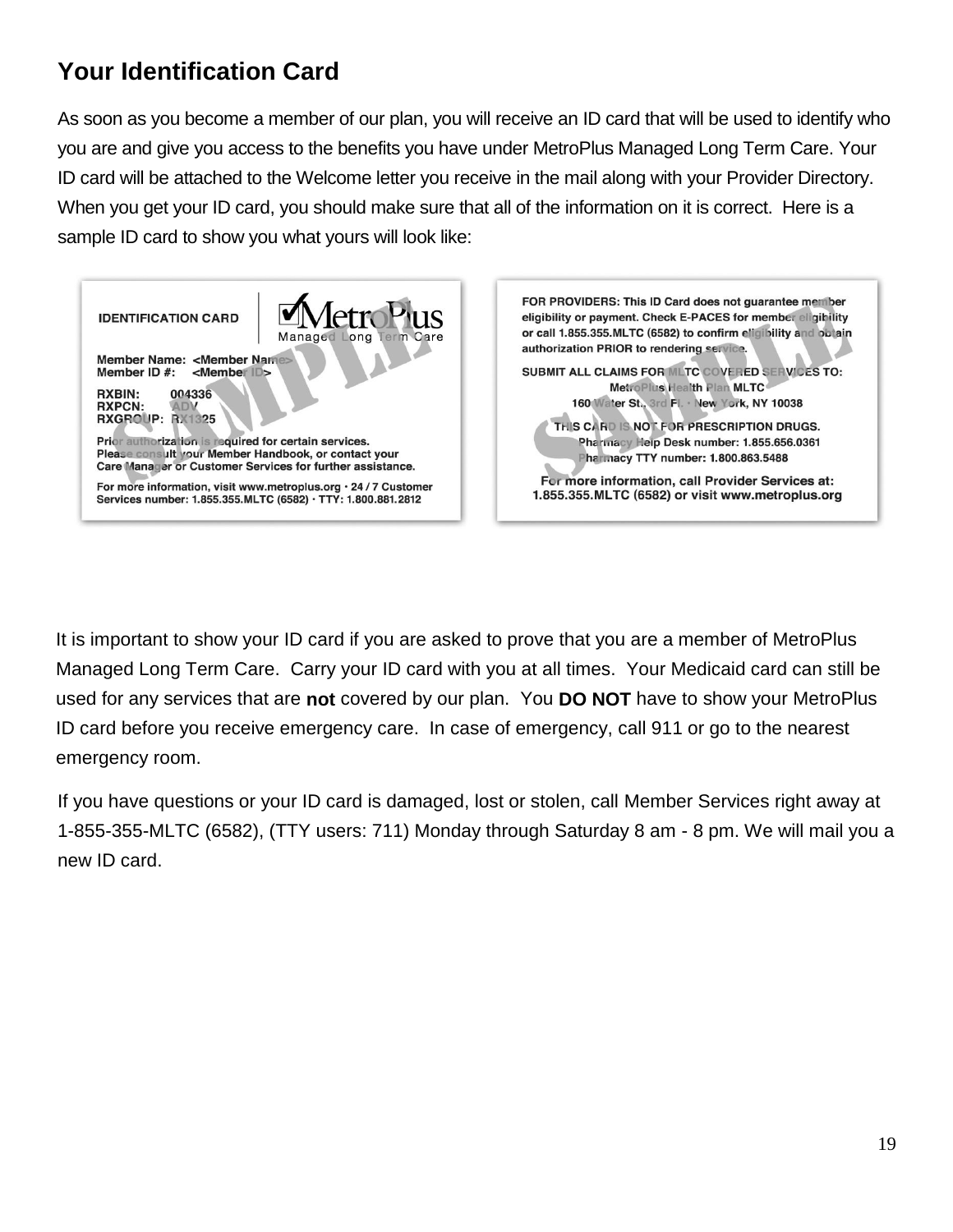# **V. Service Authorizations & Action Requirements**

As a member of MetroPlus Managed Long Term Care you are covered for specific treatments and services. To get approval for these treatments or services you need to **call your Care Manager or Member Services at 1-855-355-MLTC (6582) or 711 (TTY Users).** Member Services also has free language interpreter services available for non-English speakers. A Member Services representative will answer any questions you have about the process. The decision to authorize the service will be made if the care is medically necessary.

#### **Definitions:**

**Prior Authorization** is a request by you, or a provider on your behalf, for coverage of new service (whether for a new authorization period or within an existing authorization period); or a request to change a service as determined in the care plan for a new authorization period, before such services are provided to you.

**Concurrent review** is a request by you, or a provider on your behalf, for additional services that are currently authorized in the care plan or for Medicaid covered home health services following an inpatient admission.

**Expedited review:** You will receive an expedited review of your Service Authorization Request when the plan or your provider indicates the standard timeframe would seriously jeopardize your (the enrollee's) health, life or ability to maintain or regain maximum function. You or your provider may request an expedited review of a Prior Authorization or Concurrent Review. Appeals of actions resulting from a concurrent review must be handled as expedited.

For Prior Authorizations, we will decide and notify you as fast as your condition requires, or within 3 business days after we receive the necessary information, but no more than 14 days after we receive the request for services. If Expedited, we will decide and notify you as fast as your condition requires or within 72 hours after we receive the request.

For Concurrent Reviews, we will decide and notify you as fast as your condition requires or within 1 business day after we receive the necessary information, but no more than 14 days after we receive the request for services.

If Expedited, we will decide and notify you as fast as your condition requires but no more than 72 hours after we receive the request.

In the case of a request for Medicaid covered home health services following an inpatient admission, one (1) business day after receipt of necessary information; except when the day after the request for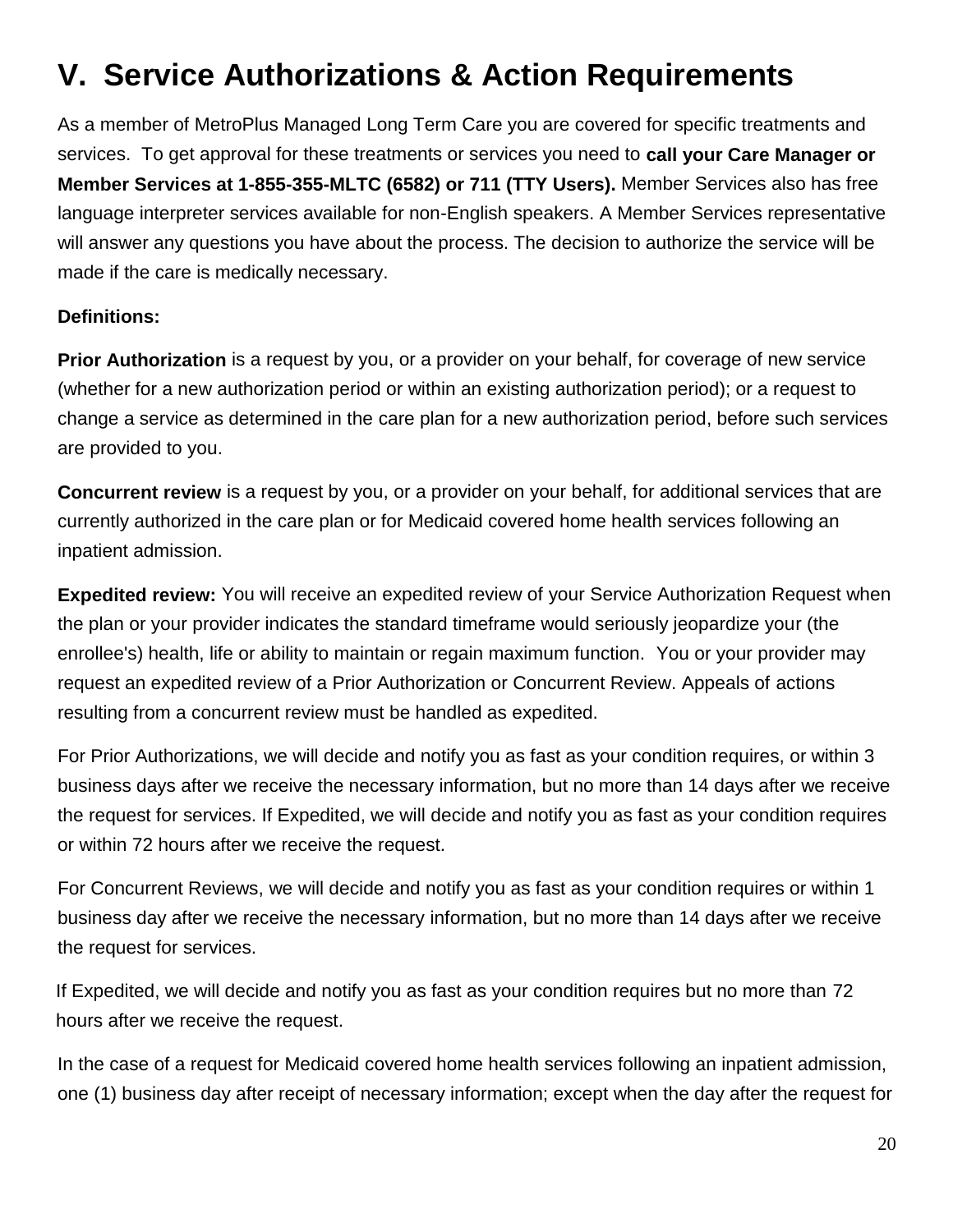services falls on a weekend or holiday, seventy-two (72) hours after receipt of necessary information.

You or your provider may request an extension of up to 14 calendar days. MetroPlus may initiate an extension of up to 14 calendar days if the reason is in your best interest and well-documented and justified. You or your doctor may also submit a service authorization request by fax or mail to:

**Fax: 212-908-5282**

**Mail: MetroPlus Health Plan MLTC 160 Water Street, 3rd Floor New York, NY 10038 Attention: Prior Authorization**

The following services require **prior authorization:**

- Personal Care Aide (PCA) or Home Health Aide (HHA)
- 24-hour Aide Service
- Registered Dietician (RD)
- Home Delivered Meals/Congregate meals
- Physical Therapy
- Occupational Therapy
- Speech Therapy
- Respiratory Therapy
- DME
- Telehealth
- Medical supplies
- Prosthetics and orthotics
- Non-emergency Transportation
- Social Day Care
- Adult Day Health Care
- Dentures and other appliances
- Optometry services
- Eyeglasses and other adaptive equipment
- Podiatry services (outpatient / office visits)
- Personal Emergency Response System
- Placement in LTC facility
- Environmental supports including:
	- o Heavy duty house cleaning
	- o Pest control / extermination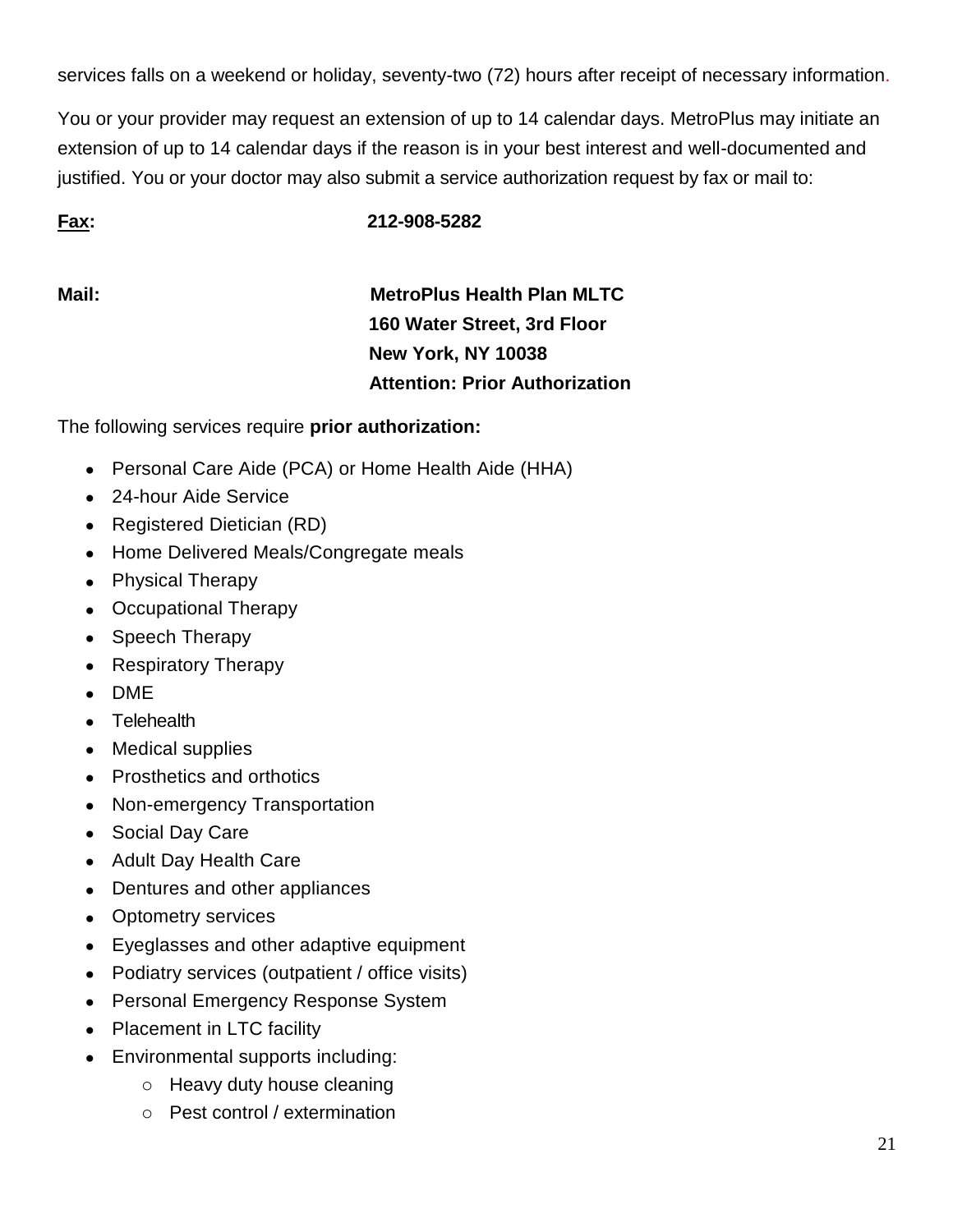- o Safe Return Bracelets
- o Personal Safety devices

Upon receipt of your request, it will be reviewed by your care team and processed as standard or expedited (fast process). You or your doctor can ask for an expedited review if it is believed that a delay will cause serious harm to your health. If your request for an expedited review is denied, we will notify you and your request will be handled under the standard review process. In all cases, we will review your request as fast as possible, but no later than mentioned below.

We will notify you and your provider in writing if your request is approved or denied. We will also tell you the reason for the decision. We will explain what options for appeals or fair hearings you will have if you do not agree with our decision.

Generally, the standard review time frame for a prior authorization is between 3 and 14 days from when we receive the information about your request.

• Standard review: We will make a decision about your request within 3 work days of when we have all the information we need, but you will hear from us no later than 14 days after we receive your request. We will tell you by the 14th day if we need more information.

• Expedited (fast) review: We will make a decision and you will hear from us within 72 hours. We will tell you by the 3rd work day if we need more information.

For concurrent reviews, the standard time frame for a pre-authorization is between **1 and 14 days** after we receive your request.

• Standard review: We will make a decision within 1 work days of when we have all the information we need, but no later than 14 days after we received your request.

• Expedited review: We will make a decision within 72 hours of when we have all the information we need.

• In the case of a request for Medicaid covered home health services following an inpatient admission, one (1) business day after receipt of necessary information; except when the day subsequent to the request for services falls on a weekend or holiday, 72 hours after receipt of necessary information.

If your doctor feels that your life, health or ability to get better would be placed at risk by waiting for a standard review time frame, you can request an expedited time frame by contacting your Care Manager.

• For prior authorizations, the expedited review will be completed **within** 72 hours

• For concurrent reviews, the expedited review will be completed **within** 72 hours.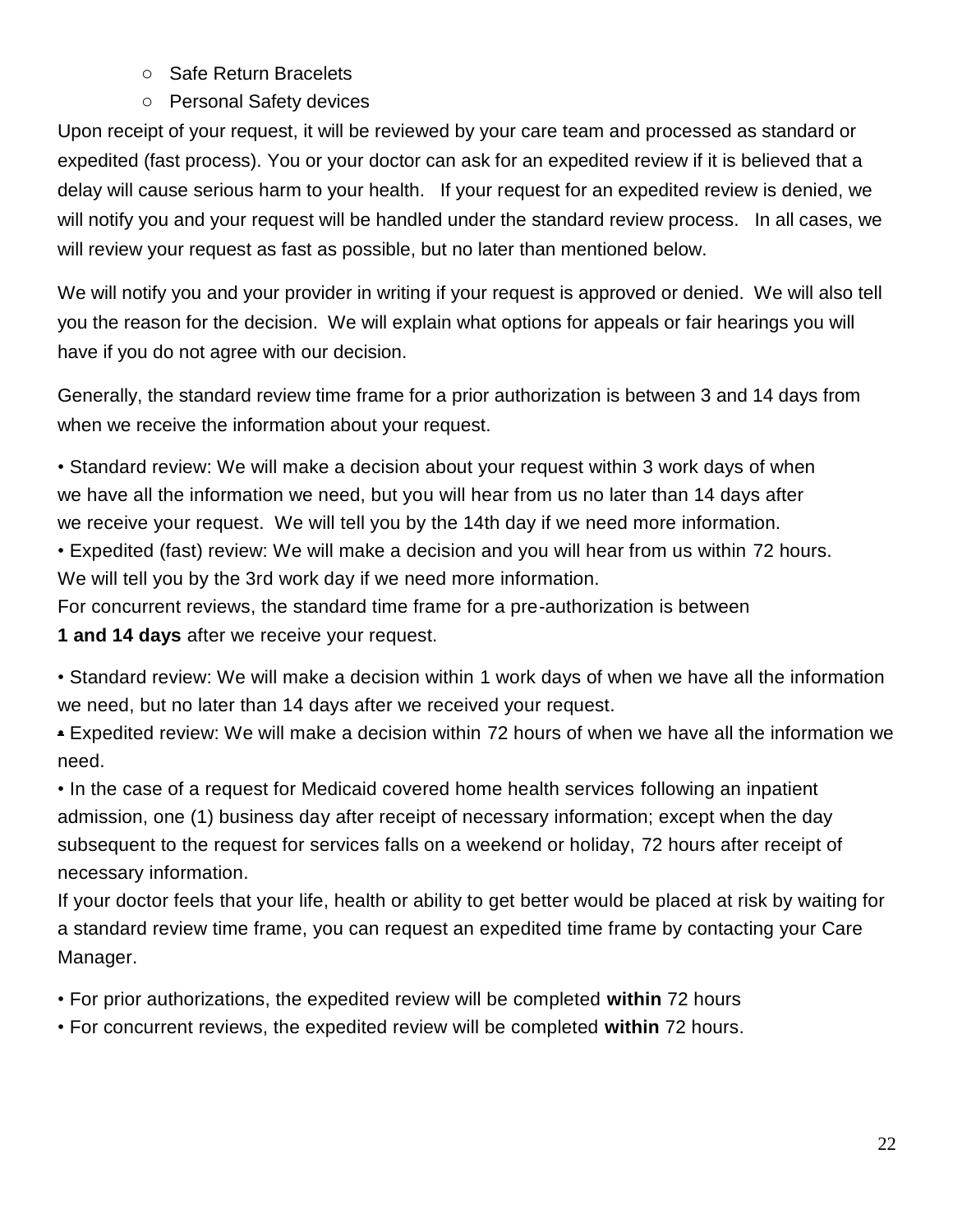If we need more information to make either a standard or expedited decision about your service request, the timeframes above can be extended up to 14 days. We will:

• Write and tell you what information is needed. If your request is an expedited review, we will call you right away and send a written notice later.

• Tell you why the delay is in your best interest.

• Make a decision as quickly as we can when we receive the necessary information, but no later than 14 days from the **end of** original timeframe.

You, your provider, or someone you trust may also ask us to take more time to make a decision. This may be because you have more information to give the plan to help decide your case. This can be done by calling 1-855-355-MLTC (6582) or writing.

You or someone you trust can file a complaint with the plan if you do not agree with our decision to take more time to review your request. You or someone you trust can also file a complaint about the review time with the New York State Department of Health by calling 1-866-712-7197.

If you are not happy with the decision we make, you can appeal our decision. Please see Section X, Member Complaints and Appeal Process, for instructions on how to do this.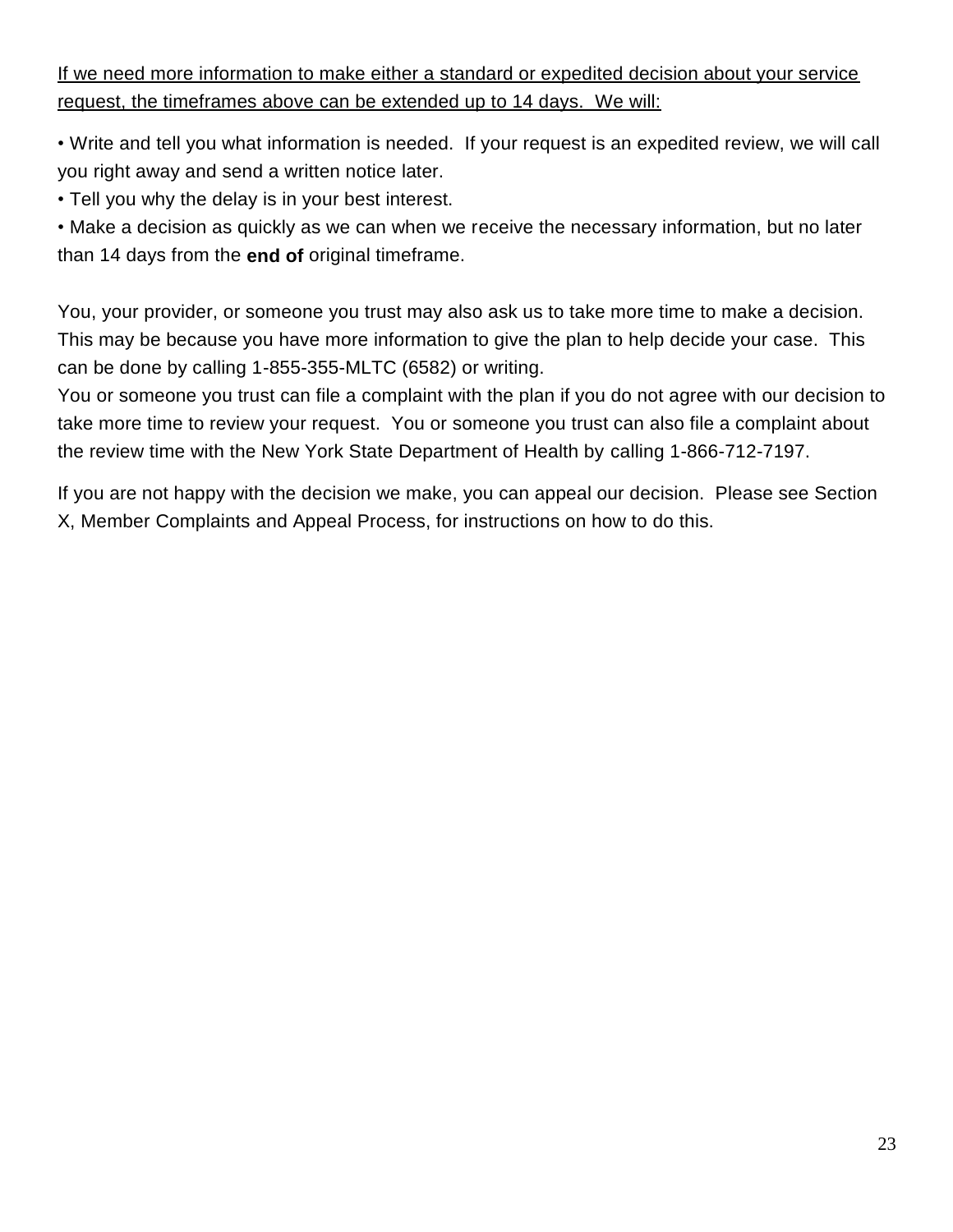# **VI. Termination of Coverage**

## **Voluntary Disenrollment**

You can request to be voluntarily disenrolled from MetroPlus Managed Long Term Care at any time for any reason. You may disenroll from, or leave, the Plan for any reason by giving a notice in writing or verbally. If your notice is given verbally, MetroPlus Managed Long Term Care will confirm the notice with you in writing. To leave MetroPlus Managed Long Term Care you must let us know that you want to disenroll. MetroPlus Managed Long Term Care will contact you or the person you trust to find out the reason you no longer want to be part of the Plan, but you do not need to give a reason if you do not want to. However, please note that in order to receive community based long term care services, you must be enrolled in a plan or a waiver program. You can receive the services if you are enrolled in a Managed Care plan or a Managed Long-Term Care plan.

You will be asked to sign a disenrollment request form. This form will let you know a tentative date of disenrollment, or the date in which you will no longer be entitled to get services though MetroPlus Managed Long Term Care. MetroPlus Managed Long Term Care will forward your disenrollment request to New York Medicaid CHOICE to process your disenrollment.

#### **Involuntary Disenrollment**

MetroPlus Health Plan MUST disenroll you involuntarily (without your consent) for any of the following reasons:

- You no longer live in the service area. You move from Brooklyn, Queens, Manhattan or Bronx.
- You enroll in another Medicaid MLTC, BCHS or OPWDD Day Treatment Program;
- You are absent from the service area (Brooklyn, Bronx, Queens or Manhattan) for more than 30 consecutive days;
- You are hospitalized for 45 consecutive days or have entered an OMH, OPWDD or OASAS residential program for 45 consecutive days or more;
- You clinically require nursing home care, but are not eligible for such care under the Medicaid program's institutional rules;
- You cannot remain safely at home or in your community;
- You are no longer eligible to receive New York State Medicaid benefits;
- You are incarcerated
- You do not require Managed Long-Term Care services from MetroPlus for more than 120 days as determined by your last reassessment;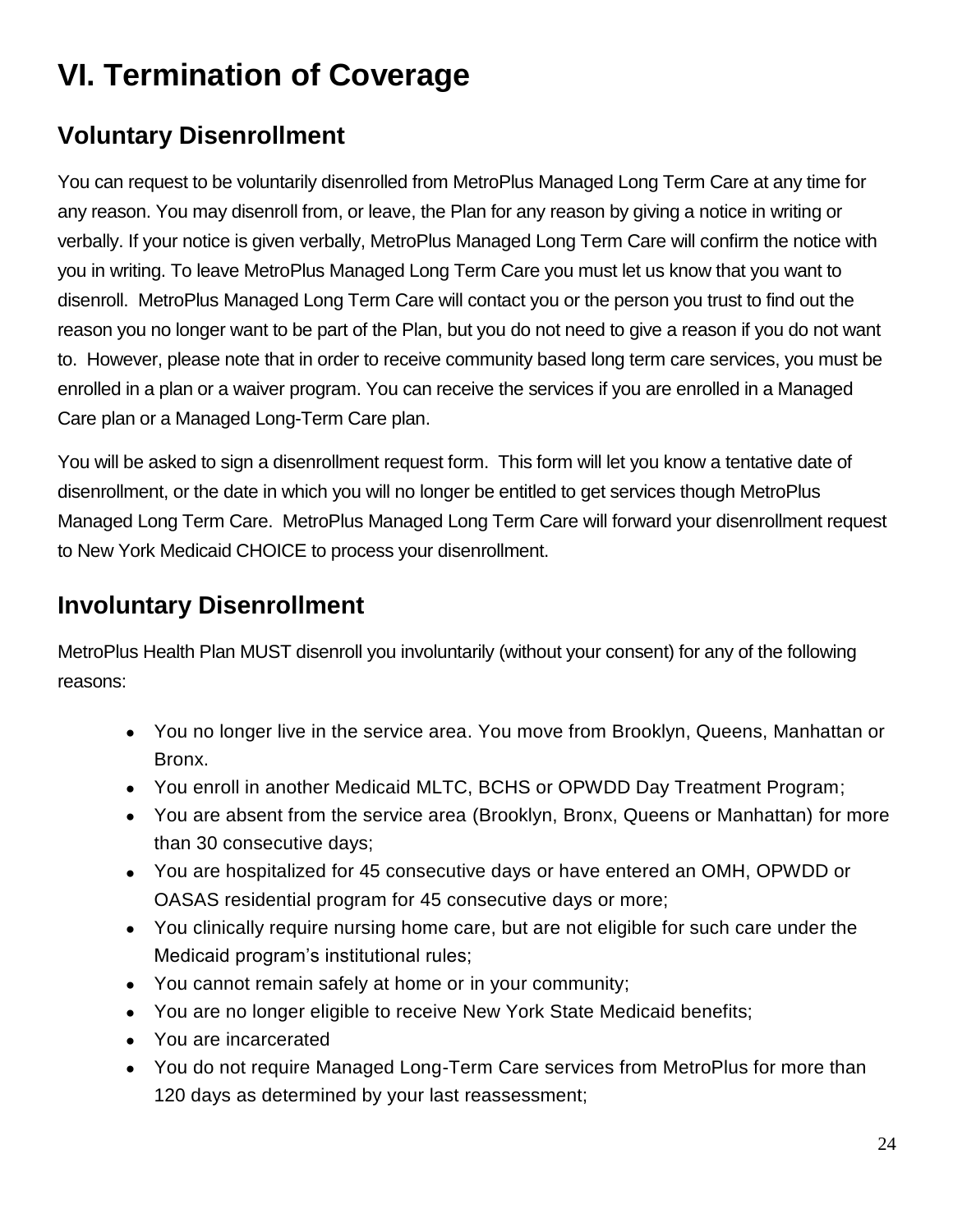• You are not eligible for MLTC because you have been assessed as no longer demonstrating a functional or clinical need for community-based long-term care services or, for non-dual eligible Enrollees, no longer meet the nursing home level of care as determined using the assessment tool prescribed by the Department. An Enrollee whose sole service is identified as Social Day Care must be disenrolled from the MLTC plan. MetroPlus Health Plan shall provide the LDSS or entity designated by the Department the results of its assessment and recommendations regarding disenrollment within five (5) business days of the assessment making such determination.

MetroPlus Health Plan MAY disenroll you involuntarily (without your consent) for any of the following reasons:

- You do not pay for/or make satisfactory arrangements approved by MetroPlus Managed Long Term Care to pay spenddown amount owed to MetroPlus Health Plan after a (30) thirty-day grace period;
- You knowingly fail to complete and submit any necessary consents or releases as requested by MetroPlus Health Plan;
- You give MetroPlus Health Plan false information that deceives the Plan, or you engage in fraudulent conduct regarding any substantive or major aspect of your plan membership;
- You, your family member or informal caregiver participate in any activity which jeopardizes the environment, engages in conduct or behavior which can jeopardize your health, safety or the health or safety of others.

Any involuntary disenrollment requires approval from New York Medicaid CHOICE (Maximus), if approved New York Medicaid CHOICE (Maximus) will notify you in writing the effective date of your disenrollment and your fair hearing rights.

The effective date of disenrollment from MetroPlus will be the first day of the month following the month in which the disenrollment request is received and is processed by the New York Medicaid Choice. Generally, a signed request form must be received by MetroPlus by the 15<sup>th</sup> of the month for a disenrollment to become effective the next month. MetroPlus will continue to provide services until the effective disenrollment date.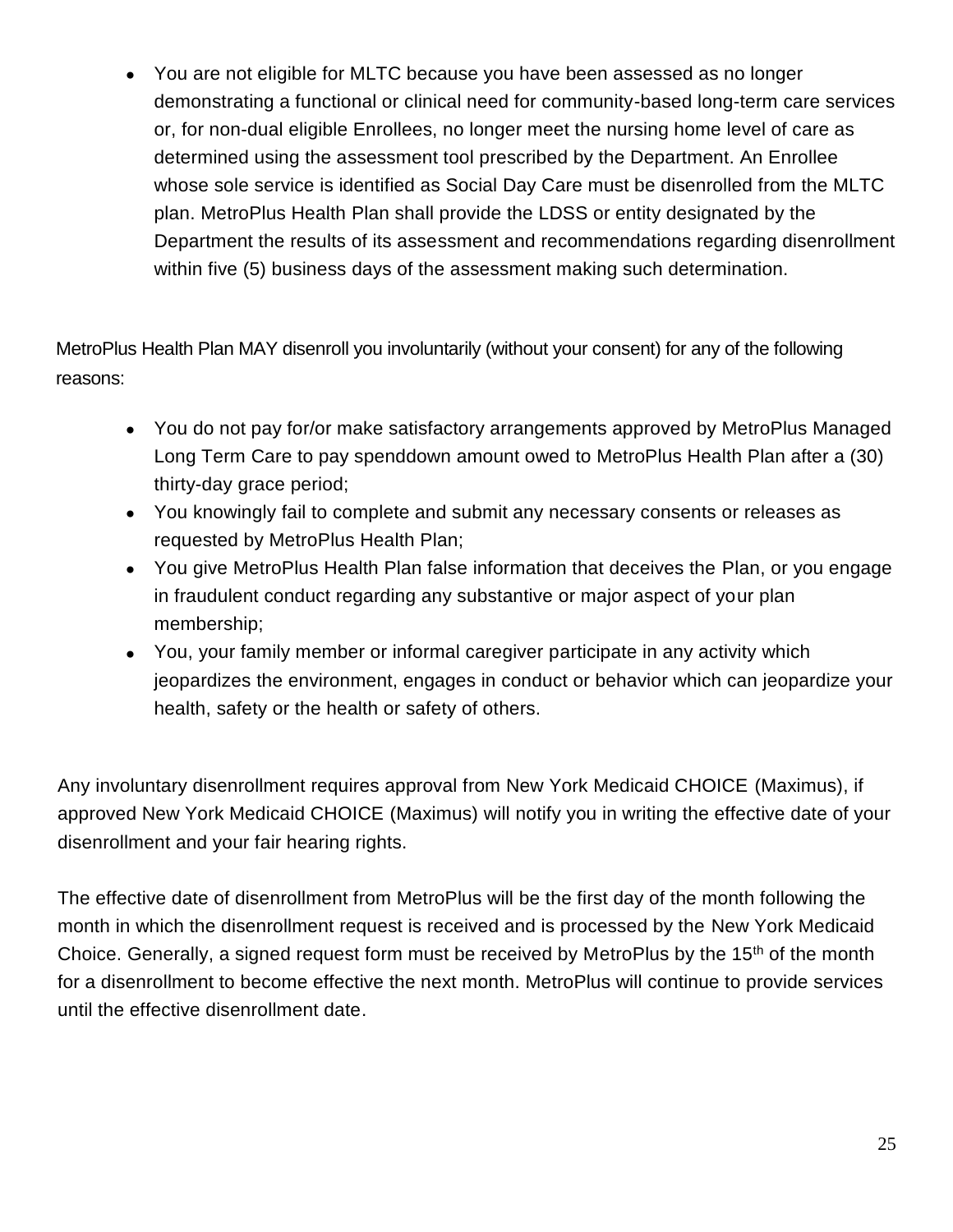# **VII. Medicaid Spenddown**

## **What Is Spenddown?**

This is a program that allows certain people to qualify for Medicaid coverage even though they receive income higher than the Medicaid level.

The New York City Human Resources Administration (NYC-HRA) determines if you have a spenddown and will notify you of your spenddown amount.

MetroPlus will make all reasonable efforts to collect such amounts, including writing a letter to you requesting payment**. If you fail to pay or fail to make satisfactory payment arrangements with us after a thirty (30) day grace period, we will involuntarily disenroll you from MetroPlus Managed Long Term Care.**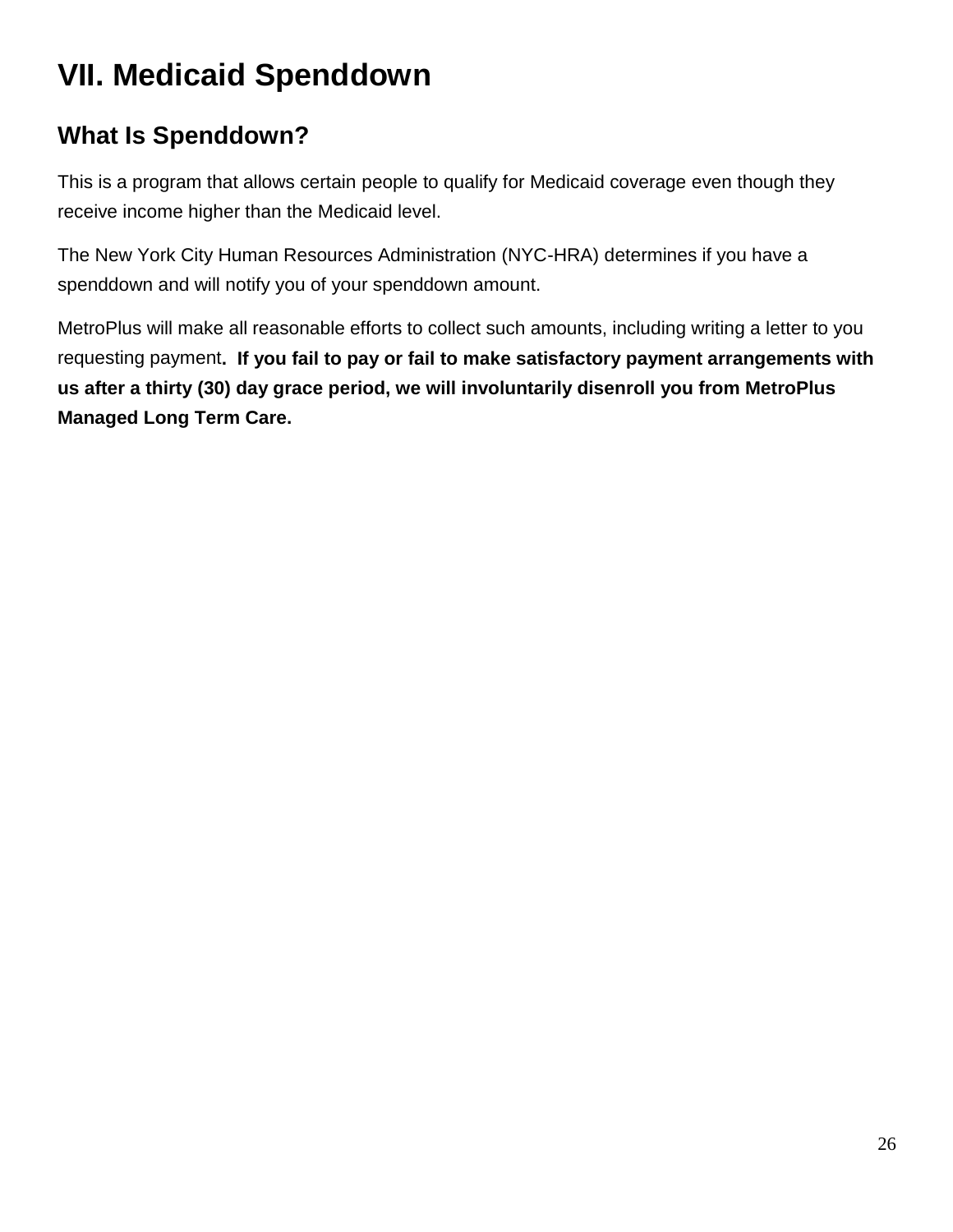# **VIII. Rights and Responsibilities**

## **Rights**

As a MetroPlus Managed Long Term Care member you have the right to:

- Get medically necessary care;
- Be treated with respect and dignity at all times;
- Privacy of your medical record and treatment;
- Protection against discrimination or unfairness no matter your health status, race, color, sex, national origin, sexual orientation, age, marital status or religion;
- Receive information in a language you understand, with verbal translation available free of charge;
- Receive a copy of your medical records and request the records be changed or corrected;
- Receive information on available treatment options and alternatives, presented in a language and manner you understand, free from any form of restraint, force, discipline, inconvenience, or retaliation;
- Participate in treatment decisions about your health care and your right to refuse treatment;
- Receive information needed to give informed consent before starting treatment;
- Complain to the New York State Department of Health or the local Department of Social Services and the right to use the New York State Fair Hearing system or in some cases request a New York State External Appeals or appoint someone (relative, friend, lawyer, etc.) to speak for you if you are not able to speak for yourself about care and treatment;
- A fair hearing and external appeal;
- Have authorized services continue when requesting a fair hearing;
- Make advance directives and plans for your care; and
- Seek assistance from the Participant Ombudsman program.

## **Responsibilities**

As a MetroPlus Managed Long Term Care member you are responsible for:

- Using our provider network for all covered services and obtaining authorizations when necessary;
- Maintaining eligibility;
- Cooperating with your Care Manager and service plan;
- Notifying the plan when you go away or will be out of town;
- Cooperating with and being respectful to MetroPlus Managed Long Term Care staff;
- Notifying the plan about your needs and concerns; and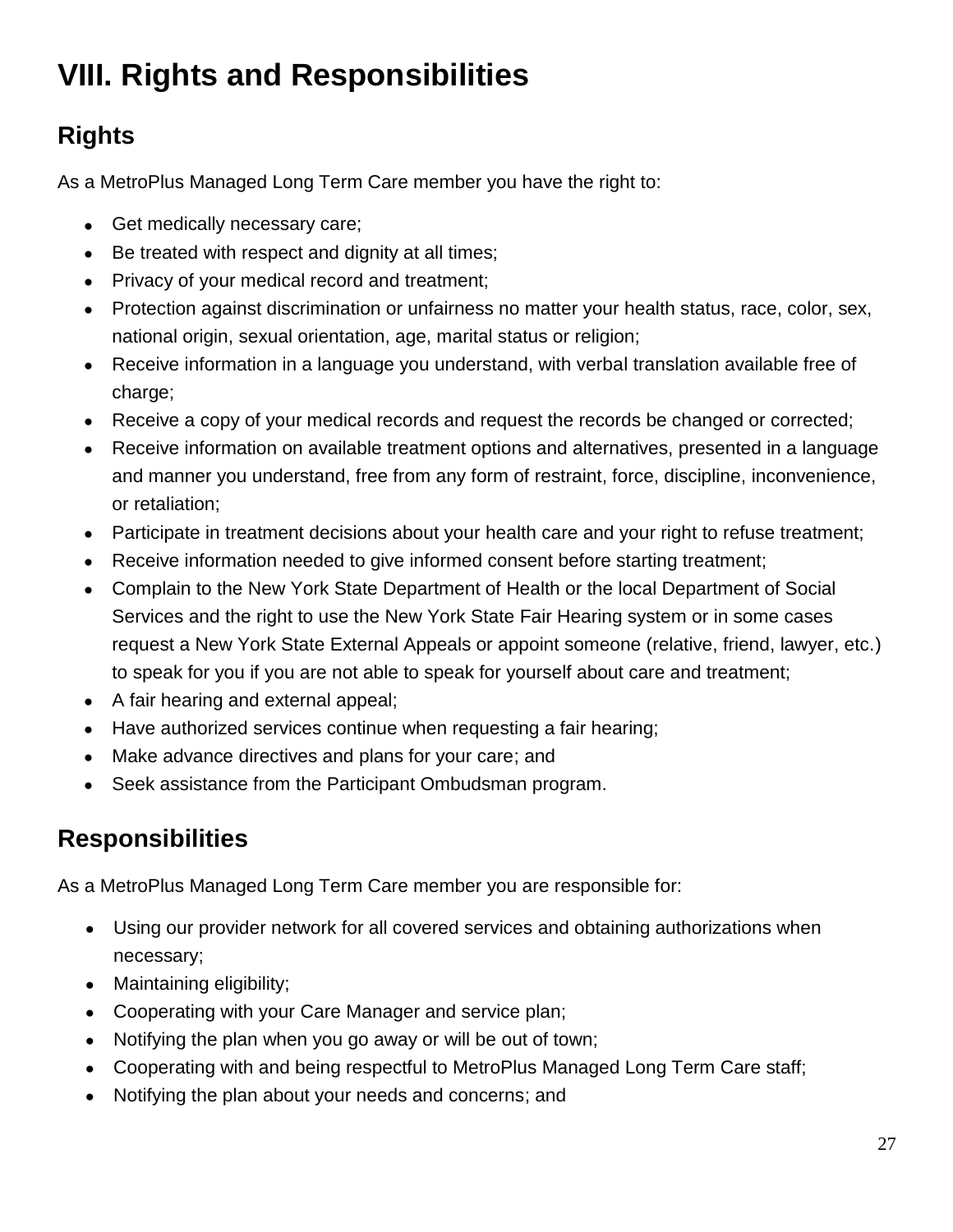- Making all required payments to the plan.
- If you have Medicaid with a spenddown, agree to pay your monthly spenddown amount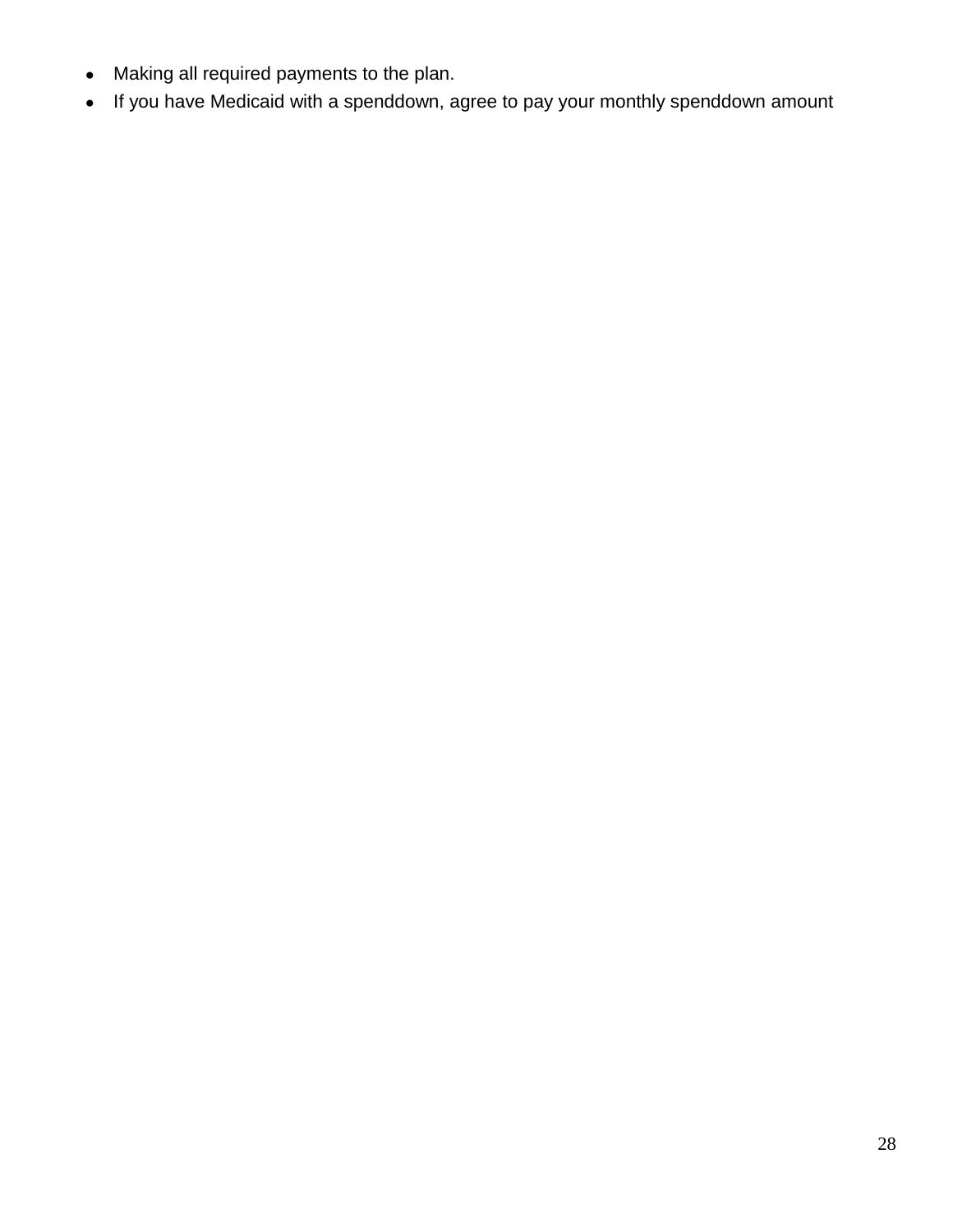# **IX. Participant Ombudsman**

MetroPlus will cooperate with, and may not inhibit, the Participant Ombudsman in the exercise of its duties.

The Participant Ombudsman is an independent organization that provides free ombudsman services to long term care recipients in the state of New York. These services include, but are not necessarily limited to:

- providing pre-enrollment support, such as unbiased health plan choice counseling and general program-related information,
- compiling enrollee complaints and concerns about enrollment, access to services, and other related matters,
- helping enrollees understand the fair hearing, grievance and appeal rights and processes within the health plan and at the State level, and assisting them through the process if needed/requested, including making requests of plans and providers for records, and
- informing plans and providers about community-based resources and supports that can be linked with covered plan benefits.

MetroPlus will, upon request, provide the Participant Ombudsman entity with a current list of Participating Providers in MetroPlus Health Plan's MLTC Plan.

At this time, the Participant Ombudsman is the Independent Consumer Advocacy Network (ICAN), an independent network of consumer advocacy organizations. ICAN is available to answer long-term care enrollee's questions regarding enrollee rights, Medicare, Medicaid and long term care services. You can also call ICAN to get free, independent advice about your coverage, complaints, and appeals options. They can help you manage the appeal process. Contact ICAN to learn more about their services.

ICAN can be reached at:

Phone: 1-844-614-8800 (TTY Relay Service: 711) Web: [www.icannys.org](http://www.icannys.org/) or email: [ican@cssny.org](mailto:ican@cssny.org)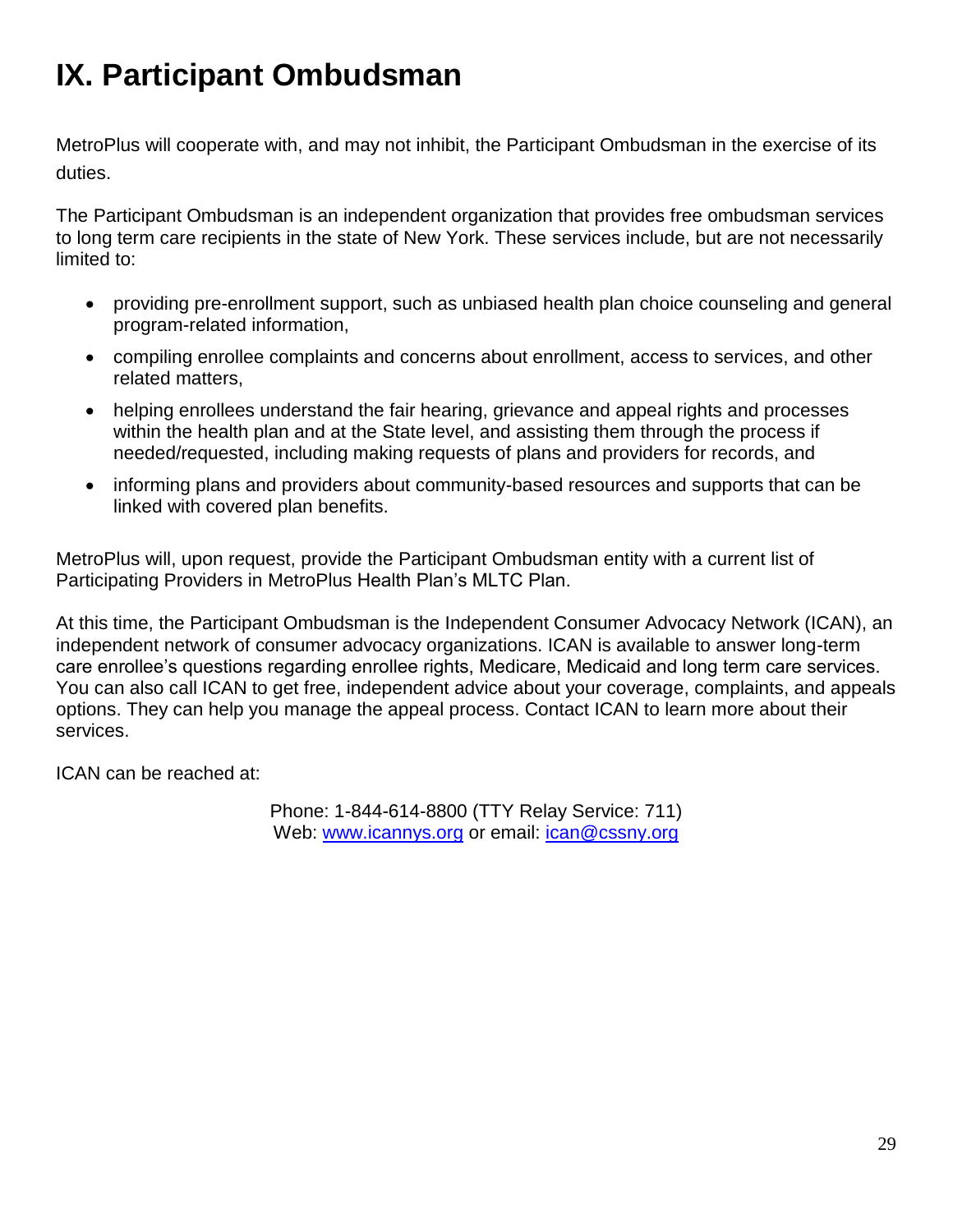# **X. Member Complaints, Appeals, & Fair Hearings**

MetroPlus Health Plan will try its best to deal with your concerns or issues as quickly as possible and to your satisfaction. You may use either our complaint process or our appeal process, depending on what kind of problem you have.

There will be no change in your services or the way you are treated by MetroPlus Health Plan staff or a health care provider because you file a complaint or an appeal. We will maintain your privacy. We will give you any help you may need to file a complaint or appeal. This includes providing you with interpreter services or help if you have vision and/or hearing problems. You may choose someone (like a relative or friend or a provider) to act for you.

To file a complaint or to appeal a plan action, please call: 1-855-355- MLTC (6582) (TTY: 711) or write to: MetroPlus Health Plan, Complaints Manager, 160 Water Street, 3rd Fl, New York, NY 10038. When you contact us, you will need to give us your name, address, telephone number and the details of the problem.

#### **What is a Complaint?**

A complaint is any communication by you to us of dissatisfaction about the care and treatment you receive from our staff or providers of covered services. For example, if someone was rude to you or you do not like the quality of care or services you have received from us, you can file a complaint with us.

#### **The Complaint Process**

You may file a complaint orally or in writing with us. The person who receives your complaint will record it, and appropriate plan staff will oversee the review of the complaint. We will send you a letter telling you that we received your complaint and a description of our review process. We will review your complaint and give you a written answer within one of two timeframes.

- 1. If a delay would significantly increase the risk to your health, we will decide within 48 hours after receipt of necessary information but the process will be completed within 7 days of receipt of the complaint.
- 2. For all other types of complaints, we will notify you of our decision within 45 days of receipt of necessary information, but the process must be completed within 60 days of the receipt of the complaint.

Our answer will describe what we found when we reviewed your complaint and our decision about your complaint.

#### **How do I Appeal a Complaint Decision?**

If you are not satisfied with the decision we make concerning your complaint, you may request a second review of your issue by filing a complaint appeal. You must file a complaint appeal in writing. It must be filed within 60 business days of receipt of our initial decision about your complaint. Once we receive your appeal, we will send you a written acknowledgement telling you the name, address and telephone number of the individual we have designated to respond to your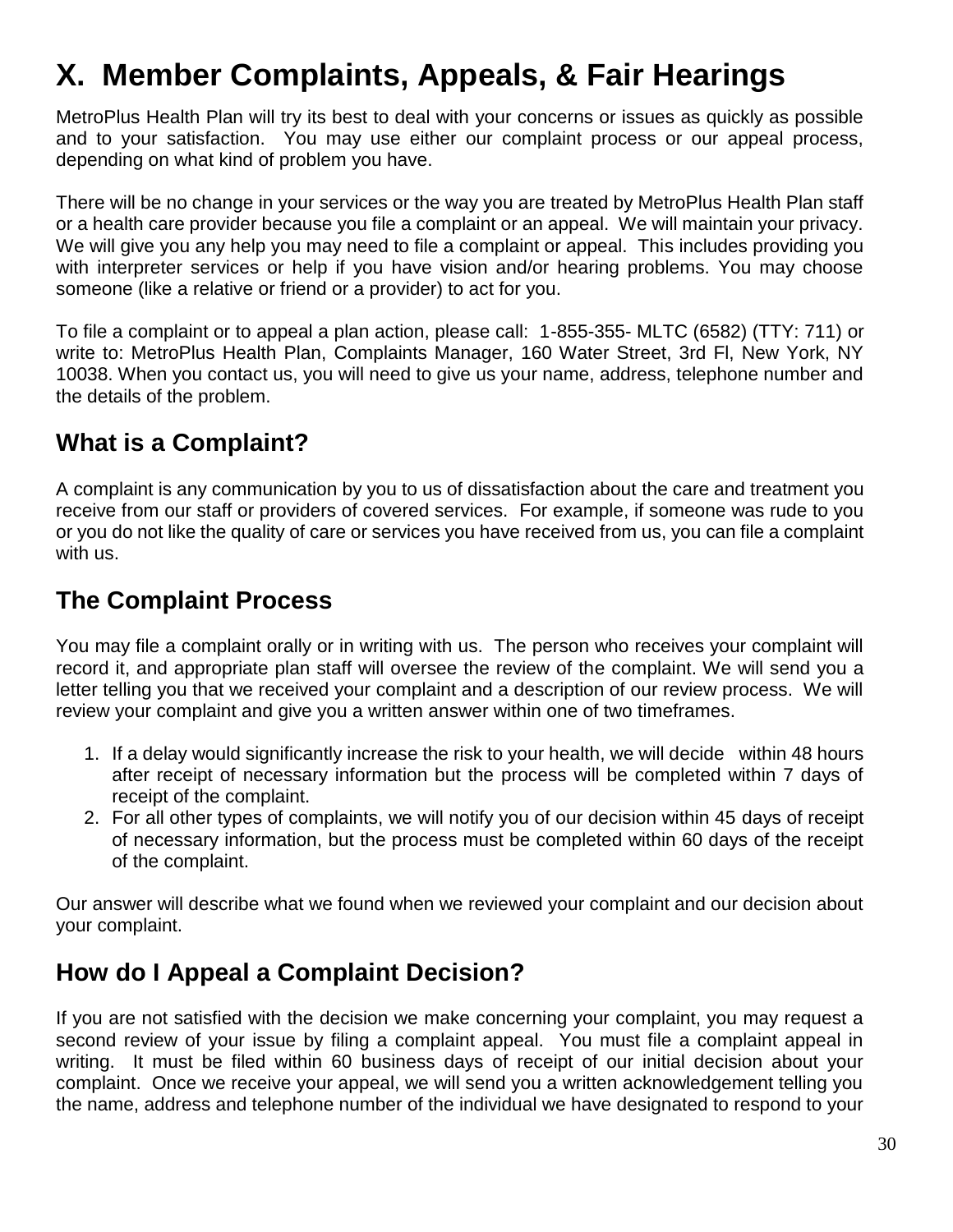appeal. All complaint appeals will be conducted by appropriate professionals, including health care professionals for complaints involving clinical matters, who were not involved in the initial decision.

For standard appeals, we will make the appeal decision within 30 business days after we receive all necessary information to make our decision. If a delay in making our decision would significantly increase the risk to your health, we will use the expedited complaint appeal process. For expedited complaint appeals, we will make our appeal decision within 2 business days of receipt of necessary information. For both standard and expedited complaint appeals, we will provide you with written notice of our decision. The notice will include the detailed reasons for our decision and, in cases involving clinical matters, the clinical rationale for our decision.

#### **What is an Action?**

When MetroPlus Health Plan denies or limits services requested by you or your provider; denies a request for a referral; decides that a requested service is not a covered benefit; restricts, reduces, suspends or terminates services that we already authorized; denies payment for services; doesn't provide timely services; or doesn't make complaint or appeal determinations within the required timeframes, those are considered plan "actions". An action is subject to appeal. (See How do I File an Appeal of an Action? below for more information.)

## **Timing of Notice of Action**

If we decide to deny or limit services you requested or decide not to pay for all or part of a covered service, we will send you a notice when we make our decision. If we are proposing to restrict, reduce, suspend or terminate a service that is authorized, our letter will be sent at least 10 days before we intend to change the service.

#### **Contents of the Notice of Action**

Any notice we send to you about an action will:

- Explain the action we have taken or intend to take;
- Cite the reasons for the action, including the clinical rationale, if any;
- Describe your right to file an appeal with us (including whether you may also have a right to the State's external appeal process);
- Describe how to file an internal appeal and the circumstances under which you can request that we speed up (expedite) our review of your internal appeal;
- Describe the availability of the clinical review criteria relied upon in making the decision, if the action involved issues of medical necessity or whether the treatment or service in question was experimental or investigational;
- Describe the information, if any, that must be provided by you and/or your provider in order for us to render a decision on appeal.

If we are restricting, reducing, suspending or terminating an authorized service, the notice will also tell you about your right to have services continue while we decide on your appeal; how to request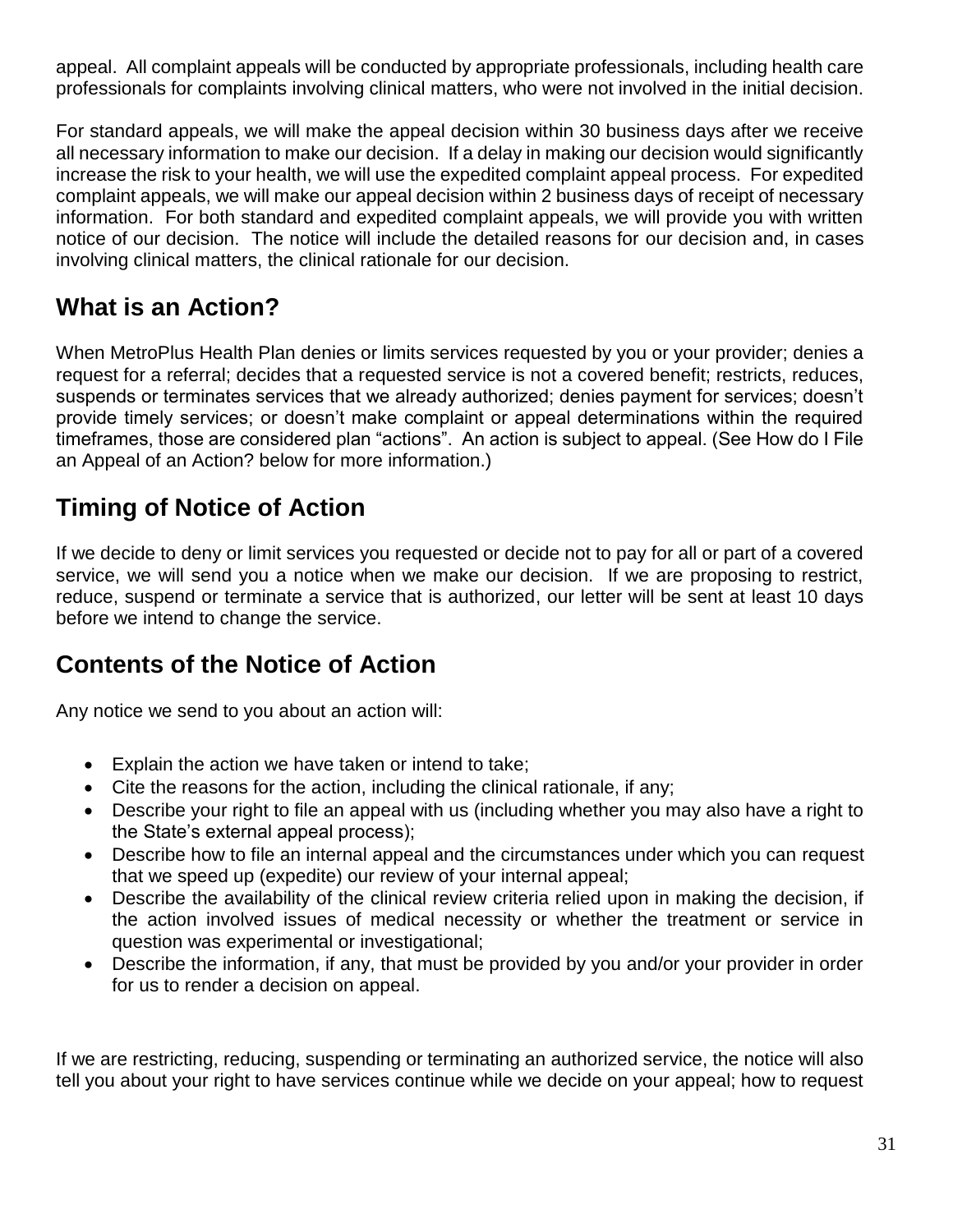that services be continued; and the circumstances under which you might have to pay for services if they are continued while we were reviewing your appeal.

#### **How do I File an Appeal of an Action?**

If you do not agree with an action that we have taken, you may appeal. When you file an appeal, it means that we must look again at the reason for our action to decide if we were correct. You can file an appeal of an action with the plan orally or in writing. When the plan sends you a letter about an action it is taking (like denying or limiting services, or not paying for services), you must file your appeal request within 60 days of the date on our letter notifying you of the action.

#### **How do I Contact my Plan to file an Appeal?**

We can be reached by calling 1-855-355-MLTC (6582) (TTY: 711) or writing to MetroPlus Health Plan, Complaints Manager, 160 Water Street, 3rd Fl, New York, NY 10038. The person who receives your appeal will record it, and appropriate staff will oversee the review of the appeal. We will send a letter telling you that we received your appeal, and include a copy of your case file which includes medical records and other documents used to make the original decision. Your appeal will be reviewed by knowledgeable clinical staff who were not involved in the plan's initial decision or action that you are appealing.

#### **For Some Actions You May Request to Continue Service During the Appeal Process**

If you are appealing a restriction, reduction, suspension or termination of services you are currently authorized to receive, you may request to continue to receive these services while your appeal is being decided. We must continue your service if you make your request no later than 10 days from the date on the notice about the restriction, reduction, suspension or termination of services or the intended effective date of the proposed action, whichever is later.

Your services will continue until you withdraw the appeal, or until 10 days after we mail your notice about our appeal decision, if our decision is not in your favor, unless you have requested a New York State Medicaid Fair Hearing with continuation of services. (See Fair Hearing Section below.)

Although you may request a continuation of services while your appeal is under review, if the appeal is not decided in your favor, we may require you to pay for these services if they were provided only because you asked to continue to receive them while your case was being reviewed.

#### **How Long Will it Take the Plan to Decide My Appeal of an Action?**

Unless you ask for an expedited review, we will review your appeal of the action taken by us as a standard appeal and send you a written decision as quickly as your health condition requires, but no later than 30 days from the day we receive an appeal. (The review period can be increased up to 14 days if you request an extension or we need more information and the delay is in your interest.) During our review you will have a chance to present your case in person and in writing. You will also have the chance to look at any of your records that are part of the appeal review.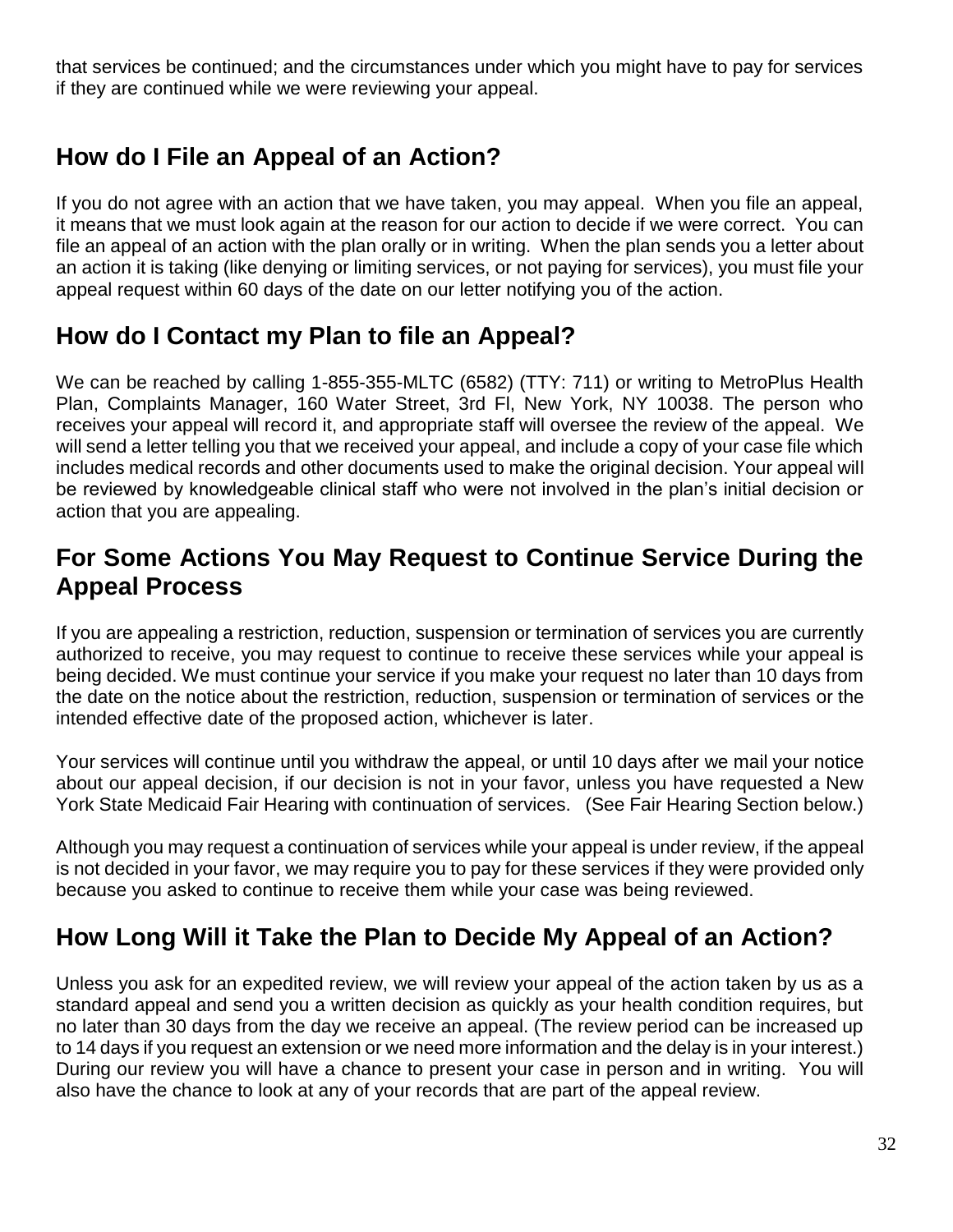We will send you a notice about the decision we made about your appeal that will identify the decision we made and the date we reached that decision.

If we reverse our decision to deny or limit requested services, or restrict, reduce, suspend or terminate services, and services were not furnished while your appeal was pending, we will provide you with the disputed services as quickly as your health condition requires. In some cases you may request an "expedited" appeal. (See Expedited Appeal Process Section below.)

#### **Expedited Appeal Process**

If you or your provider feels that taking the time for a standard appeal could result in a serious problem to your health or life, you may ask for an expedited review of your appeal of the action. We will respond to you with our decision within 72 hours. In no event will the time for issuing our decision be more than 72 hours after we receive your appeal. (The review period can be increased up to 14 days if you request an extension or we need more information and the delay is in your interest.)

If we do not agree with your request to expedite your appeal, we will make our best efforts to contact you in person to let you know that we have denied your request for an expedited appeal and will handle it as a standard appeal. Also, we will send you a written notice of our decision to deny your request for an expedited appeal within 2 days of receiving your request.

#### **If the Plan Denies My Appeal, What Can I Do?**

If our decision about your appeal is not totally in your favor, the notice you receive will explain your right to request a Medicaid Fair Hearing from New York State and how to obtain a Fair Hearing, who can appear at the Fair Hearing on your behalf, and for some appeals, your right to request to receive services while the Hearing is pending and how to make the request.

#### **Note: You must request a Fair Hearing within 120 calendar days after the date on the Final Adverse Determination Notice.**

If we deny your appeal because of issues of medical necessity or because the service in question was experimental or investigational, the notice will also explain how to ask New York State for an "external appeal" of our decision.

#### **State Fair Hearings**

If we did not decide the appeal totally in your favor, you may request a Medicaid Fair Hearing from New York State within 120 days of the date we sent you the notice about our decision on your appeal.

If your appeal involved the restriction, reduction, suspension or termination of authorized services you are currently receiving, and you have requested a Fair Hearing, you will continue to receive these services while you are waiting for the Fair Hearing decision. Your request for a Fair Hearing must be made within 10 days of the date the appeal decision was sent by us or by the intended effective date of our action to restrict, reduce, suspend or terminate your services, whichever occurs later.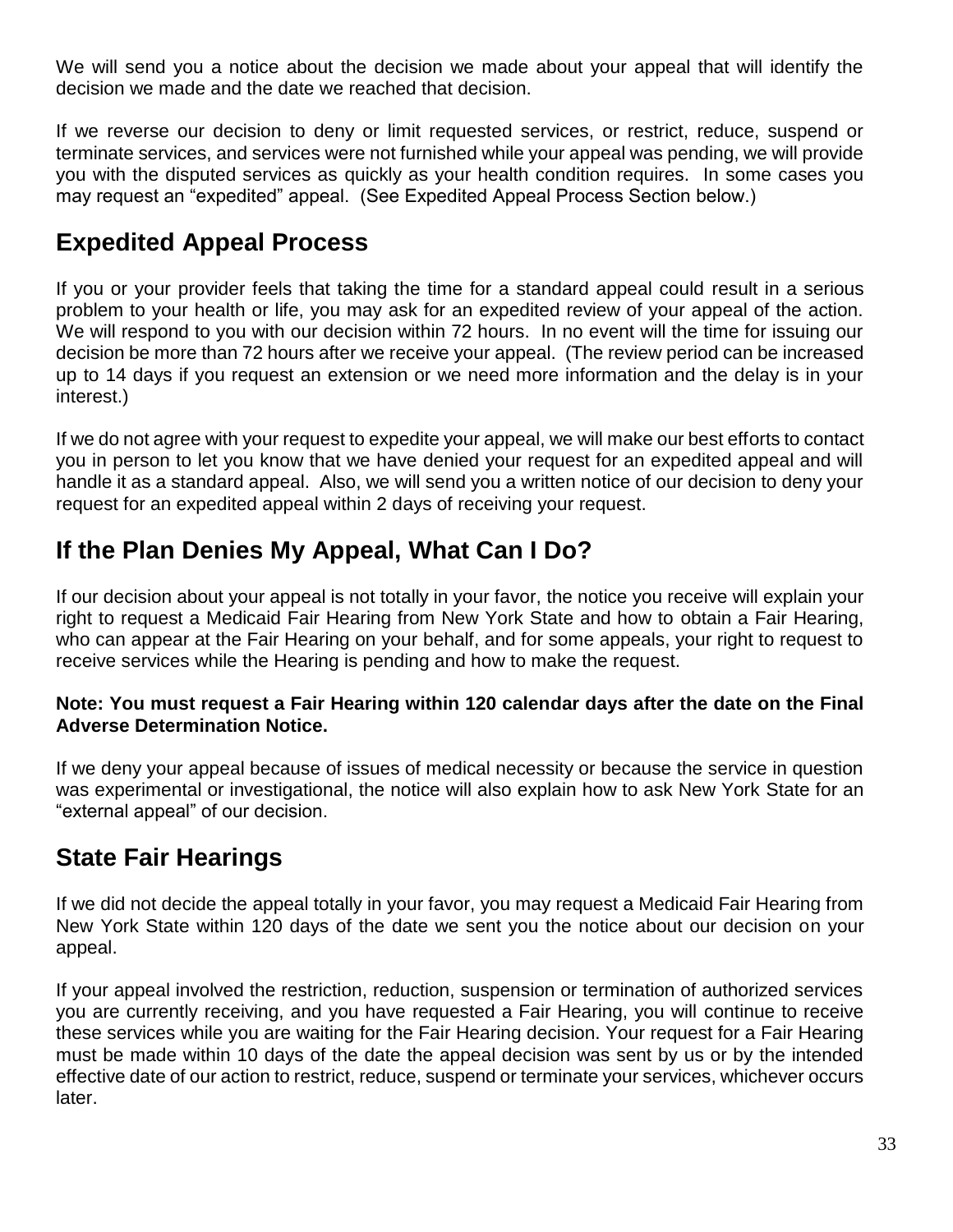Your benefits will continue until you withdraw the Fair Hearing; or the State Fair Hearing Officer issues a hearing decision that is not in your favor, whichever occurs first

If the State Fair Hearing Officer reverses our decision, we must make sure that you receive the disputed services promptly, and as soon as your health condition requires but no later than 72 hours from the date the plan receives the Fair Hearing decision. If you received the disputed services while your appeal was pending, we will be responsible for payment for the covered services ordered by the Fair Hearing Officer.

Although you may request to continue services while you are waiting for your Fair Hearing decision, if your Fair Hearing is not decided in your favor, you may be responsible for paying for the services that were the subject of the Fair Hearing.

You can file a State Fair Hearing by contacting the Office of Temporary and Disability Assistance:

- Online Request Form:<http://otda.ny.gov/oah/FHReq.asp>
- Mail a Printable Request Form:

NYS Office of Temporary and Disability Assistance Office of Administrative Hearings Managed Care Hearing Unit P.O. Box 22023 Albany, New York 12201-2023

- Fax a Printable Request Form: (518) 473-6735
- Request by Telephone:

Standard Fair Hearing line – 1 (800) 342-3334 Emergency Fair Hearing line – 1 (800) 205-0110 TTY line  $-711$  (request that the operator call 1 (877) 502-6155)

• Request in Person:

**New York City** 14 Boerum Place, 1st Floor Brooklyn, New York 11201

For more information on how to request a Fair Hearing, please visit: <http://otda.ny.gov/hearings/request/>

#### **State External Appeals**

If we deny your appeal because we determine the service is not medically necessary or is experimental or investigational, you may ask for an external appeal from New York State. The external appeal is decided by reviewers who do not work for us or New York State. These reviewers are qualified people approved by New York State. You do not have to pay for an external appeal.

When we make a decision to deny an appeal for lack of medical necessity or on the basis that the service is experimental or investigational, we will provide you with information about how to file an external appeal, including a form on which to file the external appeal along with our decision to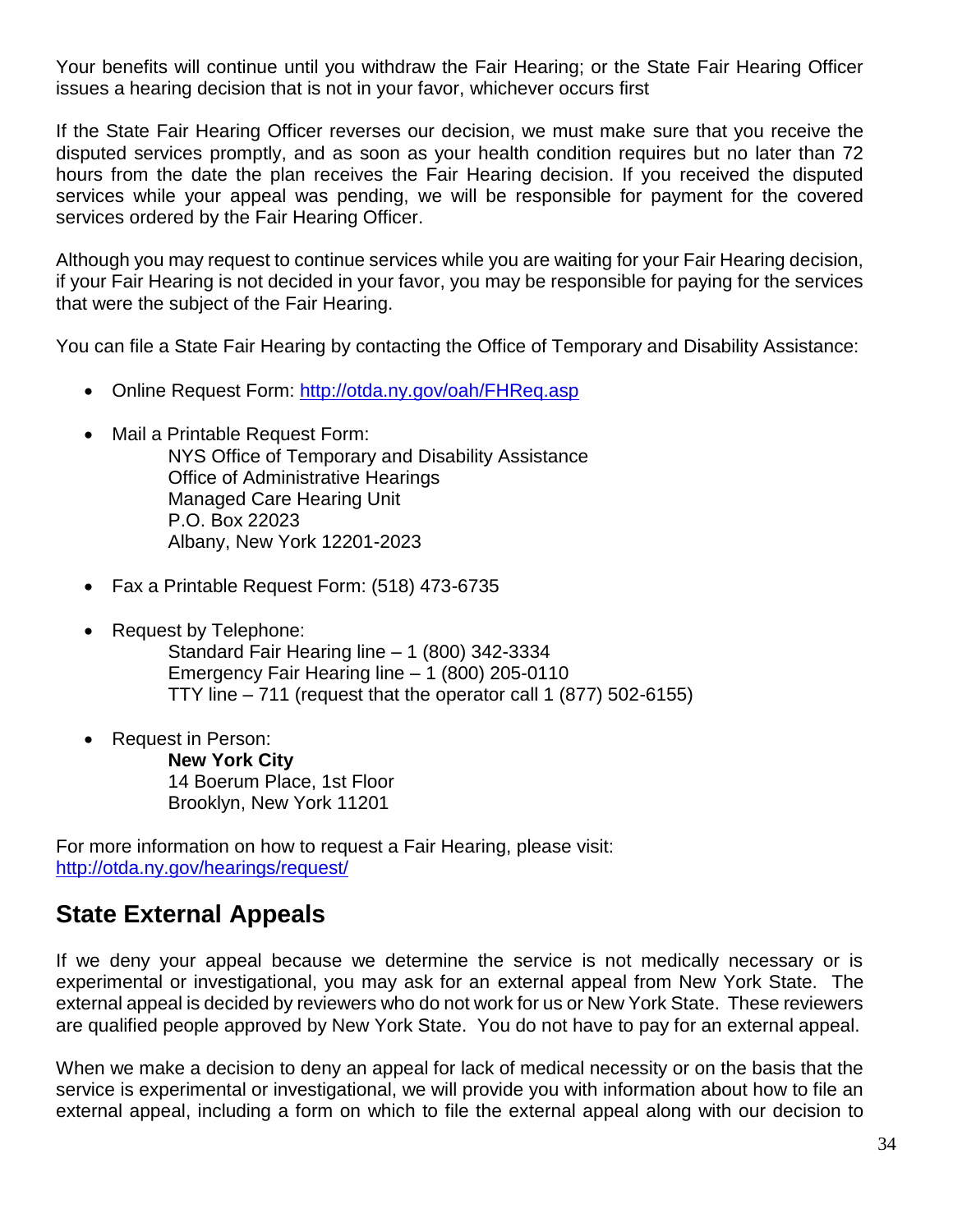deny an appeal. If you want an external appeal, you must file the form with the New York State Department of Financial Services within four months from the date we denied your appeal.

Your external appeal will be decided within 30 days. More time (up to 5 business days) may be needed if the external appeal reviewer asks for more information. The reviewer will tell you and us of the final decision within two business days after the decision is made.

You can get a faster decision if your doctor can say that a delay will cause serious harm to your health. This is called an expedited external appeal. The external appeal reviewer will decide an expedited appeal in 3 days or less. The reviewer will tell you and us the decision right away by phone or fax. Later, a letter will be sent that tells you the decision.

You may ask for both a Fair Hearing and an external appeal. If you ask for a Fair Hearing and an external appeal, the decision of the Fair Hearing officer will be the "one that counts."

#### **Service Authorizations & Action Requirements**

#### **Definitions**

**Prior Authorization Review:** review of a request by the Enrollee, or provider on Enrollee's behalf, for coverage of a new service (whether for a new authorization period or within an existing authorization period) or a request to change a service as determined in the plan of care for a new authorization period, before such service is provided to the Enrollee.

**Concurrent Review**: review of a request by an Enrollee, or provider on Enrollee's behalf, for additional services (i.e., more of the same) that are currently authorized in the plan of care or for Medicaid covered home health care services following an inpatient admission.

**Expedited Review**: An Enrollee must receive an expedited review of his or her Service Authorization Request when the plan determines or a provider indicates that a delay would seriously jeopardize the Enrollee's life, health, or ability to attain, maintain, or regain maximum function. The Enrollee may request an expedited review of a Prior Authorization or Concurrent Review. Appeals of actions resulting from a Concurrent Review must be handled as expedited.

#### **General Provisions**

Any Action taken by the Contractor regarding medical necessity or experimental or investigational services must be made by a clinical peer reviewer as defined by PHL §4900(2)(a).

Adverse Determinations, other than those regarding medical necessity or experimental or investigational services, must be made by a licensed, certified, or registered health care professional when such determination is based on an assessment of the Enrollee's health status or of the appropriateness of the level, quantity or delivery method of care. This requirement applies to determinations denying claims because the services in question are not a covered benefit when coverage is dependent on an assessment of the Enrollee's health status, and to Service Authorization Requests including but not limited to: services included in the Benefit Package, referrals, and out-ofnetwork services.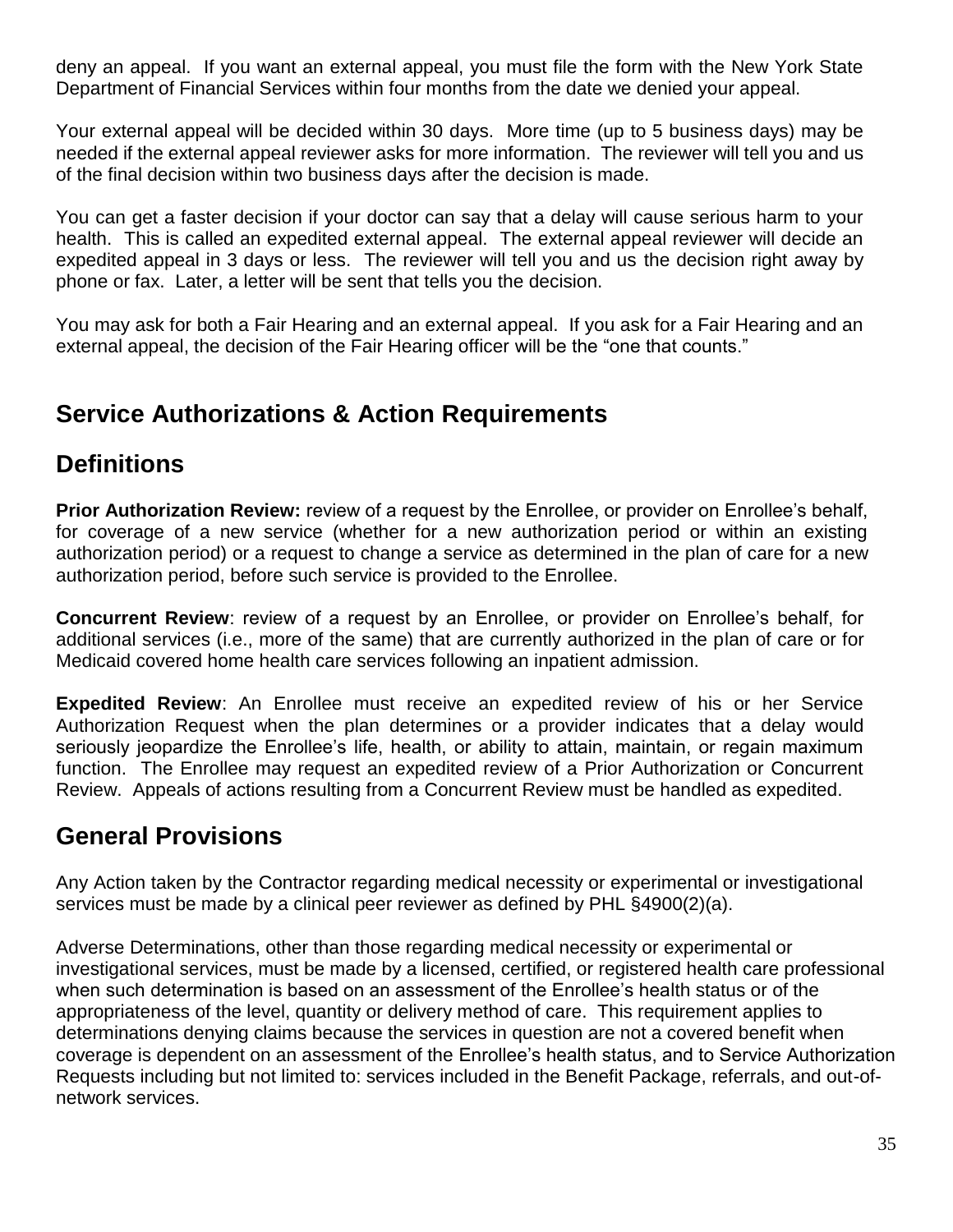The plan must notify members of the availability of assistance (for language, hearing, speech issues) if member wants to file appeal and how to access that assistance.

The Contractor shall utilize the Department's model MLTC Initial Adverse Determination and 4687 MLTC Action Taken notices.

#### **Timeframes for Service Authorization Determination and Notification**

- 1. For Prior Authorization requests, the Contractor must make a Service Authorization Determination and notice the Enrollee of the determination by phone and in writing as fast as the Enrollee's condition requires and no more than:
	- a. Expedited: Seventy-two (72) hours after receipt of the Service Authorization Request
	- b. Standard: Fourteen (14) days after receipt of request for Service Authorization Request.
- 2. For Concurrent Review Requests, the Contractor must make a Service Authorization Determination and notice the Enrollee of the determination by phone and in writing as fast as the Enrollee's condition requires and no more than:
	- a. Expedited: Seventy-two (72) hours of receipt of the Service Authorization Request
	- b. Standard: Fourteen (14) days of receipt of the Service Authorization Request
	- c. In the case of a request for Medicaid covered home health care services following an inpatient admission, one (1) business day after receipt of necessary information; except when the day subsequent to the Service Authorization Request falls on a weekend or holiday, then seventy-two (72) hours after receipt of necessary information; but in any event, no more than three (3) business days after receipt of the Service Authorization Request.
- 3. Up to 14 calendar day extension. Extension may be requested by Enrollee or provider on Enrollee's behalf (written or verbal). The plan also may initiate an extension if it can justify need for additional information and if the extension is in the Enrollee's interest. In all cases, the extension reason must be well documented.
	- a. The MLTC Plan must notify enrollee of a plan-initiated extension of the deadline for review of his or her service request. The MLTC Plan must explain the reason for the delay, and how the delay is in the best interest of the Enrollee. The MLTC Plan should request any additional information required to help make a determination or redetermination and help the enrollee by listing potential sources of the requested information.
- 4. Enrollee or provider may appeal decision see Appeal Procedures.
- 5. If the plan denied the Enrollee's request for an expedited review, the plan will handle as standard review.
	- a. The Contractor must notice the Enrollee if his or her request for expedited review is denied, and that Enrollee's service request will be reviewed in the standard timeframe.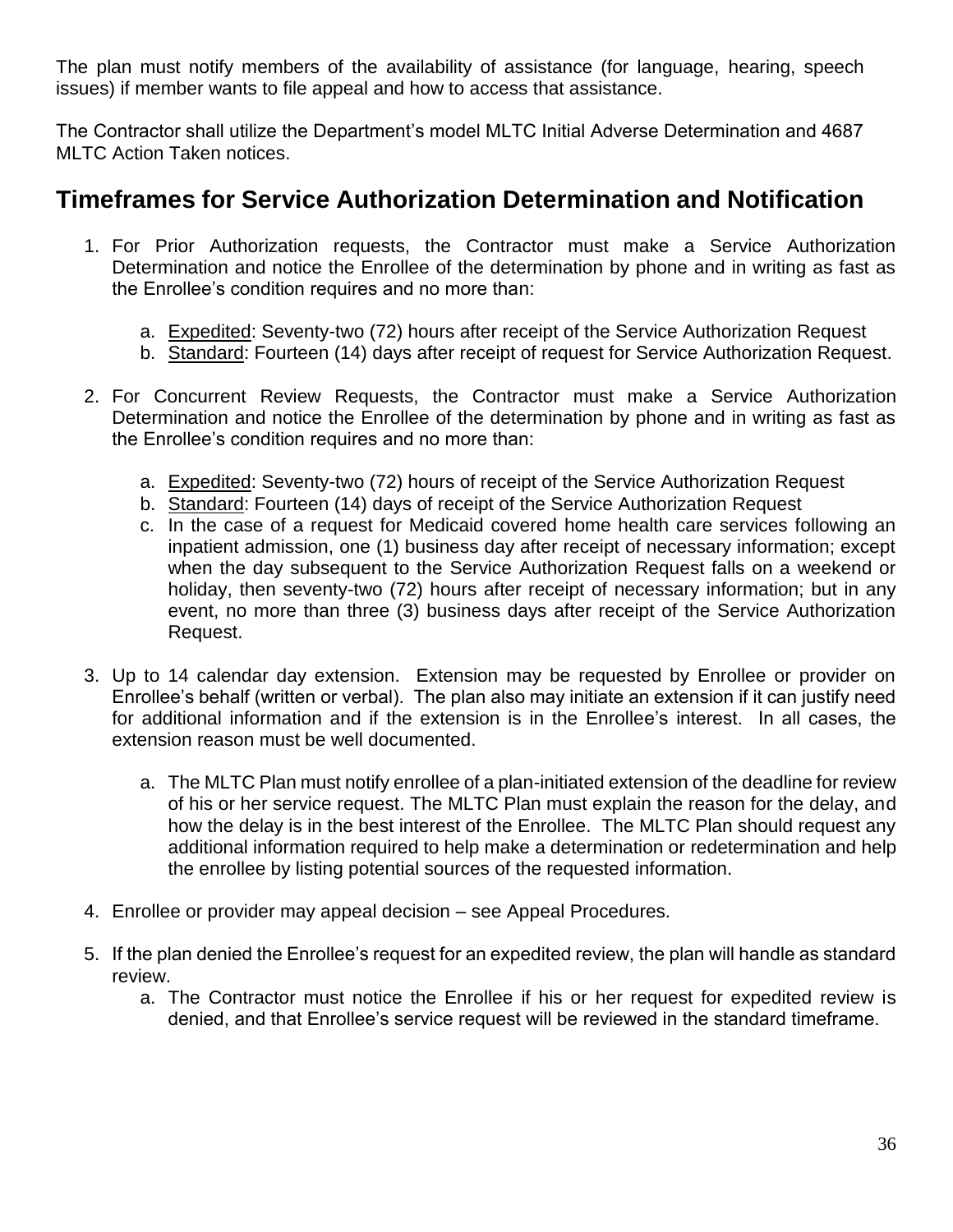#### **Other Timeframes for Action Notices**

- 1. When the Contractor intends to restrict, reduce, suspend, or terminate a previously authorized service within an authorization period, whether as the result of a Service Authorization Determination or other Action, it must provide the Enrollee with a written notice at least ten (10) days prior to the effective date of the intended Action, except when:
	- a. the period of advance notice is shortened to five (5) days in cases of confirmed Enrollee fraud; or
	- b. the Contractor may mail notice not later than date of the Action for the following:
		- i. the death of the Enrollee;
		- ii. a signed written statement from the Enrollee requesting service termination or giving information requiring termination or reduction of services (where the Enrollee understands that this must be the result of supplying the information);
		- iii. the Enrollee's admission to an institution where the Enrollee is ineligible for further services;
		- iv. the Enrollee's address is unknown, and mail directed to the Enrollee is returned stating that there is no forwarding address;
		- v. the Enrollee has been accepted for Medicaid services by another jurisdiction; or
		- vi. the Enrollee's physician prescribes a change in the level of medical care.
	- c. For CBLTCS and ILTSS, when the Contractor intends to reduce, suspend or terminate a previously authorized service, or issue an authorization for a new period that is less in level or amount than previously authorized, it must provide the Enrollee with a written notice at least ten (10) days prior to the effective date of the intended Action, regardless of the expiration date of the original authorization period, except under the circumstances described in 1(a)-(b).
		- i. For CBLTCS and ILTSS, when the Contractor intends to reduce, suspend, or terminate a previously authorized service, or issue an authorization for a new period that is less in level or amount than previously authorized, the Contractor will not set the effective date of the Action to fall on a non-business day, unless the Contractor provides "live" telephone coverage available on a twenty-four (24) hour, seven (7) day a week basis to accept and respond to Complaints, Complaint Appeals and Action Appeals
	- d. The Contractor must mail written notice to the Enrollee on the date of the Action when the Action is a denial of payment, in whole or in part,
	- e. When the Contractor does not reach a determination within the Service Authorization Determination timeframes described in this Appendix, it is considered an Adverse Determination, and the Contractor must send notice of Action to the Enrollee on the date the timeframes expire.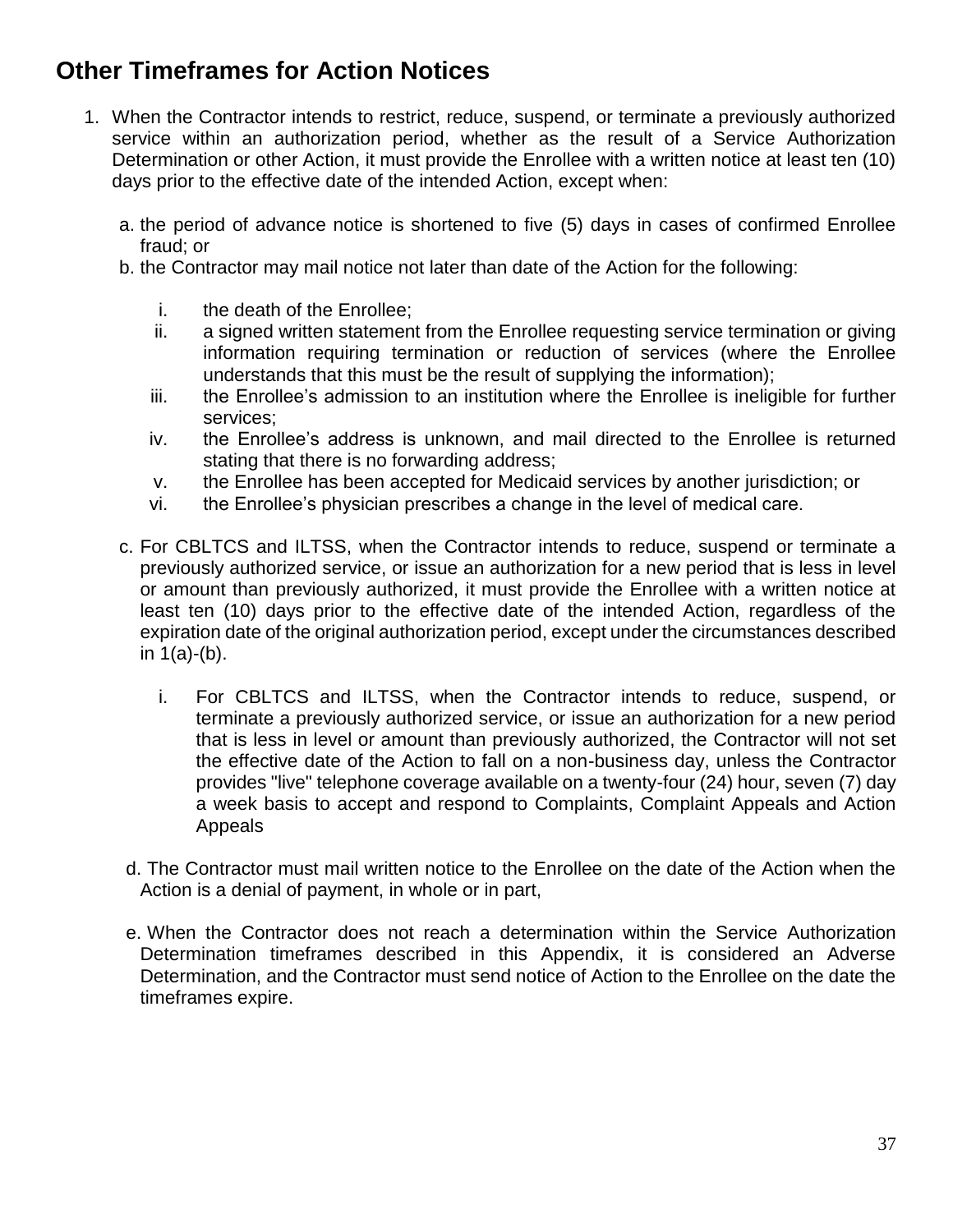#### **Contents of Action Notices**

- 1. The Contractor must utilize the model MLTC Initial Adverse Determination notice for all actions, except for actions based on an intent to restrict access to providers under the recipient restriction program.
- 2. For actions based on an intent to restrict access to providers under the recipient restriction program, the action notice must contain the following as applicable:
	- i) the date the restriction will begin;
	- ii) the effect and scope of the restriction;
	- iii) the reason for the restriction;
	- iv) the recipient's right to an appeal;
	- v) instructions for requesting an appeal including the right to receive aid continuing if the request is made before the effective date of the intended action, or 10 days after the notices was sent, whichever is later;
	- vi) the right of Contractor to designate a primary provider for recipient;
	- vii) the right of the recipient to select a primary provider within two weeks of the date of the notice of intent to restrict, if the Contractor affords the recipient a limited choice of primary providers;
	- viii) the right of the recipient to request a change of primary provider every three months, or at an earlier time for good cause;
	- ix) the right to a conference with Contractor to discuss the reason for and effect of the intended restriction;
	- x) the right of the recipient to explain and present documentation, either at a conference or by submission, showing the medical necessity of any services cited as misused in the Recipient Information Packet;
	- xi) the name and telephone number of the person to contact to arrange a conference;
	- xii) the fact that a conference does not suspend the effective date listed on the notice of intent to restrict;
	- xiii) the fact that the conference does not take the place of or abridge the recipient's right to a fair hearing;
	- xiv) the right of the recipient to examine his/her case record; and
	- xv) the right of the recipient to examine records maintained by the Contractor which can identify MA services paid for on behalf of the recipient. This information is generally referred to as "claim detail" or "recipient profile" information.

#### **Filing Complaints with the NYS Department of Health**

If at any time you are dissatisfied with how MetroPlus has treated you or how we have handled your grievance or appeal, you may contact the Department of Health directly at:

New York State Department of Health Bureau of Managed Long-Term Care One Commerce Plaza, Room 1620 Albany, NY 12210 Telephone: 1-866-712-7197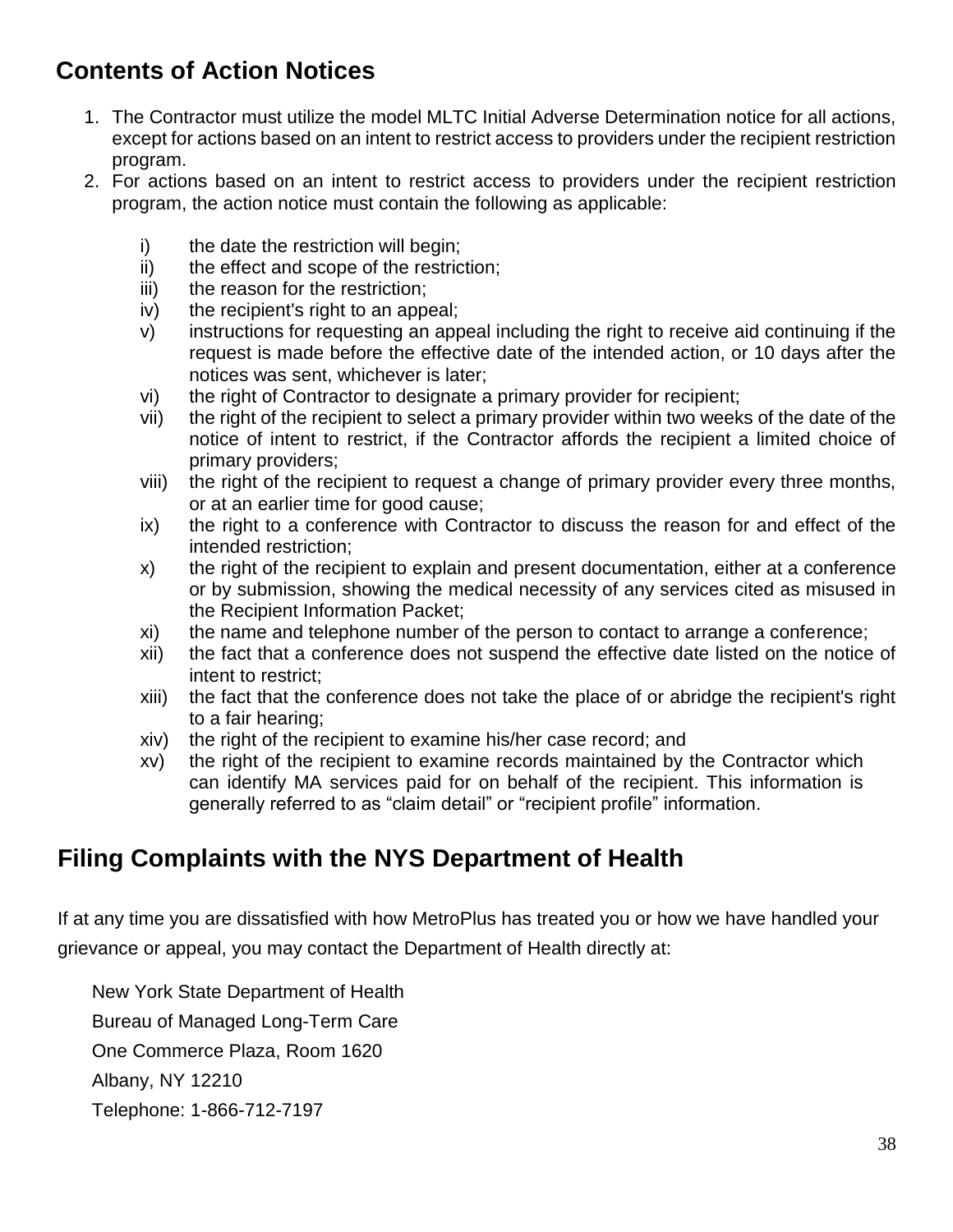## **Required Plan Documentation for Appeals**

MetroPlus Managed Long Term Care will keep a file on each appeal (both expedited and standard) that includes:

- A copy of the notice of action
- The date the appeal was filed
- A copy of the appeal
- Member/provider requests for expedited appeals and the plan's decision
- The date of receipt of and a copy of the enrollee's acknowledgment letter of the appeal (if any)
- Necessary documentation to support any extension
- The determination made by the plan, including the date of the determination
- In the case of clinical determinations, the credentials of the personnel who reviewed the appeal

## **Information Upon Request**

The following information can be requested by calling MetroPlus Managed Long Term Care Member Services at 1-855-355-MLTC (6582).

- Information on the structure and operation of MetroPlus Managed Long Term Care;
- List of names, business addresses and official positions of the membership of the board of directors, officers, controlling persons, owners or partners of the plan;
- Copy of the most recent annual certified financial statement of the plan, including a balance sheet and summary of receipts and disbursements prepared by a CPA;
- Procedures for protecting the confidentiality of medical records and other enrollees;
- Written description of the organizational arrangements and ongoing procedures of the quality assurance and improvement program;
- Description of procedures followed by MetroPlus Managed Long Term Care in making decisions about the experimental or investigational nature of individual drugs, medical devices or treatments in clinical trials;
- Specific written clinical review criteria relating to a particular condition or disease and, where appropriate, other clinical information which the plan might consider in its utilization review process;
- Written application procedures and minimum qualification requirements for health care providers.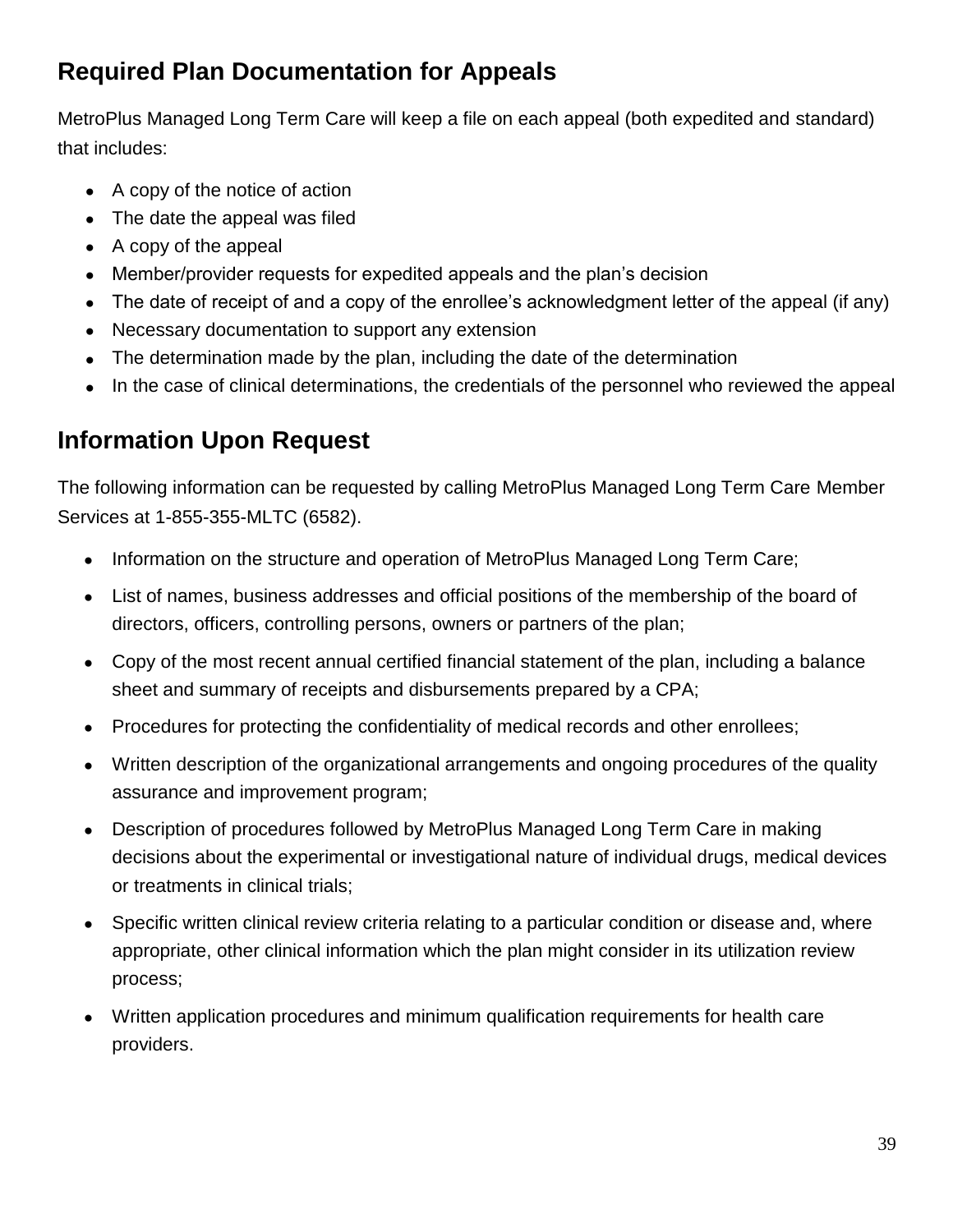## **Consumer Directed Personal Assistance Services**

As part of your managed long-term care services, you may be eligible to self-direct your care. Consumer Directed Personal Assistance Services (CDPAS) is a specialized program where a member or a person acting on a member's behalf (known as a designated representative) self directs and manages the member's personal care and other authorized services.

CDPAS members have greater flexibility and freedom in choosing their personal aide services, home health services and/or skilled nursing services that they are eligible to receive. The member and/or designated representative is responsible for hiring, training, supervising, and if necessary terminating the employment of his or her aide.

To learn more about CDPAS, including your eligibility for this program, contact your Care Manager.

Any restriction, reduction, suspension or termination of authorized CDPAS (including CDPAS itself) or denial of a request to change CDPAS is considered an adverse determination which may be appealed by the Enrollee and for which the Enrollee may request a fair hearing or external appeal upon a final adverse determination.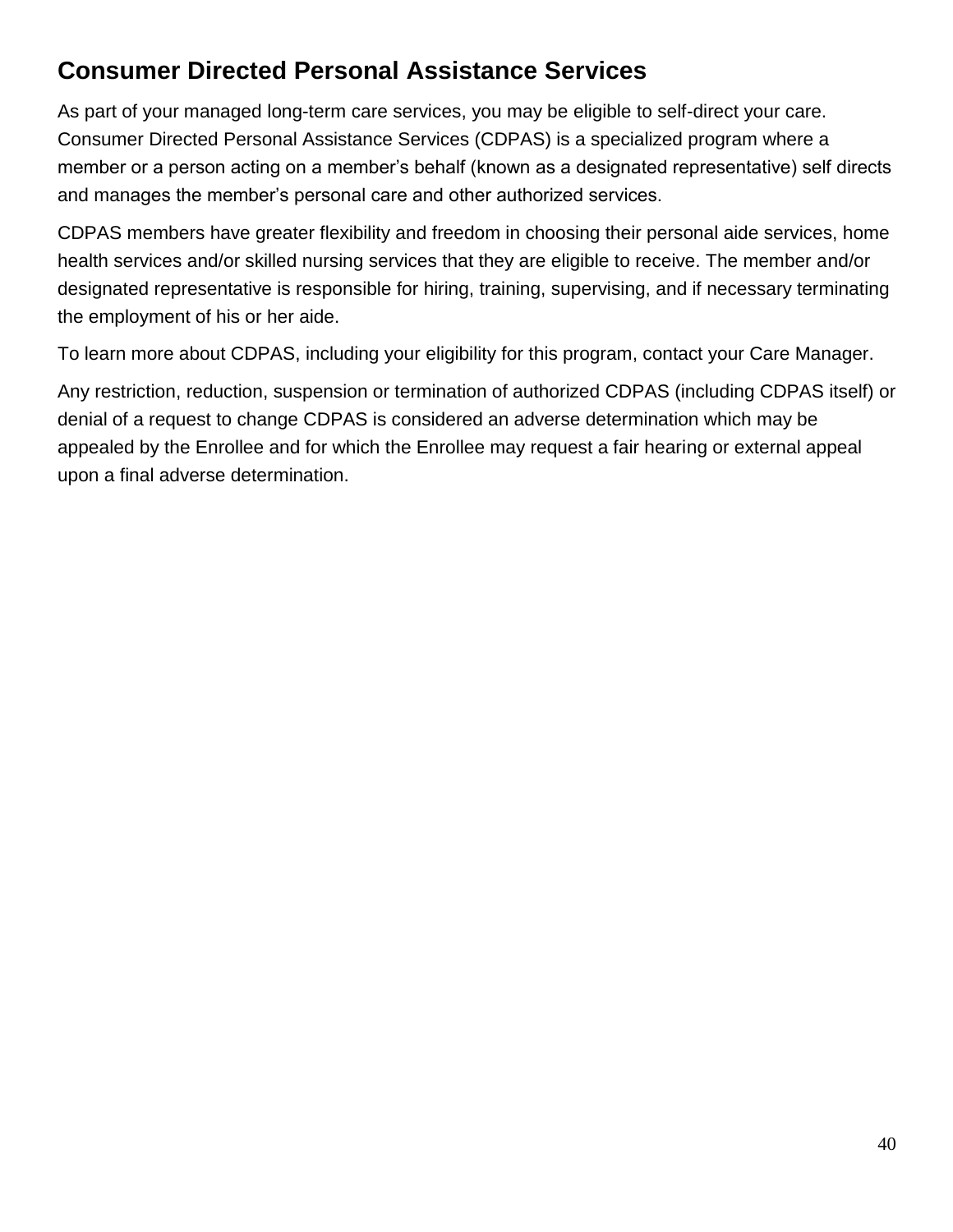# **XI. Glossary**

**ADULT DAY HEALTH CARE** is care and services provided to you outside of the home, under a doctor's care, if you require some medical services but are not homebound. Adult day health care includes the following services: medical, nursing, food and nutrition, social services, rehabilitation therapy, leisure time activities which are a planned program of diverse meaningful activities, dental pharmaceutical, and other ancillary services. Enrollee participation in an ADHC and authorization for a limited service or payment option do not constitute a need for CBLTCS and eligibility for plan enrollment.

**APPLICANT** is someone who wants to be enrolled in a managed long-term care plan.

**CMS** is the U.S. Centers for Medicare and Medicaid Services, formerly known as Health Care Financing Administration (HCFA).

**CARE PLAN** (or **Plan of Care**) is a written record of your health care goals and the details of the services you receive. This is based on the first meeting you have with a nurse when you join the plan, as well as conversations with you, your family, and/or people you trust. We will monitor how well the plan is working for you and may make changes depending on your health status.

**CARE MANAGEMENT** means a process that assists the Enrollee to access necessary covered services as identified in the Person-Centered Service Plan (PCSP). Care management services include referral, assistance in or coordination of services for the Enrollee to obtain needed medical, social, educational, psychosocial, financial and other services in support of the PCSP, irrespective of whether the needed services are included in the Benefit Package.

**CHHA** stands for Certified Home Health Agency.

**COMMUNITY BASED LONG TERM CARE SERVICES (CBLTCS)** means health care and supportive services provided to individuals of all ages and functional limitations or chronic illnesses who require assistance with routine daily activities such as bathing, dressing, preparing meals, and administering medications. CBLTCS is comprised of services such as Home Health Services, Private Duty Nursing, Consumer Directed Personal Assistance Services, Adult Day Health Care Program, Personal Care Services.

**DHHS** is the Department of Health and Human Services of the United States.

**DURABLE MEDICAL EQUIPMENT (DME)** includes medical/surgical supplies, prosthetics and orthotics, and orthopedic footwear, enteral and parenteral formula and hearing aid batteries.

**ENROLLEE** is a person enrolled in MetroPlus Managed Long Term Care.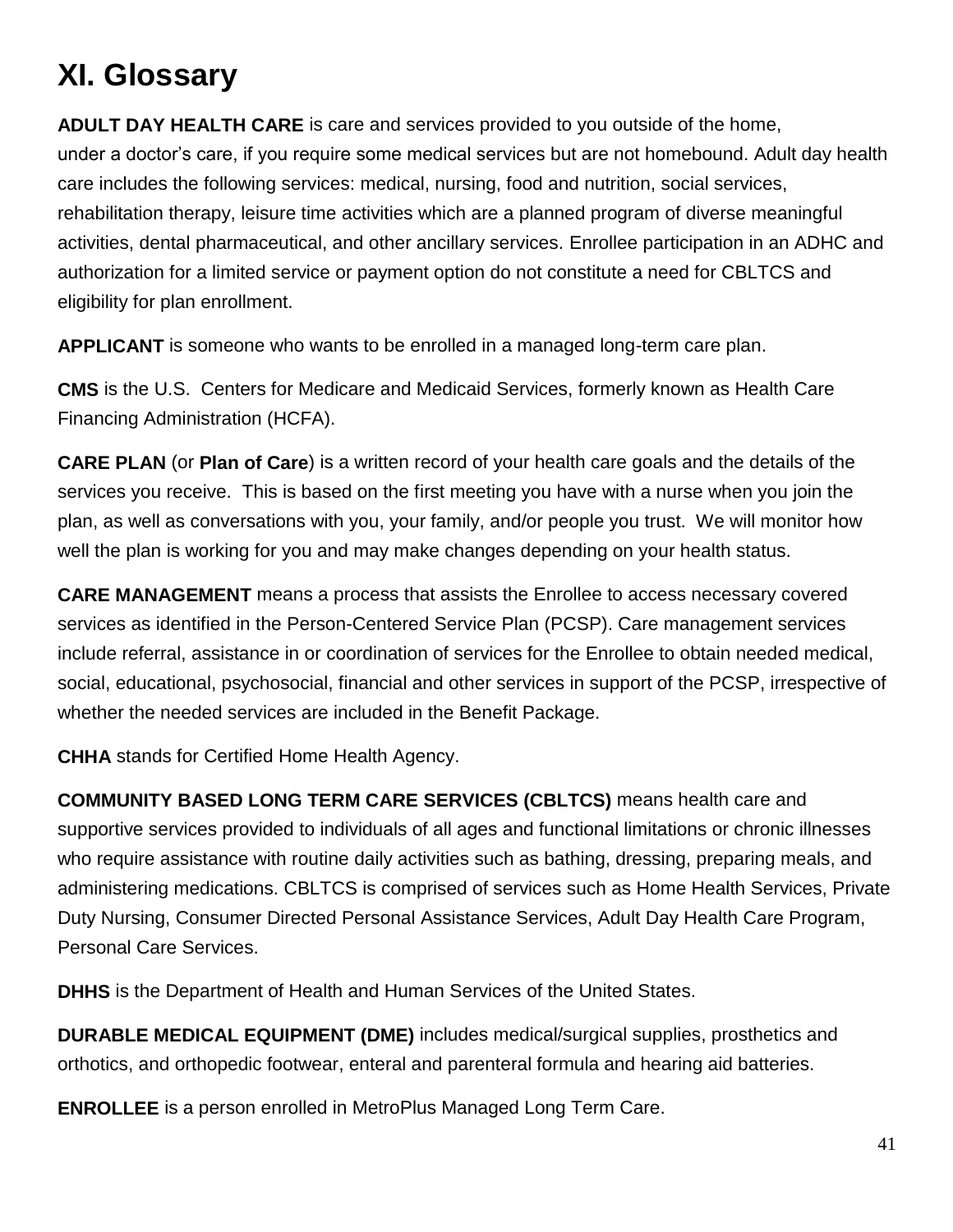**GRIEVANCE** is a complaint by you or a provider on your behalf about the care and treatment you receive. This does not include a change in scope, amount or duration of the services you receive. A grievance can be made verbally or in writing.

**HOME CARE** includes services provided to you at home, including services like nursing, home health aides, nutritional services, social work services, physical therapy, occupational therapy, and speech/language pathology.

**HOME HEALTH AIDE** is someone who carries out health care tasks under the supervision of a registered nurse or licensed therapist. They may also provide assistance with personal hygiene, housekeeping, and other related tasks if you have health care needs in your home.

**HRA** is the New York City Human Resources Administration. It is a Mayoral Agency of the New York City government in charge of most of the city's social services programs, such as food assistance and emergency rental assistance.

**INSTITUTIONAL LONG-TERM SERVICES AND SUPPORTS (ITLSS)** mean Residential Health Care Facility (Nursing Home) services as included in the Benefit Package and provided by the plan when medically necessary.

**LDSS** is a Local Department of Social Services. In New York City, the LDSS is called the NYC Human Resources Administration.

**LONG TERM PLACEMENT (Permanent Placement) STATUS** means the status of an individual in a Residential Health Care Facility (RHCF) when the entity designated by the State determines that the individual is not expected to return home based on medical evidence affirming the individual's need for long term (permanent) RHCF placement.

**MEDICAL SOCIAL SERVICES** cover the aid you may receive from a social worker to help deal with social problems related staying in your home. These services will be included in your plan of care.

**NURSING SERVICES** includes all types of nursing services provided to you based on your doctor's recommendation. This can include direct care, or instructions from the nurse to your family or caretaker on how to help with your treatment.

**PERSONAL CARE** provides assistance you need with activities like personal hygiene, dressing and feeding, and nutritional and environmental support function tasks. Personal care has to be medically necessary, ordered by your doctor, and provided by a qualified person as stated in your plan of care.

**PRIVATE DUTY NURSING SERVICES** are medically necessary services provided to Enrollees at their permanent or temporary place of residence, by properly licensed registered professional or licensed practical nurses (RNs or LPNs), in accordance with physician orders. Such services may be continuous and may go beyond the scope of care available from certified home health care agencies (CHHAs).

**PCP** stands for Primary Care Physician and means the main doctor who cares for you.